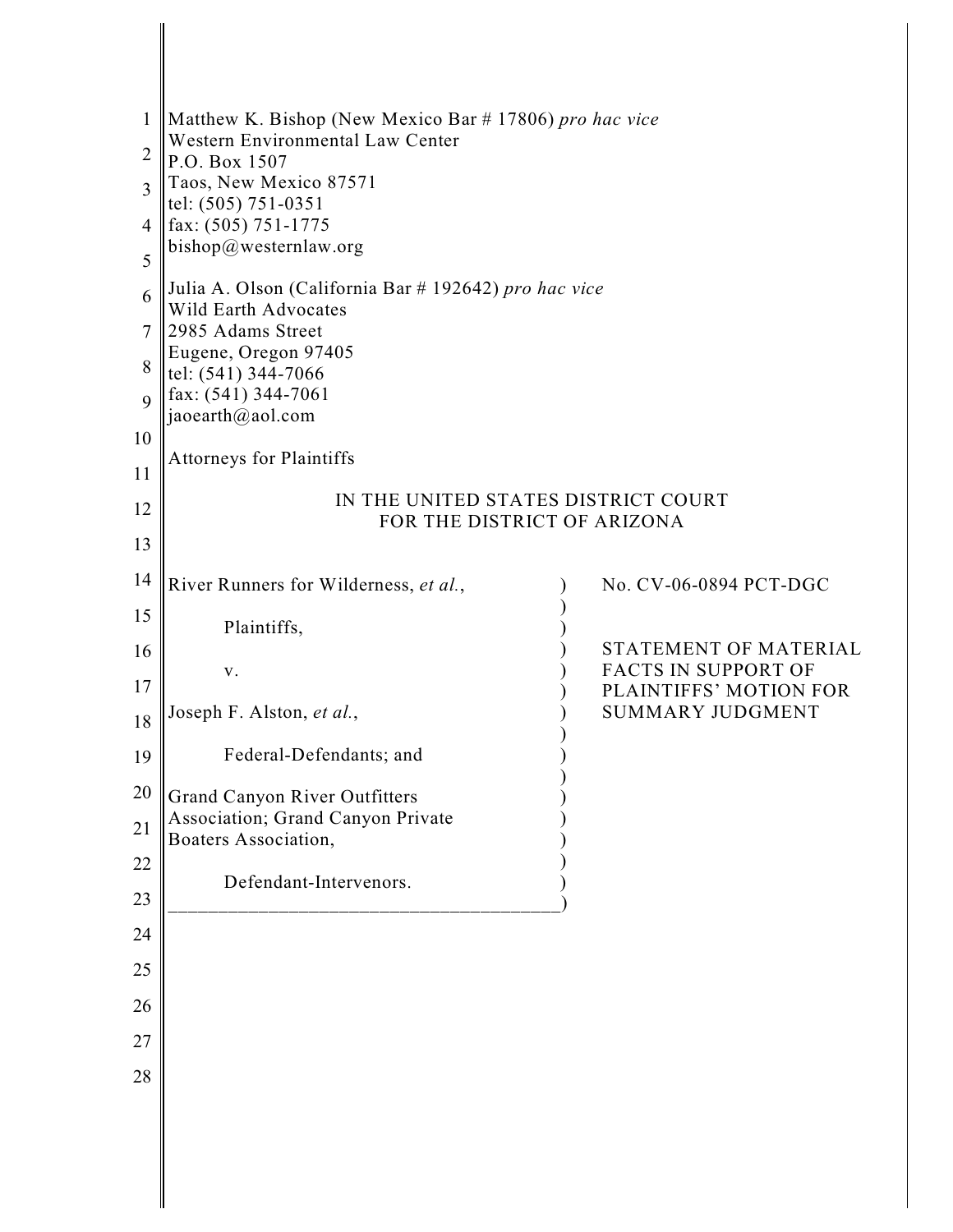| 1                     |      | <b>TABLE OF CONTENTS</b>                                                                                                                                          |
|-----------------------|------|-------------------------------------------------------------------------------------------------------------------------------------------------------------------|
| $\overline{2}$<br>3   | Ι.   |                                                                                                                                                                   |
| $\overline{4}$        | II.  | THE COLORADO RIVER CORRIDOR IN THE GRAND CANYON 2                                                                                                                 |
| 5<br>6<br>7<br>8<br>9 | III. | 1970 -1973: THE PARK SERVICE RELEASES THE FIRST RIVER<br>MANAGEMENT PLAN AND IMPACT STATEMENT FOR THE                                                             |
| 10                    |      |                                                                                                                                                                   |
| 11<br>12              | IV.  | 1973-1978: THE PARK SERVICE CAREFULLY STUDIES AND<br>EVALUATES HOW BEST TO MANAGE THE COLORADO RIVER                                                              |
| 13<br>14              |      |                                                                                                                                                                   |
| 15                    |      |                                                                                                                                                                   |
| 16                    |      |                                                                                                                                                                   |
| 17<br>18<br>19        | V.   | 1979-1980: THE PARK SERVICE RELEASES A NEW COLORADO<br>RIVER MANAGEMENT PLAN AND EIS CALLING FOR THE PHASE<br>OUT OF MOTORBOATS TO PROTECT THE RIVER'S WILDERNESS |
| 20                    |      |                                                                                                                                                                   |
| 21                    |      | The 1980 Update to the 1977 Wilderness Recommendation 14                                                                                                          |
| 22<br>23<br>24        | VI.  | 1980-1990: THE PARK SERVICE ABANDONS THE FINDINGS OF ITS<br>TWENTY NINE STUDIES, EIS, CRMP, AND WILDERNESS                                                        |
| 25                    |      |                                                                                                                                                                   |
| 26                    |      |                                                                                                                                                                   |
| 27<br>28              |      |                                                                                                                                                                   |
|                       |      | $\mathbf{i}$                                                                                                                                                      |

║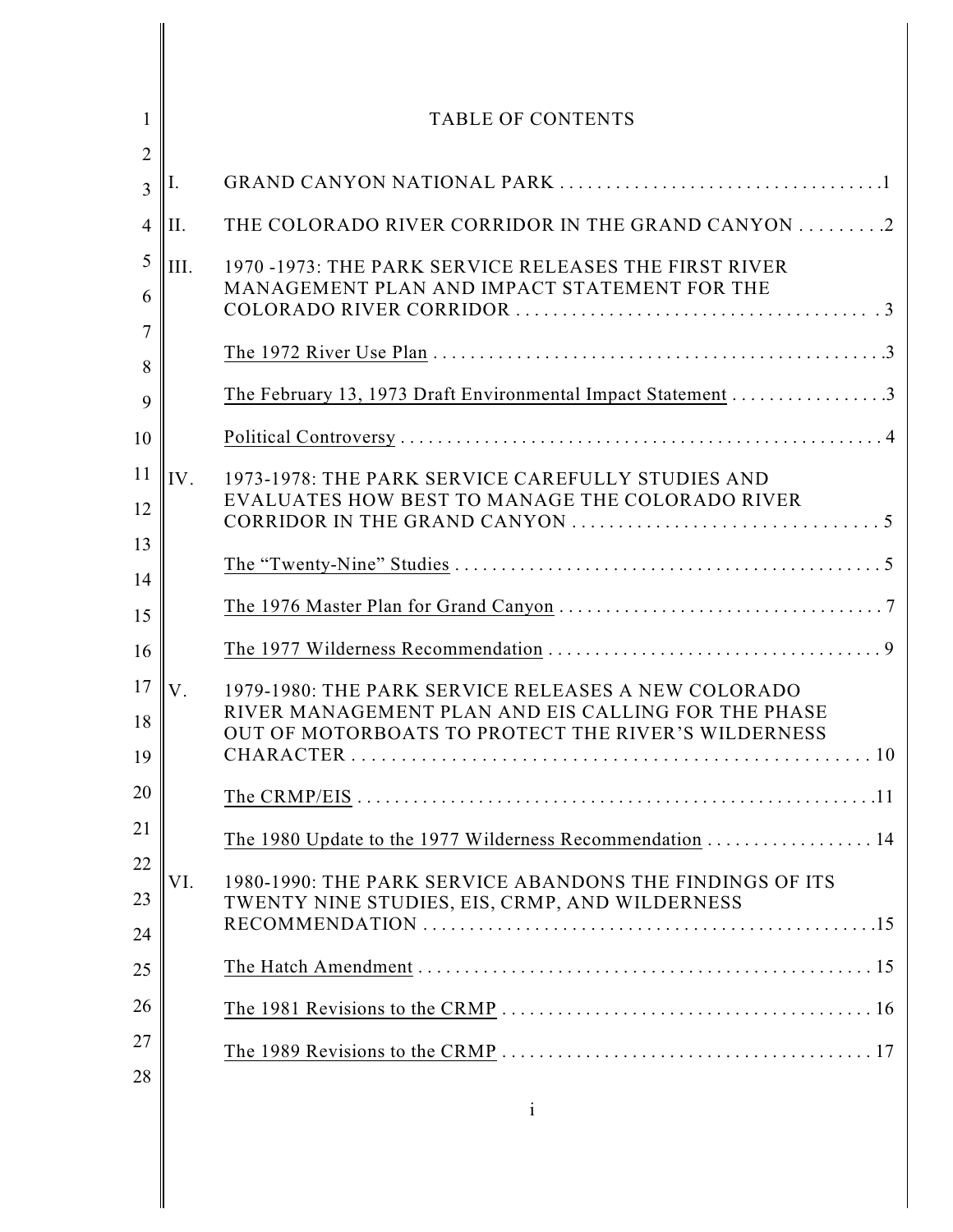| 1              | VII.  | 1990-2000: THE PARK SERVICE RENEWS ITS EFFORTS TO                                                 |
|----------------|-------|---------------------------------------------------------------------------------------------------|
| $\overline{2}$ |       | PROTECT THE COLORADO RIVER CORRIDOR'S WILDERNESS<br>CHARACTER AND ANNOUNCES PREPARATION OF A NEW  |
| 3              |       |                                                                                                   |
| $\overline{4}$ |       |                                                                                                   |
| 5              |       |                                                                                                   |
| 6              |       |                                                                                                   |
| 7              |       |                                                                                                   |
| 8              |       |                                                                                                   |
| 9              |       |                                                                                                   |
| 10             |       |                                                                                                   |
| 11             | VIII. | 2000-2005: THE PARK SERVICE ABANDONS ITS PLAN                                                     |
| 12             |       | (ONCE AGAIN) TO PROTECT THE RIVER'S WILDERNESS<br>CHARACTER, PHASE OUT MOTORBOAT USE, AND PREPARE |
| 13             |       |                                                                                                   |
| 14             | IX.   | THE 2005 CRMP, FEIS, AND RECORD OF DECISION  34                                                   |
| 15             |       |                                                                                                   |
| 16             |       |                                                                                                   |
| 17             |       |                                                                                                   |
| 18             |       |                                                                                                   |
| 19             |       |                                                                                                   |
| 20             |       |                                                                                                   |
| 21             |       |                                                                                                   |
| 22             |       |                                                                                                   |
| 23             |       |                                                                                                   |
| 24             |       |                                                                                                   |
| 25             |       |                                                                                                   |
| 26             |       |                                                                                                   |
| 27             |       |                                                                                                   |
| 28             |       |                                                                                                   |
|                |       | $\mathbf{ii}$                                                                                     |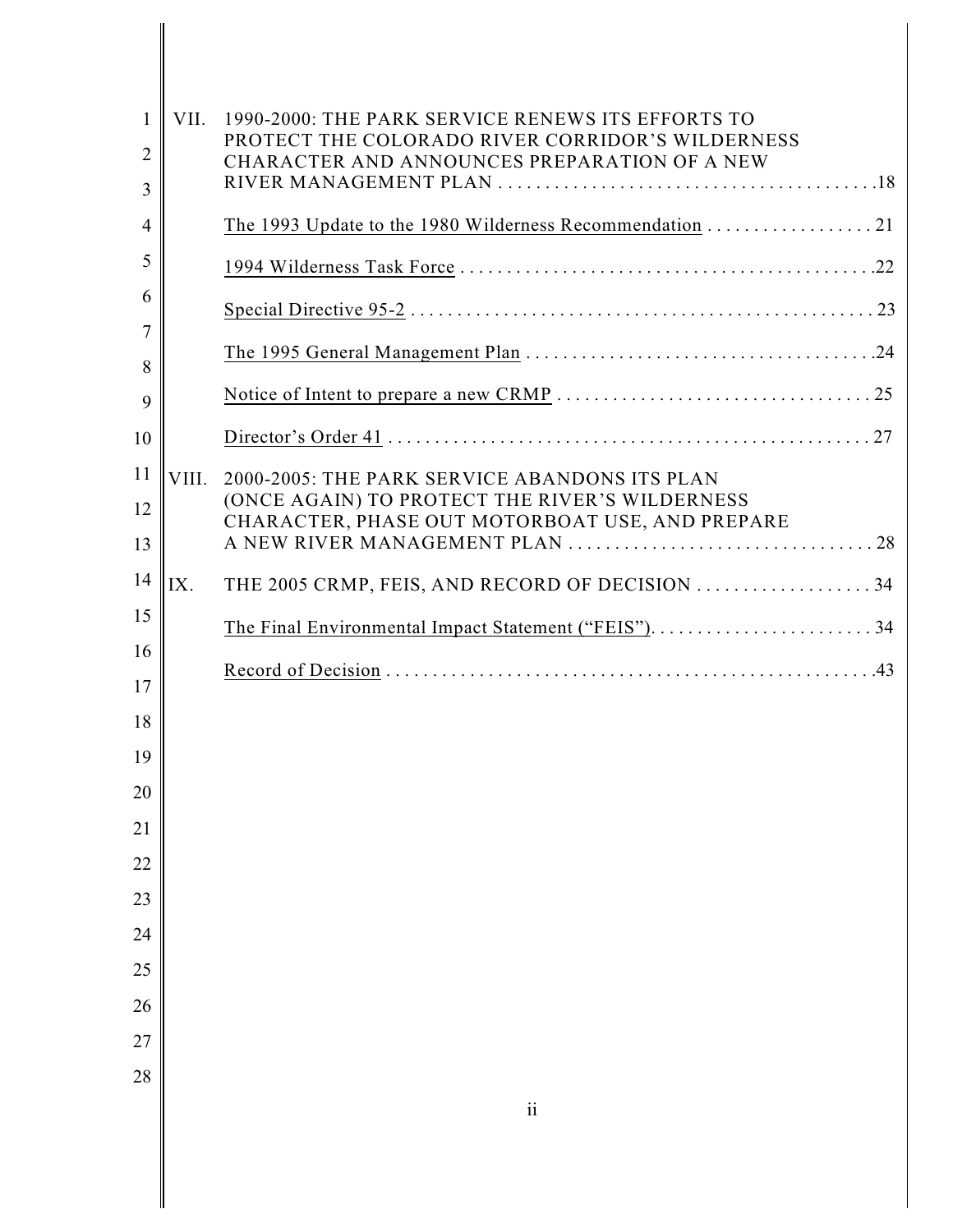1 I. GRAND CANYON NATIONAL PARK

2 3 4 5 6 7 8 1. President Theodore Roosevelt, by presidential proclamation, reserved land in the Grand Canyon of Arizona as Grand Canyon National Monument on January 11, 1980. President Roosevelt stated in the proclamation that the Grand Canyon of Arizona "is an object of unusual scientific interest, being the greatest eroded canyon in the United States, and it appears that the public interest would be prompted by reserving it as a National Monument." SAR 010131.

9 10 2. Grand Canyon National Park ("Grand Canyon") was established on February 26, 1919." SAR 005627.

11 12 13 14 15 3. Over the "years the park has been enlarged and its boundaries revised." SAR 010131. Congress has recognized that the Grand Canyon "is a natural feature of national and international significance . . . [and] recognized the need for 'further protection and interpretation of the Grand Canyon in accordance with its true significance." SAR 010131.

16 17 18 19 20 21 22 23 24 4. The Grand Canyon is an "outstanding national treasure." SAR 005627. In designating the Grand Canyon, "Congress gave protection to the most complete record of geologic history to be found anywhere in the world, and to the Colorado River – the most challenging whitewater river in the United States." SAR 005627. "As well as being a natural phenomenon, the Grand Canyon is also a unique in its cultural resources; the area has been trod by human feet for the past 4,000 years, and contains more than 2,000 known archeological sites. The park's more than one million acres harbors over a thousand plant species and 400 species of wildlife." SAR 005627.

25 26 27 28 5. The Grand Canyon "is to be managed to preserve and protect its natural and cultural resources and ecological processes, as well as its scenic, aesthetic, and scientific values [and] provide opportunities for visitors to experience and understand the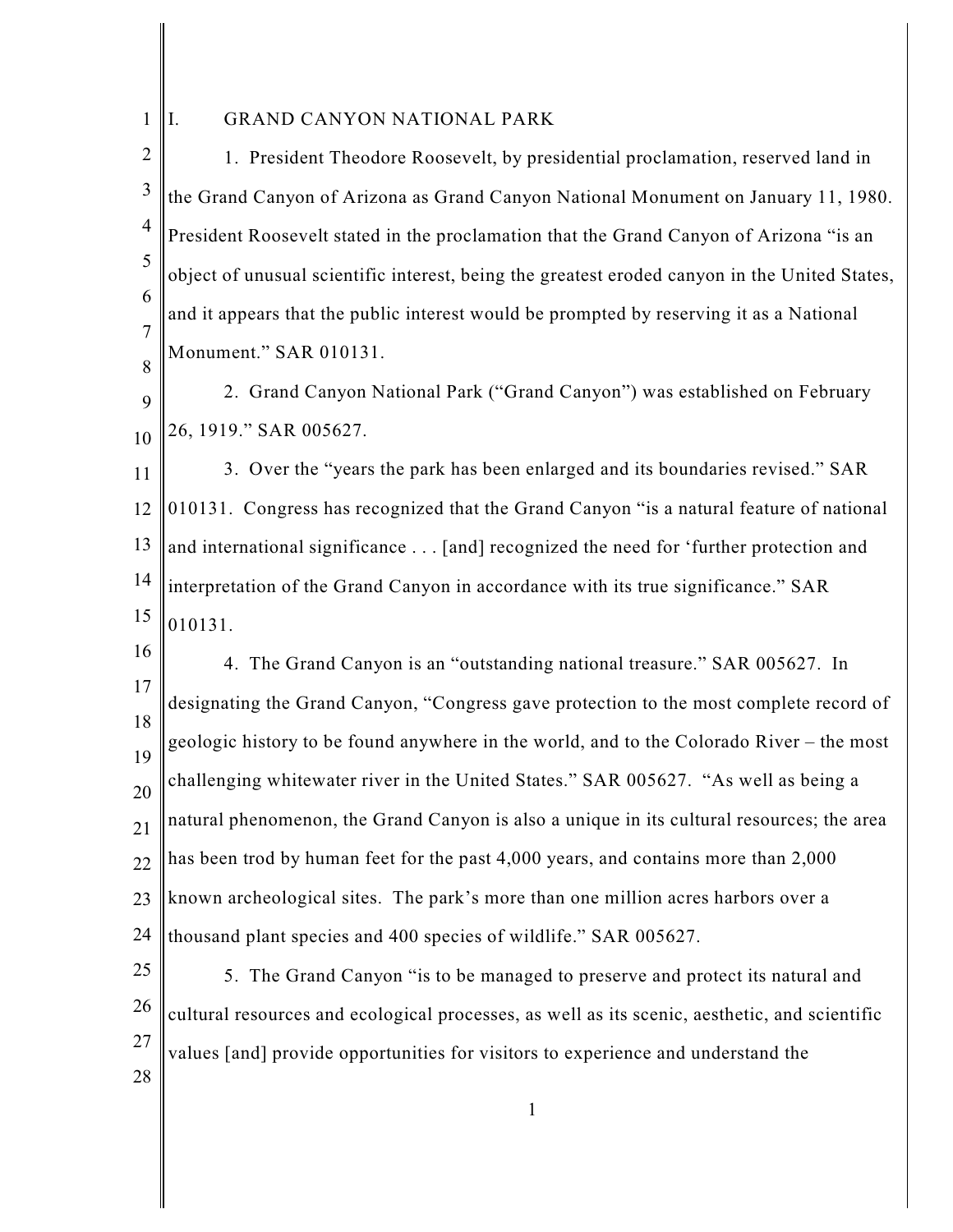1 2 environmental interrelationships, resources, and values of the Grand Canyon without impairing the resource." SAR 010132.

3 4 5 6 7 8 9 10 11 12 13 14 15 16 17 18 19 20 21 22 23 24 25 26 27 28 6. On October, 1979 Grand Canyon National Park was listed as a World Heritage Site because it is considered "an area of outstanding scenic, cultural, biological, and recreational resources . . .a natural wonder which is probably visited by more people from all over the world than any other single place in the United States." SAR 0005626. As a World Heritage Site, the Grand Canyon joins "the priceless trust of universal treasures by the World Heritage Program." SAR 005627. 7. The Grand Canyon, a natural marvel of immense canyon and the world renowned Colorado River, is the largest and possibly most diverse wilderness on the Colorado Plateau." SAR 010272. II. THE COLORADO RIVER CORRIDOR IN THE GRAND CANYON 8. The "Colorado River in Grand Canyon provides a unique combination of thrilling whitewater adventure and magnificent vistas of a remarkable geologic landscape, including remote and intimate side canyons. AR 104600. 9. The 277-mile river corridor is home to unique and abundant natural and cultural resources, including diverse wildlife, threatened and endangered species, hundreds of archeological sites, caves, and natural soundscapes. For these reasons, a river trip through the Grand Canyon is one of the most sought after backcountry experiences in the country, and nearly 22,000 visitors run the river annually. AR 104600. 10. In 1970, "as required by the Wilderness Act of 1964, the [Grand Canyon] submitted a Preliminary Wilderness Study Report that recommended that the Colorado River be included [as wilderness] and the use of motors phased out." AR 00861.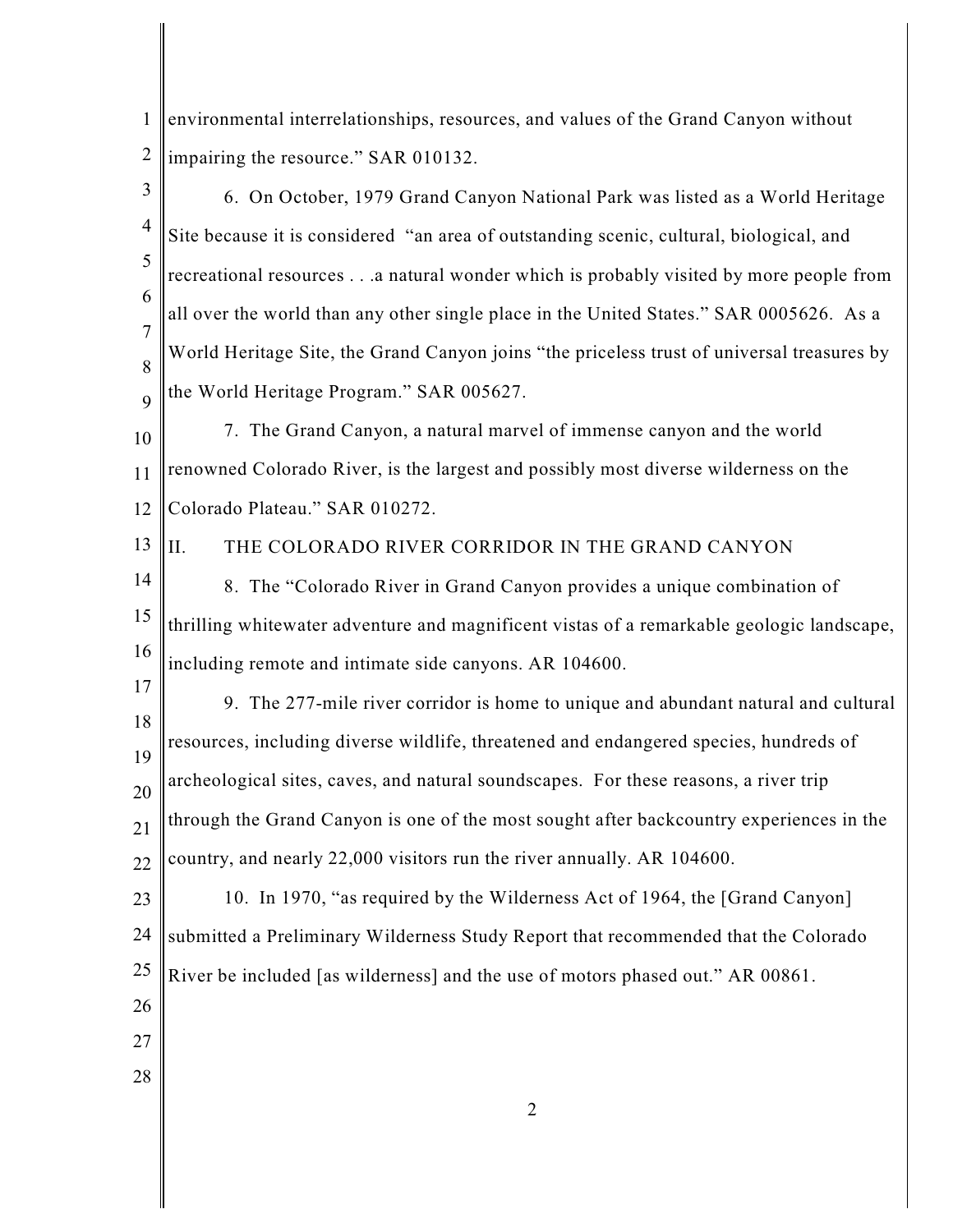## 1 2 III. 1970 -1973: THE PARK SERVICE RELEASES THE FIRST RIVER MANAGEMENT PLAN AND IMPACT STATEMENT FOR THE COLORADO RIVER CORRIDOR

## The 1972 River Use Plan

3

4 5 6 11. On December 11, 1972, the National Park Service ("Park Service") released a River Use Plan for the Colorado River corridor in the Grand Canyon. SAR 000712.

7 8 9 12. In the River Use Plan, the Park Service calls for the phase out of motorboat use of the Colorado River by 1977. SAR 000721. The Park Service based this phase out decision "on some preliminary sociological study results." Id.

10 11 12 13 14 15 13. In addition to phasing out motors by 1977, the 1972 River Use Plan establishes strict standards for commercial boating, establishes a carry out policy for waste and trash, calls for the completion of "ecological and sociological studies of the river and its environment, and announces plans to "recommend the status of potential wilderness for the Colorado River now, and achieve wilderness management standards in 1977." SAR 000706.

17 18 19 20 21 14. For commercial use, the River Use Plan allowed up to 89,000 commercial visitor use days. SAR 000706. The goal of the Park Service "will be to achieve an annual visitor/use/day (commercial and private) level of 55,000 by the 1977 use season. This will also include a setting a maximum of 100 people leaving from Lees Ferry per day in parties whose maximum will be 30 persons." SAR 000707.

22 23 24 25 26 27 15. For non-commercial use, the River Use Plan allowed up to 7,600 noncommercial use days. SAR 000707. The Park Service will allow "only one private party [to] depart each day from Lees Ferry. All private party use must be by advance reservation with the National Park Service, Grand Canyon National Park." SAR 000708. The February 13, 1973 Draft Environmental Impact Statement

28

16

16. On February 13, 1973 the Park Service released a Draft Environmental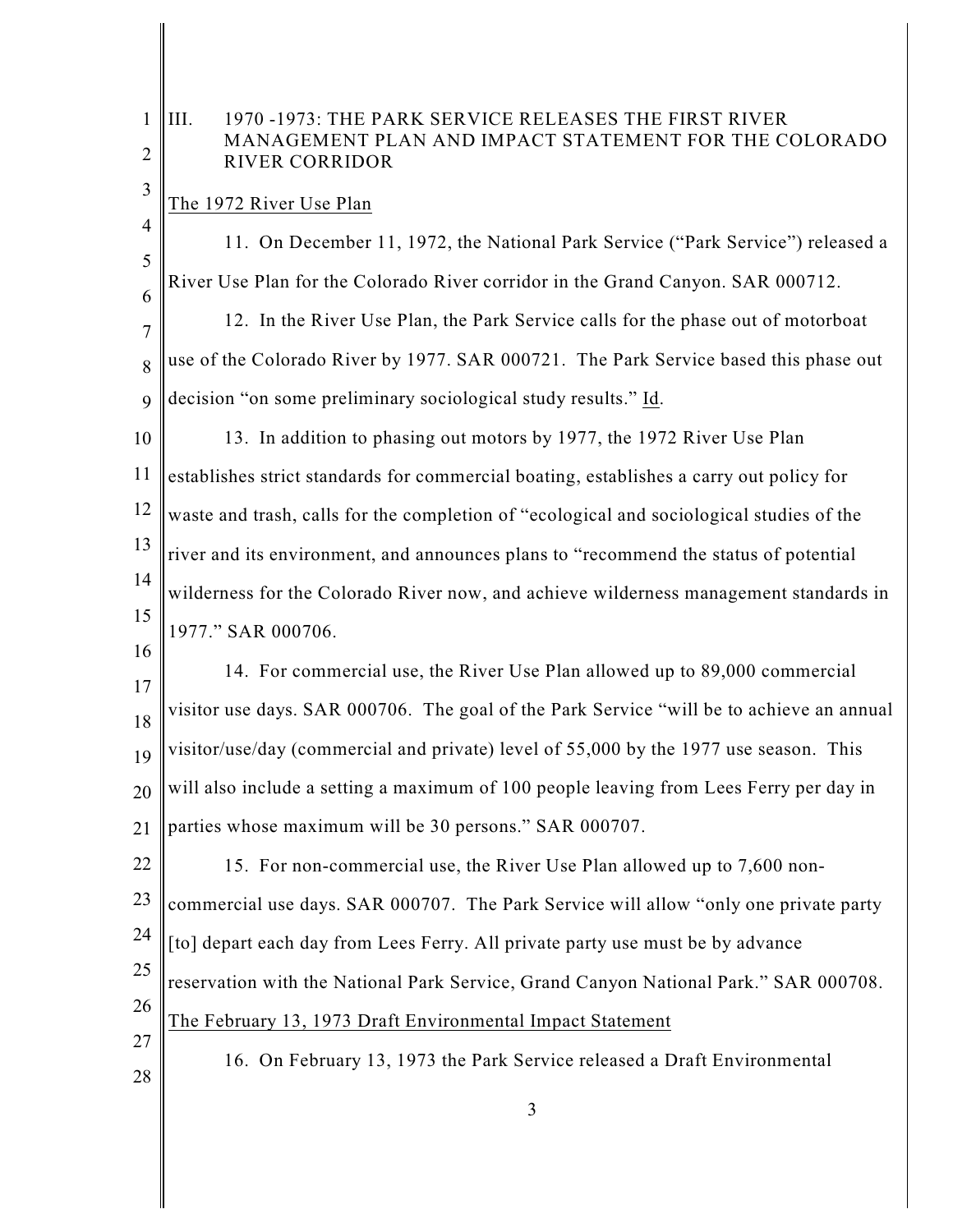1 2 Statement for "Proposed Establishment of Visitor Use Limits on the Colorado River through Grand Canyon National Park." SAR 000913.

3 4

5

6

7

8

17. The goal of the Draft Environmental Statement is to "provide an opportunity for a quality, white water, wilderness experience, and at the same time, to protect the river environment from degradation." SAR 00915. To achieve this goal, the Draft Environmental Statement calls for a reduction in the number of user days and the elimination of motors by 1977. SAR 000929

9 10 11 12 13 18. In the Draft Environmental Statement, the Park Service states that "use of motors pollutes the river with gasoline and oil, the air with smoke, and assaults the senses with sound and should be eliminated as soon as possible from the river environment. Their elimination will also qualify the river to be officially included in the wilderness areas of Grand Canyon National Park." SAR 000917.

14 15 16 17 18 19 19. The Park Service states that "[c]urrent levels of noise, congestion, pollution of air and water, litter, and other environmental insults will all be lowered by the proposed action [to lower user days and eliminate motors.] The propose[d] elimination of motorized trips will signal a marked improvement in the attitude of management's approach to the river wilderness, as well as having a positive environmental impact." SAR 000929.

21 Political Controversy

20

22 23 24 20. The Park Service's decision to phase out motorboats in the Colorado River corridor by 1977 to protect and preserve the wilderness resource and reduce the amount of user days to commercial operators "caused some controversy." SAR 001033.

25 26 27 28 21. Congressman Steiger "urged the [Park Service] to study the issue prior to any other action regarding the removal of motors from water craft on the Colorado." SAR 001034. In response, the Park Service decided to "have a study conducted on the use of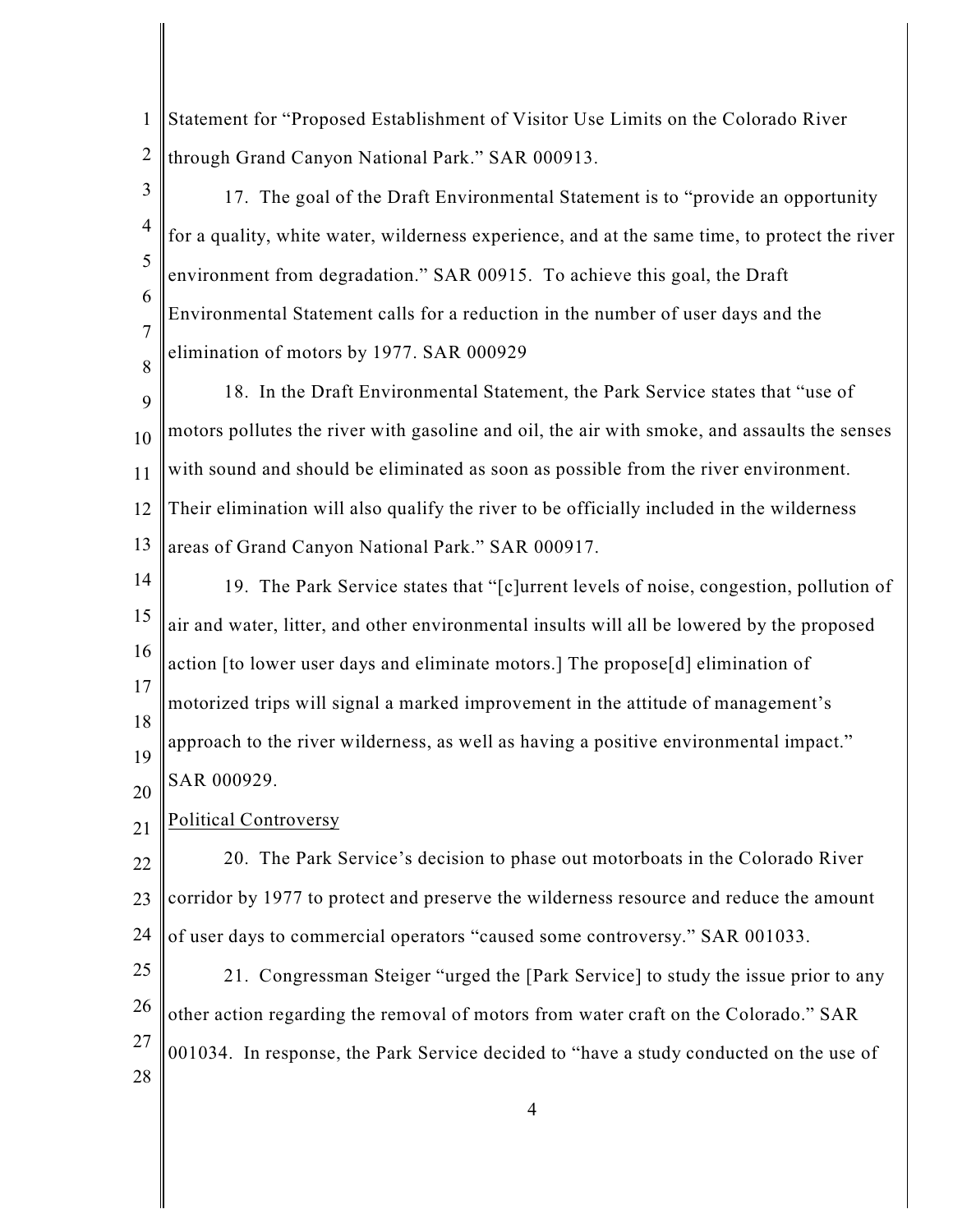| motors on the river – the parameters of such a study to be agreed upon by the NPS and the    |
|----------------------------------------------------------------------------------------------|
| boat concessionaires" and to "determine the feasibility of eliminating the use of all motors |
| over 20 or 25 horse power immediately or in the near future." SAR 001035.                    |
| 22. In 1973, a lawsuit (Western River Expeditions, Inc. v. Morton) was filed by              |
| the river concessioners to challenge the Park Service's plan to phase out motorboat use of   |
| the Colorado River corridor. AR 000861. As a result of the lawsuit, "the NPS director        |
| deferred the decisions made in the [River Use Plan] and directed the Park to conduct         |
| research to determine social and ecological carrying capacity, and the impacts of motors."   |
| AR 000861.                                                                                   |
| 1973-1978: THE PARK SERVICE CAREFULLY STUDIES AND EVALUATES<br>IV.                           |
| HOW BEST TO MANAGE THE COLORADO RIVER CORRIDOR IN THE<br><b>GRAND CANYON</b>                 |
| 23. "By July [1974], the Colorado Research Program was underway. A total of                  |
| [29] studies were done to gather data for the development of a comprehensive river           |
| management plan." AR 000861.                                                                 |
| The "Twenty-Nine" Studies                                                                    |
| 24. Approximately twenty-nine "ecological and social studies" on the carrying                |
| capacity of the Colorado River corridor and the use of motorized boats were completed in     |
| the mid-1970s. SAR 001787 (listing all twenty-nine studies); SAR 003715 (synthesis of        |
| all twenty-nine studies).                                                                    |
| 25. The twenty-nine studies reveal that oar and motor trips are "equally safe" and           |
| that the impacts to the Colorado River corridor's wilderness character from motorized        |
| uses are significant. SAR 004587 (safety); SAR 001040 (safety); SAR 004573-90                |
| (impacts).                                                                                   |
| 26. In 1973 a study entitled "Sound-Level Evaluations of Motor Noise From                    |
| Pontoon Rafts in the Grand Canyon" was published. SAR 001157. The study found that           |
| 5                                                                                            |
|                                                                                              |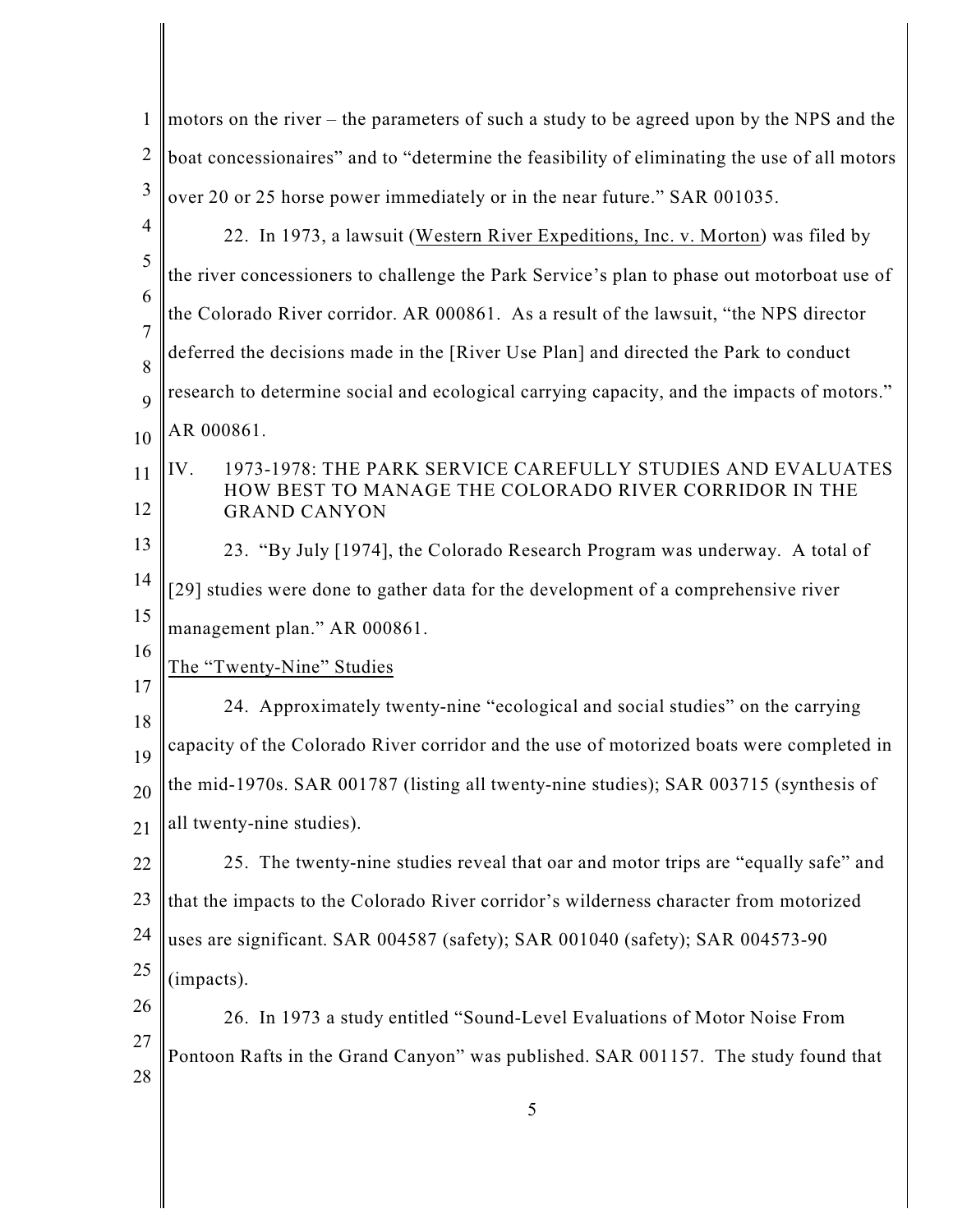1 2 3 4 5 6 "[m]otor noise . . .masks the natural sounds in the Canyon and, in contrast, its almost unnatural quiet. Although no effects on the boatman's ability to function can be demonstrated, the noise levels border on those which have been shown to adversely affect performance of tasks of this type. For these reasons, it is recommended that the use of outboard motors in the canyon be either discontinued or substantially curtailed." SAR 001161.

7

8 9 10 11 12 13 14 15 16 17 18 27. The studies reveal that noise from motorized use of the Colorado River is inconsistent with wilderness values and adversely impacts the natural sounds of the Colorado River corridor. SAR 001449 ("An Analysis of the Motor-Row Conversion Issue of Colorado River Float Trips"); SAR 004049 ("Motors and Oars in the Grand Canyon. River Contact Study Part II)"; SAR 002644 ("Findings, Conclusions, Recommendations, and Implications for Management: River Contact Study Final Report"); SAR 003715 (synthesis of research); SAR 002102 (draft environmental statement); SAR 003670 ("Environmental Management of the Colorado River within the Grand Canyon"); SAR 005918 ("Contrasting recreational experiences: Motors and oars in the Grand Canyon"). 28. In terms of impacts to the wilderness experience (a key component of

19 20 21 preserving wilderness) studies show that overall "non-motorized trips are more pleasing to the visitor." SAR 004607. Reasons "given suggest that oar travel is seen as more consistent with a natural or wilderness experience." Id.

22 23 24 25 29. Passengers "who had experience with both motor and oar trips preferred the oar trip. They enjoyed the slower pace, could relax; they become more aware of natural sounds in the canyon; they were able to observe more closely the unique features along the river and more easily ask questions of their guide." SAR 004607.

26 27 28 30. The studies reveal there "is a strong indication that *almost all* those who have had the opportunity to experience both motor and oar trips prefer oar trips over motor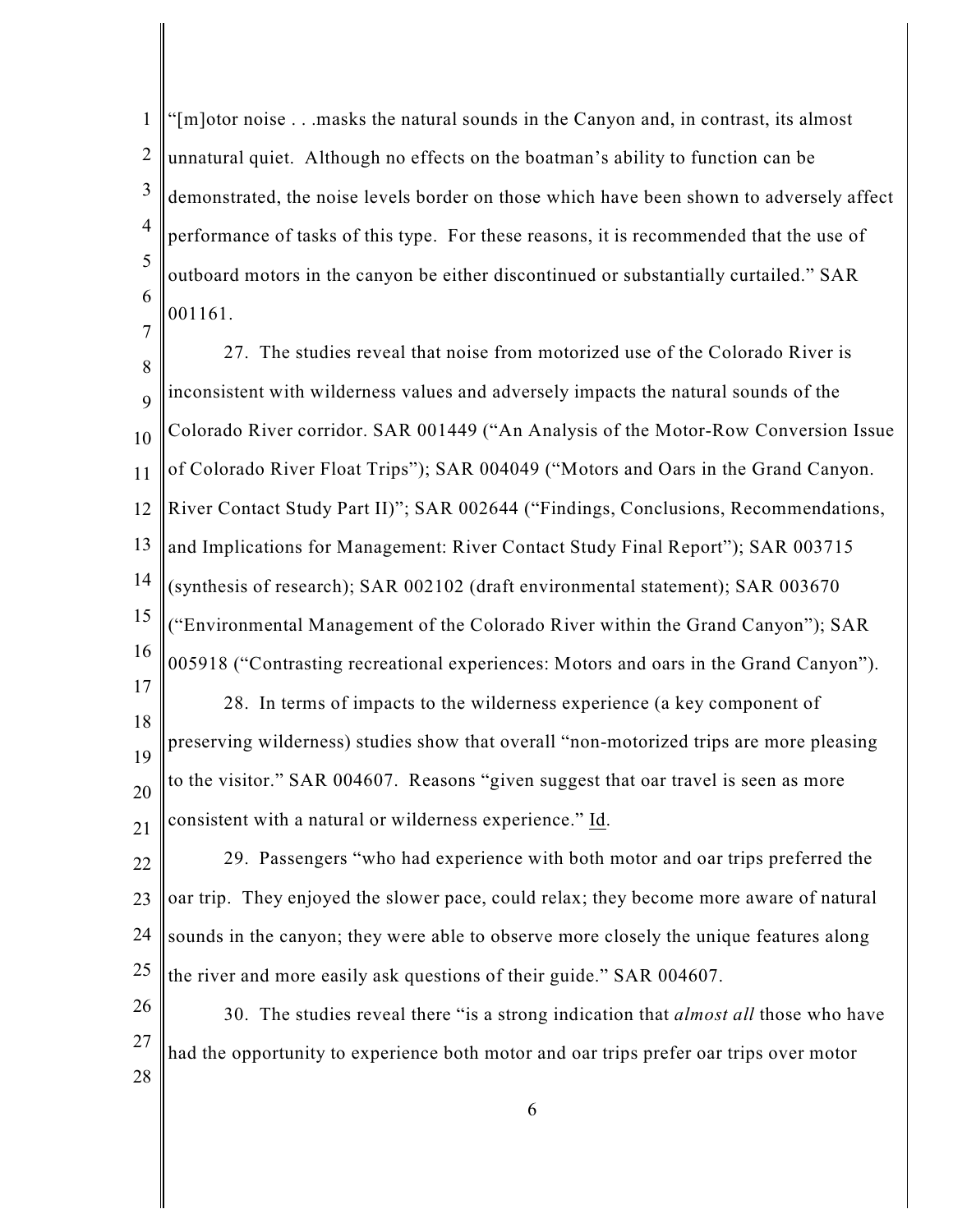1 |trips." SAR 004602.

| $\sqrt{2}$          | 31. In one study – referred to as the "motor-oar experiment" – a combination                                 |
|---------------------|--------------------------------------------------------------------------------------------------------------|
| $\mathfrak{Z}$      | motor/oar trip was devised on which passengers could experience both modes of                                |
| $\overline{4}$      | transportation. SAR 005918. Two "trips, one motor and one oar, were scheduled to leave                       |
| 5                   | Lee's Ferry so they would meet halfway through the Canyon. There passengers left one                         |
| 6                   | set of boats and switched to the other, then continued to the debarkation point (Diamond                     |
| $\overline{7}$<br>8 | Creek, mile 225). The combination trip took 9 days, $5\frac{1}{2}$ by oar power and $3\frac{1}{2}$ by motor" |
| 9                   | Id. To determine "overall trip preference," the researchers asked passengers "which type                     |
| 10                  | of trip they would choose for another river, which they would recommend to a friend, and                     |
| 11                  | which better enabled them to experience the canyon, and which they liked better overall."                    |
| 12                  | SAR 005919. In response, 79 to 91 percent chose the oar trip while 4 to 6 percent chose                      |
| 13                  | the motor trip. People with both kinds of experiences <i>clearly preferred oar travel</i> ." Id.             |
| 14                  | 32. Studies show that oar trips (non-motorized) are as safe or safer than motorized                          |
| 15                  | trips. AR 092572 (showing lower risk of fatality on oar-powered rafting trips).                              |
| 16                  | 33. In 1976 "six workshops were held for public input on Colorado River                                      |
| 17                  | management issues. By September 1976 the draft research findings were available for                          |
| 18<br>19            | management review." AR 000861.                                                                               |
| 20                  | 34. The twenty-nine studies found that the impacts to the Colorado River                                     |
| 21                  | corridor's natural soundscape and wilderness character from motorized use are serious                        |
| 22                  | and severe. SAR 004573-90.                                                                                   |
| 23                  | The 1976 Master Plan for Grand Canyon                                                                        |
| 24                  | 35. In August, 1976 the Park Service issued a Final Master Plan for Grand                                    |
| 25                  | Canyon National Park. SAR 002342.                                                                            |
| 26                  | 36. The 1976 Master Plan outlines the overall objectives and proposals for                                   |
| 27                  | managing Grand Canyon National Park and states that the "goals for management of the                         |
| 28                  |                                                                                                              |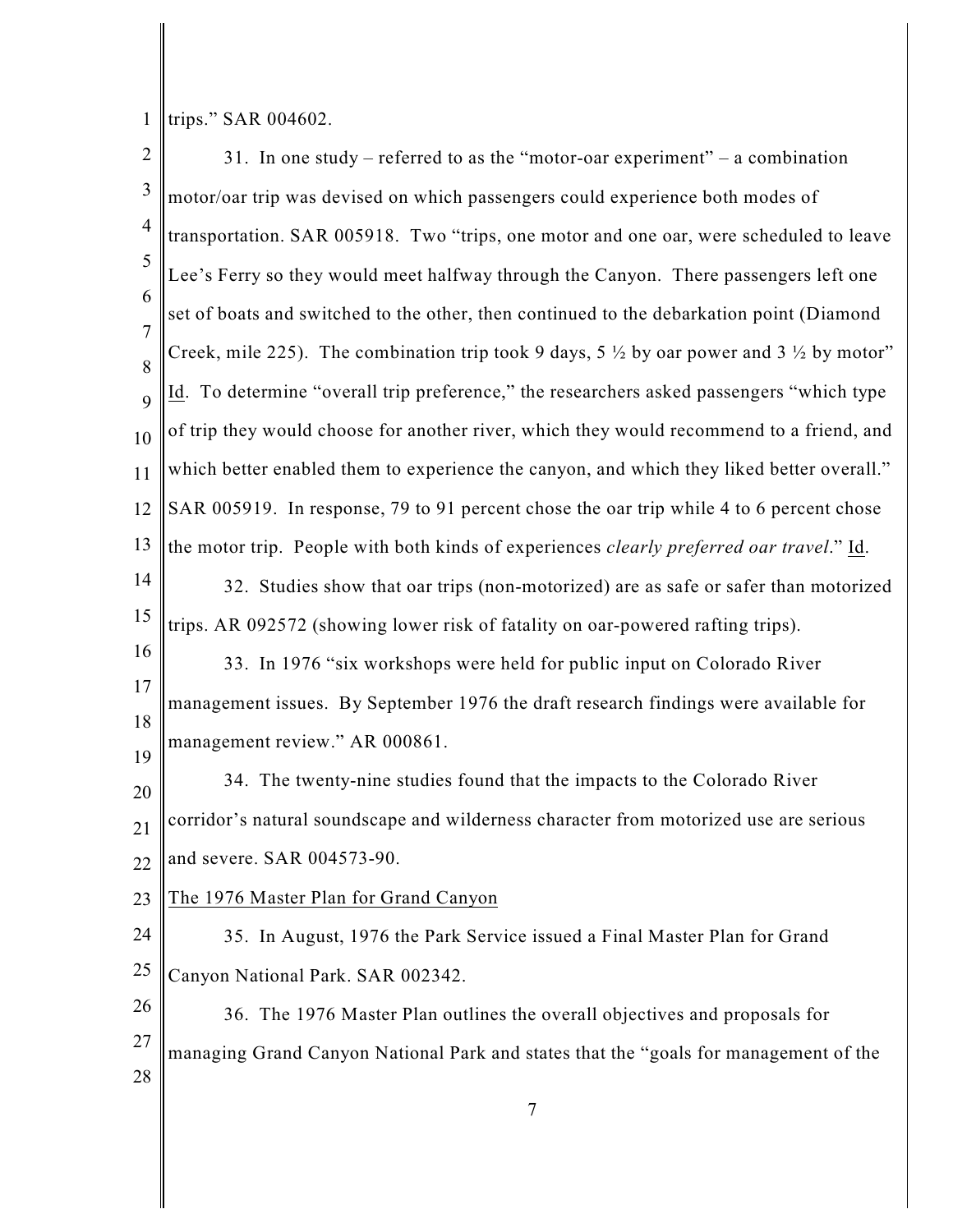1 2 3 Colorado River in the Grand Canyon will be to perpetuate the wilderness river-running experience, and to attempt to mitigate the influences of man's manipulation of the river." SAR 002367

4 5 37. The Master Plan states that "mechanized access below the rims [of the Grand Canyon]" will be limited. SAR 002352.

6 7

8 9 38. A year after adopting the Master Plan, the Park Service reiterated its decision to "ban motor use" in the Colorado River corridor to achieve the Master Plan's goals. SAR 003026; SAR 005244 (calling for the phase out of motorized boats).

10 11 12 13 39. The Park Service's decision to ban motorized use of the Colorado River corridor was based on consideration of "relevant National Park policies, wilderness proposals, the park master plan, interpretation, noise, and research, as well as other considerations . . ." SAR 001444.

- 14 15 16 17 18 19 40. The Park Service stated that the "goals for management of the Colorado River in the Grand Canyon as stated in the Master Plan are to perpetuate the wilderness riverrunning experience and to attempt to mitigate the influences of man's manipulation of the river. To achieve this, all visitor use of this portion of the river will be without motors, and more nearly like the experience of earlier explorers." SAR 003026.
- 20 21 22 23 41. According to the Park Service, "a three-year study of the river with public participation has shown that visitor appreciation, understanding, and enjoyment of the Grand Canyon will be enhanced by [non-motorized] . . . use" of the Colorado River corridor. SAR 003026

24 25 26 27 28 42. As early as 1976, the Park Service found that "motorized boat use is not necessary for the use and enjoyment of this area but is a convenience which enables the trip to be made in less time and permits the use of large boats, accommodating larger groups. This use is inconsistent with the wilderness criteria of providing outstanding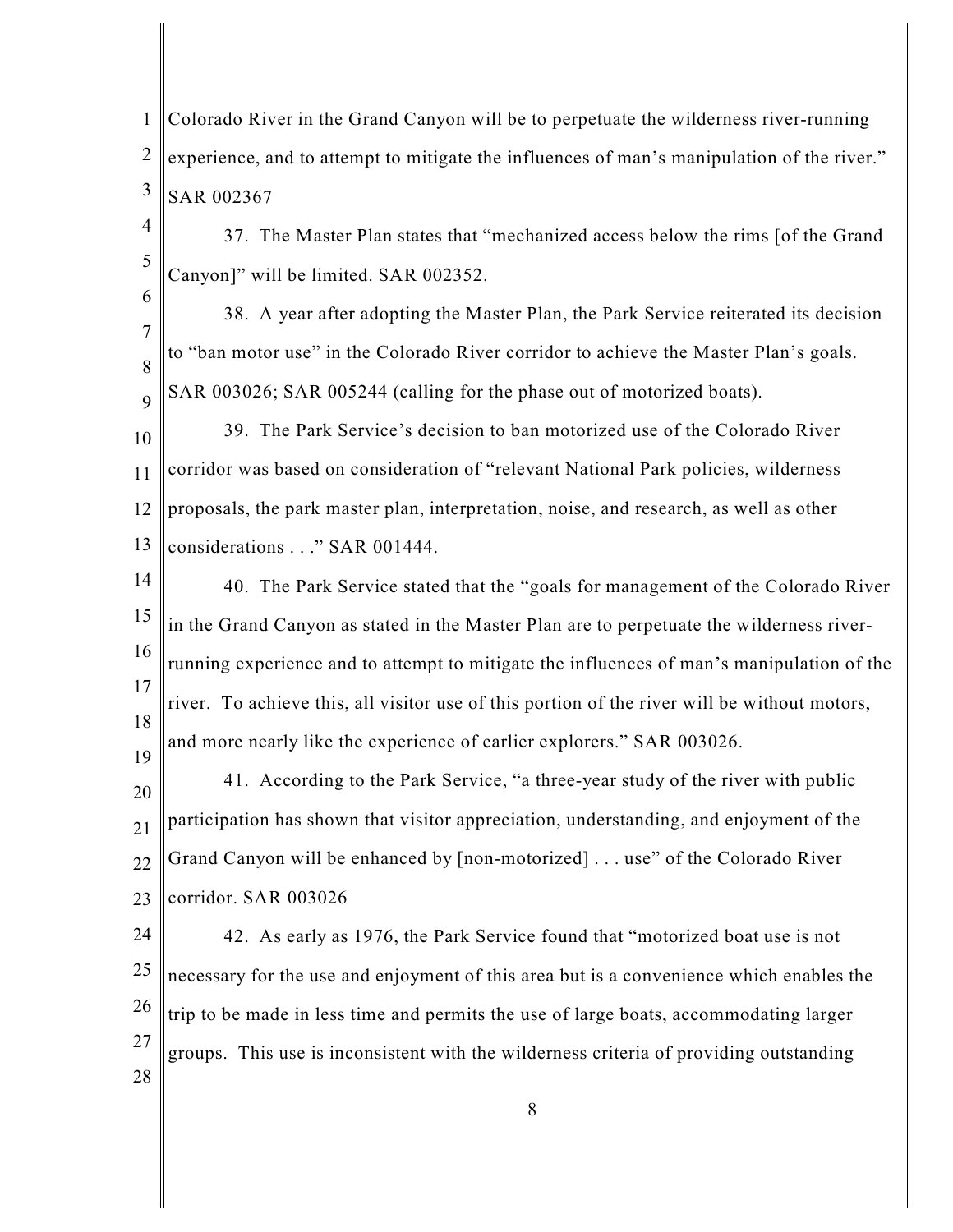1 2 opportunities for solitude and for a primitive and unconfined type of recreation." SAR 005804.

3 The 1977 Wilderness Recommendation

6

4 5 43. In February, 1977 the Park Service issued a Final Wilderness Recommendation. SAR 002678.

7 8 9 10 44. The 1977 Wilderness Recommendation included "two hundred seventy-seven miles of the Colorado River" – including the entire River corridor from Lees Ferry to Diamond Creek – within Grand Canyon National Park as potential wilderness. SAR 002723.

11 12 13 45. In 1977 Wilderness Recommendation, the Park Service states that "the river passes through some of the most scenic and primitive land remaining in this country." SAR 002723.

14 15 16 17 18 19 20 21 22 23 24 25 26 27 28 46. In the 1977 Wilderness Recommendation, the Park Service states that "motorized boat use is not necessary for the use and enjoyment of this area but a convenience which enables the trip to be made in less time and permits the use of large boats, accommodating larger groups. This use is inconsistent with the wilderness criteria of providing outstanding opportunities for solitude and for a primitive and unconfined type of recreation. It is proposed that the river corridor be designated a potential wilderness addition, pending finalization of the river management plan." SAR 002723. 47. In the 1977 Wilderness Recommendation, the Park Service notes the "response from individuals and organizations has been overwhelmingly in favor of the current [wilderness] proposal. Only 14 individuals out of 501, and 2 organizations out of 38, wanted less land designated as wilderness. A total of 431 individuals and 25 organizations recommended that hand-propelled, rather than motorized, craft be used on the river and that it be included as wilderness. Some 286 individuals and 25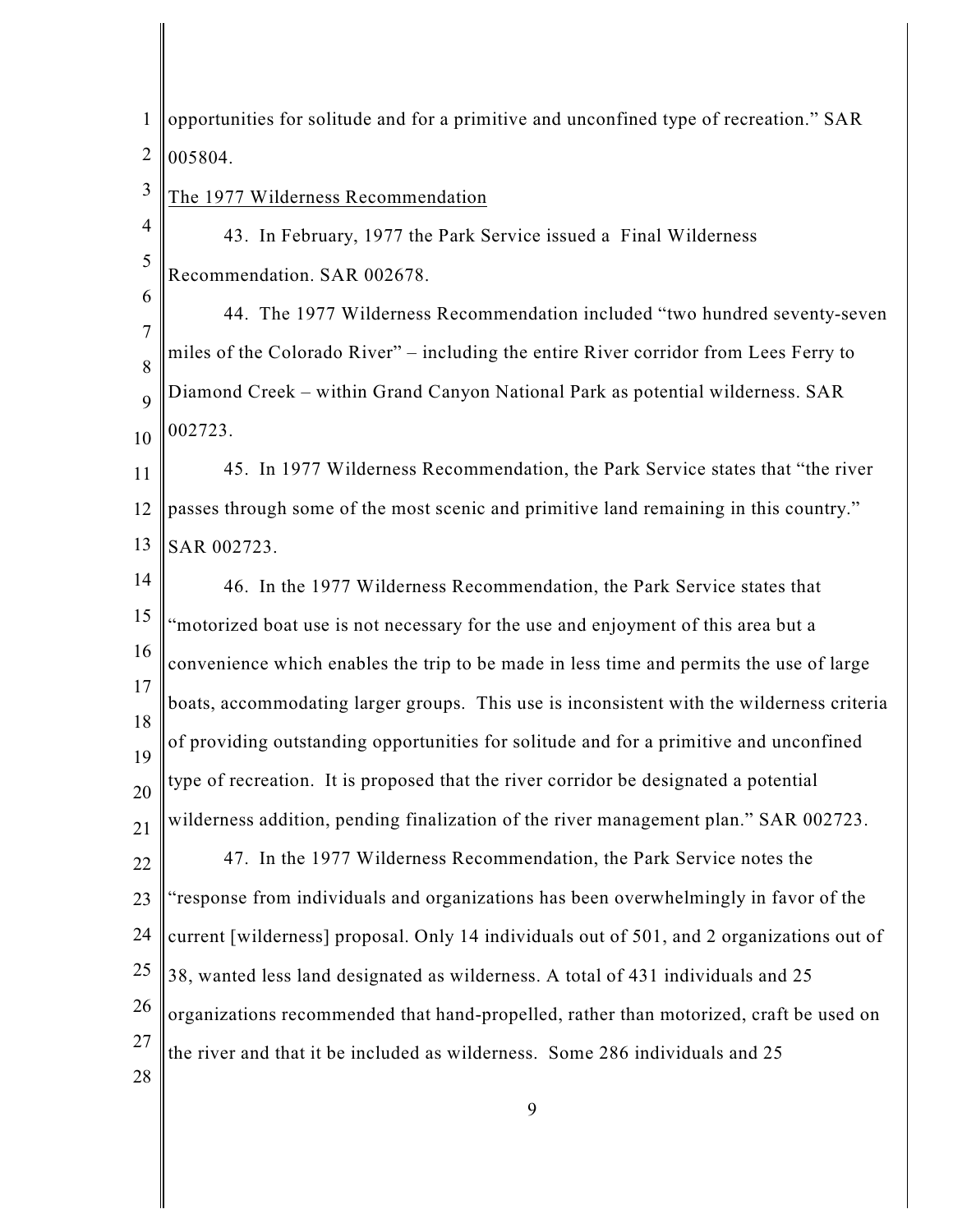1 2 organizations would further enlarge the area recommended for immediate wilderness by including all areas proposed as potential wilderness." SAR 002693-94.

3 4 5 6 7 8 9 10 11 12 13 14 15 16 17 18 19 20 21 22 23 24 25 26 27 28 48. The Park Service notes that "13 companies [engaged in commercial river trips] were in favor of retaining motors, while 9 companies favored wilderness designation for the river and the elimination of motorized craft." SAR 002694. 49. The Park Service states that the designation of the Colorado River corridor as potential wilderness "will further protect one of the world's most awesome natural wonders and ensure that future generations of Americans will have the same opportunities that we enjoy to witness its spectacular beauty." SAR 002814. 50. The Park Service states that "studies over the past several years show that the use of motorboats on the Colorado River within the park is incompatible with overall visitor enjoyment and the resource management objectives of the park." SAR 002814. 51. The Park Service noted that the decision to ban motorboat use of the Colorado River corridor "was made . . .to comply with a Congressionally mandated wilderness recommendation." SAR 002815. 52. The 1977 Wilderness Recommendation "was held in abeyance by the DOI Legislative Counsel pending completion of the river management plan." AR 00086. 53. In January, 1978 the Park Service released a draft Colorado River Management Plan and Environmental Impact Statement for public review and comment. AR 000862. V. 1979-1980: THE PARK SERVICE RELEASES A NEW COLORADO RIVER MANAGEMENT PLAN AND EIS CALLING FOR THE PHASE OUT OF MOTORBOATS TO PROTECT THE RIVER'S WILDERNESS CHARACTER 54. Following completion of the twenty-nine studies, a draft and final environmental impact statement, a public comment period, "seven public meetings," and review of the 1977 Wilderness Recommendation, in December, 1979 the Park Service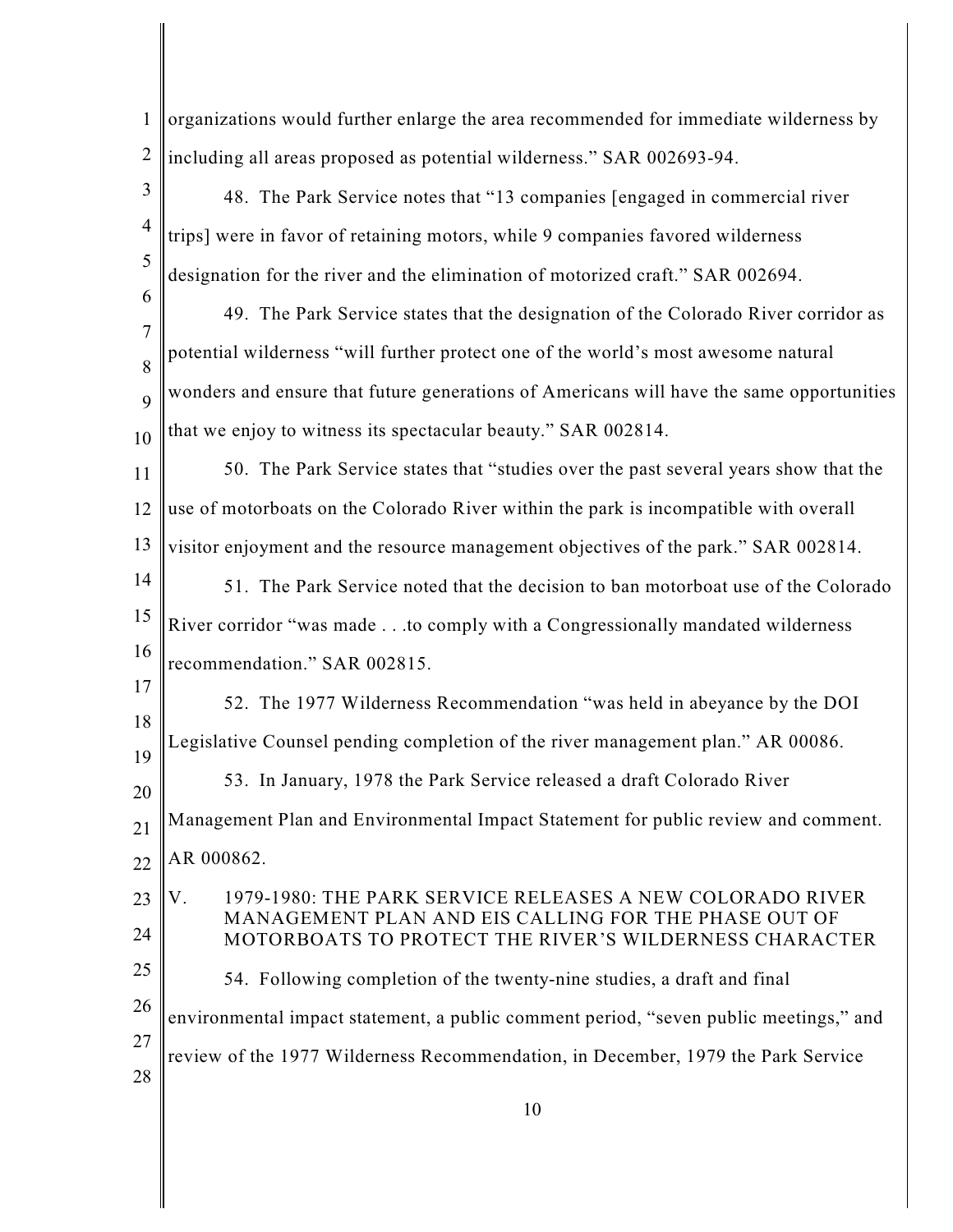1 signed a final Colorado River Management Plan ("CRMP"). AR 000862.

## 2 The CRMP/EIS

7

3 4 5 6 55. The objective of the Final CRMP is to provide a "wilderness river-running experience in which the natural sounds, silence, sights, and full beauty of the can be experienced, relaxed conversation is possible, and the river is experienced on its own terms." SAR 004857.

8 9 10 56. "To accomplish this objective, the use of motorized boats from Lees Ferry to Separation Canyon will be phased out over a 5-year period." SAR 004857. Motorized boats will be phased out by 1985. SAR 004858.

11 12 57. The Park Service sought to improve visitor's "wilderness experience" by eliminating motorized boat use. SAR 004610.

13 14 15 58. The Park Service states that "[s]tudies over the past several years show that the use of motorboats . . .is incompatible with overall visitor enjoyment and resource management objectives." SAR 002814.

16 17 18 19 59. The Park Service determined that the use "of motorized watercraft . . .will be phased out over a 5 year period. This will achieve the objective . . . to make available the high quality wilderness river-running experience." SAR 005244.

20 21 22 23 24 25 26 27 60. In the CRMP, the Park Service states that the plan to eliminate motorized watercraft use of the Colorado River corridor, "rather than representing an elitist choice among the possible means of enjoying the Grand Canyon, . . .is a plan to preserve and make available the fullness of the unique experience which the Colorado River through the Grand Canyon offers to the river runner. Among other provisions of the plan, the elimination of motor use will enhance the experience of wilderness without appreciably changing the demographic characteristics of river users or their total number." SAR 005242.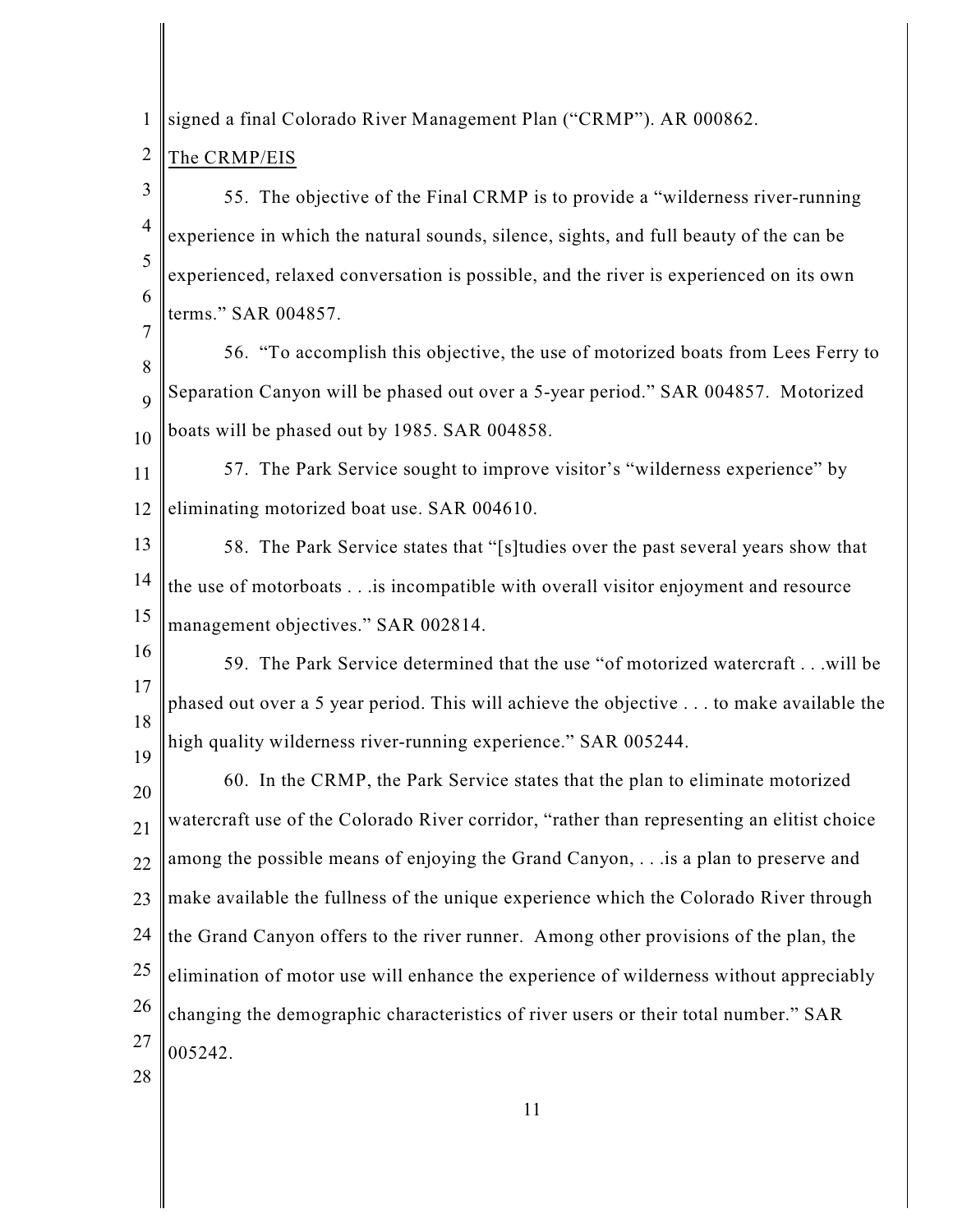1 2 3 4 5 6 7 8 9 10 11 12 13 14 15 16 17 18 19 20 21 22 23 24 25 26 27 28 12 61. In the EIS for the CRMP, the Park Service notes that "[p]ollutants added to the river as a result of motorized travel include approximately 5,750 pounds of petroleum residue annually, as well as gasoline from leaking tanks and oil spills." SAR 004598. 62. In the EIS, the Park Service notes that "[m]otorized whitewater river trips are currently available on other sections of the Colorado River system, as well as on other western whitewater rivers." SAR 004619. 63. In the CRMP, the Park Service increases the annual use of the Colorado River corridor "both in numbers of people and user days." SAR 005244. 64. In the CRMP, the Park Service increased the user days for commercial concessionaires from 89,000 to approximately 115,500 during the five year phase out period. AR 00862; SAR 005246. A user day is "any person in any part of the canyon for any part of the day." SAR 005244. 65. In the CRMP, the Park Service also increased the applicable river use ceilings in order to accommodate growing demand for self-guided access, which had increased from 7,600 to approximately 54,450 potential user days. AR 00862; SAR 005246. 66. In the CRMP, the Park Service allocated approximately 73% of the total number of user days available to the commercial concessionaires and approximately 27% of the total number of user days available to public non-commercial river-runners annually. SAR 005251. 67. In the CRMP, the Park Service states that "to reduce crowding and congestion, keep related resource impacts at an acceptable level, and provide a quality river-running experience, the number of people launching is set at a fixed level of 65 per day for the summer season of 183 days. This includes two groups of 25 commercial passengers and one group of 15 non-commercial trip participants." SAR 004510.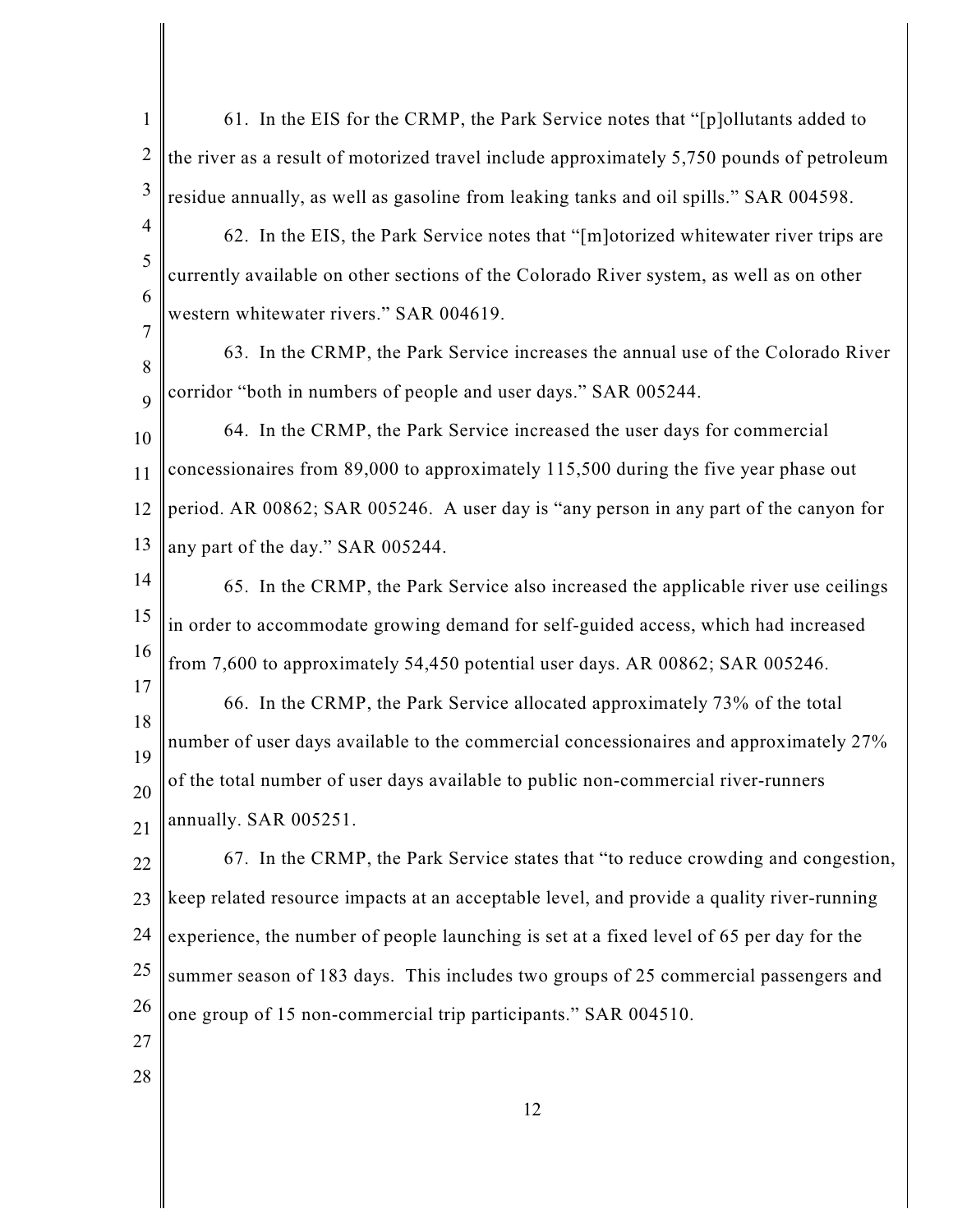| 1               | 68. In the EIS, the Park Service determined that "[r]apid irreversible physical and         |
|-----------------|---------------------------------------------------------------------------------------------|
| $\overline{2}$  | ecological changes are occurring in the riparian resources of the Colorado River as a       |
| $\mathfrak{Z}$  | result of the present visitor use levels and patterns. The irreversible changes are not     |
| $\overline{4}$  | necessarily a simple function of the total number of visitors, but more importantly, of use |
| 5               | patterns and activities." SAR 004573.                                                       |
| 6               | 69. In the EIS, the Park Service determined that "motor and oar trips were                  |
| 7<br>8          | perceived as equally safe." SAR 004587.                                                     |
| 9               | 70. In the EIS, the Park Service determined that there "is strong indication that           |
| 10              | almost all those who have had the opportunity to experience both motor and oar trips        |
| 11              | prefer oar trips over motor trips." SAR 004602.                                             |
| 12              | 71. The Park Service notes that "[r]esearch has indicated that non-motorized trips          |
| 13              | are more pleasing to the visitor Reasons given suggest that oar travel is seen as more      |
| 14              | consistent with a natural or wilderness experience." SAR 004607.                            |
| 15              | 72. In the EIS, the Park Service states that "[u]nnatural sounds will continue to           |
| 16              | intrude upon the quiet of the canyon and create a disturbance for many users. Noises        |
| 17              | from low-flying aircraft, helicopters, and subsonic and supersonic airplanes are            |
| 18<br>19        | superimposed upon and mask the natural sounds." SAR 004613.                                 |
| 20              | 73. The CRMP established a waiting list for persons applying for permits required           |
| $\overline{21}$ | to access the Colorado River for non-commercial watercraft recreation and monitoring        |
| 22              | programs to continually assess changes in resource conditions and indicators such as        |
| 23              | visitor congestion, public demand, and visitor expectations. SAR 005253; SAR 005258.        |
| 24              | 74. The Park Service states in the CRMP that its decision to phase out motorboat            |
| 25              | use of the Colorado River corridor by 1985 (over a 5 year period) "will achieve the         |
| 26              | objective of mak[ing] available the high quality wilderness river-running experience        |
| 27              | which is inherently offered by the unique nature of the Colorado River through the Grand    |
| 28              | 1 <sub>2</sub>                                                                              |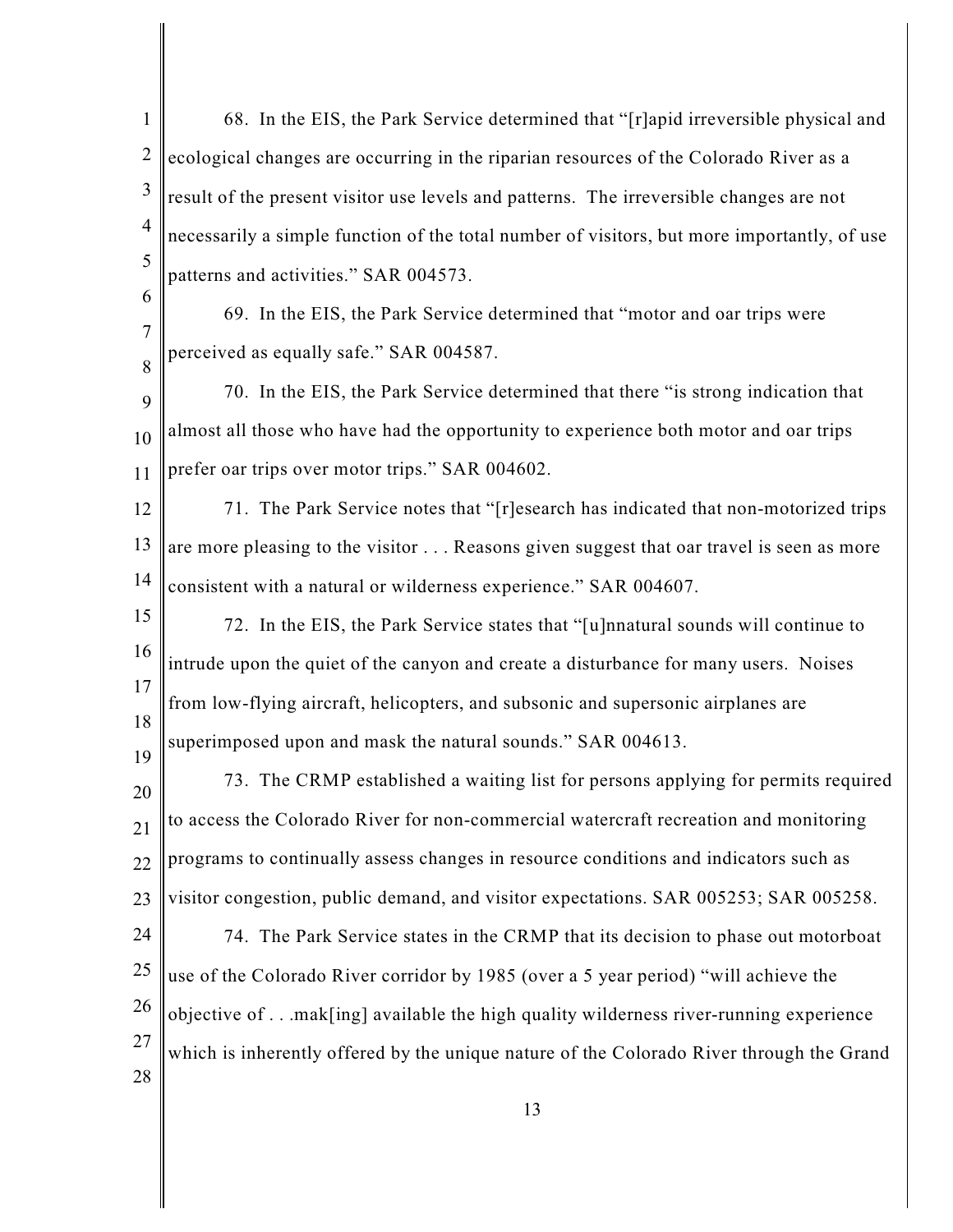| $\mathbf{1}$        | Canyon. This is also the objective the Grand Canyon National Park Master Plan for the       |
|---------------------|---------------------------------------------------------------------------------------------|
| $\overline{2}$      | Colorado River corridor, and corresponds with the park wilderness proposal." SAR            |
| $\mathfrak{Z}$      | 005244.                                                                                     |
| $\overline{4}$      | 75. The Park Service states that its decision to phase out motorboat use in the             |
| 5                   | CRMP is "based on the extensive Colorado River Research project for the Grand Canyon        |
| 6                   | and considers public input from the two series of public meetings on river management."     |
| $\overline{7}$<br>8 | SAR 005244.                                                                                 |
| 9                   | The 1980 Update to the 1977 Wilderness Recommendation                                       |
| 10                  | 78. In 1980, the Park Service updated its 1977 Wilderness Recommendation. SAR               |
| 11                  | 005746.                                                                                     |
| 12                  | 79. The 1980 Wilderness Recommendation includes a proposal to designate                     |
| 13                  | 980,088 acres within the Grand Canyon for preservation as wilderness. AR 104820. The        |
| 14                  | proposal also includes an additional 131,814 acres of the Grand Canyon as "potential        |
| 15                  | wilderness," including the entire 226 mile stretch of the Colorado River, from Lees Ferry   |
| 16                  | to Diamond Creek (the upper gorge) and an additional 51 miles from Diamond Creek to         |
| 17                  | Lake Mead (hereinafter "Colorado River corridor"). AR 104823; SAR 005770                    |
| 18<br>19            | (Wilderness Recommendation).                                                                |
| 20                  | 80. The Colorado River corridor was "identified as a potential wilderness due to            |
| 21                  | the existing motorized raft use." AR 104820.                                                |
| 22                  | 81. The Park Service notes that motorized boat use is "inconsistent with the                |
| 23                  | wilderness criteria of providing outstanding opportunities for solitude and for a primitive |
| 24                  | and unconfined type of recreation." SAR 005804. The "river corridor would become            |
| 25                  | wilderness upon phase-out of the use of motors." AR 104820.                                 |
| 26                  | 82. The Park Service determined that motorized use of the Colorado River is a               |
| 27                  | non-conforming use. SAR 005804. Non-conforming uses are "contrary to the definitions        |
| 28                  |                                                                                             |
|                     | 14                                                                                          |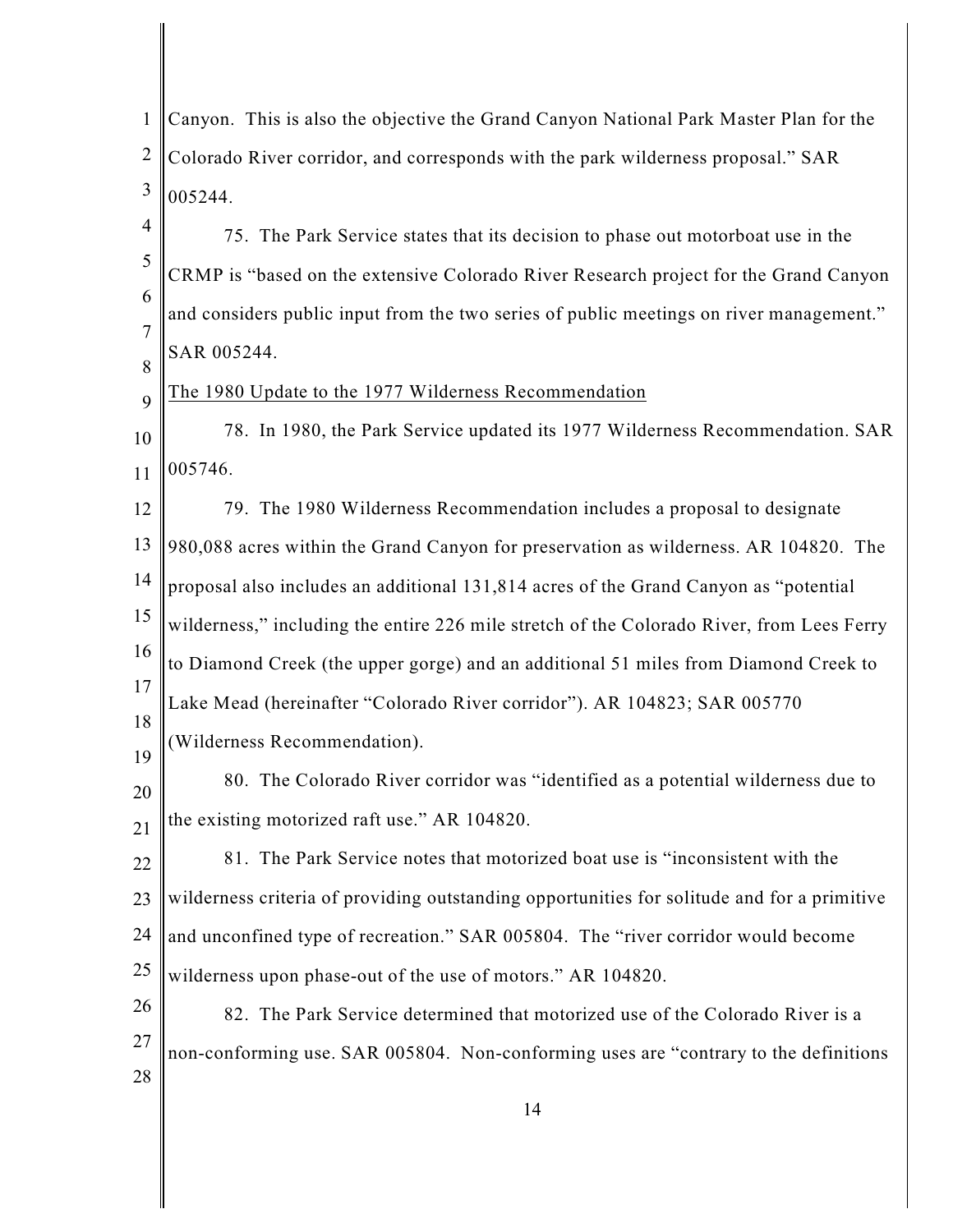| $\mathbf{1}$        | of wilderness [but are] considered of a temporary nature which, once removed, should     |
|---------------------|------------------------------------------------------------------------------------------|
| $\mathbf{2}$        | not preclude" wilderness designation). SAR 014841.                                       |
| 3                   | 83. The Colorado River corridor qualifies as "potential wilderness" because              |
| 4                   | motorboat use can, and will, be phased out. SAR 005770; SAR 005804.                      |
| 5                   | 84. On September 11, 1980, the Director of the Park Service sent a memo to the           |
| 6                   | Assistant Secretary for Fish and Wildlife and Parks confirming that the "Colorado River  |
| $\overline{7}$<br>8 | is recommended as potential wilderness. Under the River Management Plan, motorboat       |
| 9                   | use will be phased out by January 1, 1985, at which time the river is recommended for    |
| 10                  | wilderness designation." SAR 005770.                                                     |
| 11                  | VI.<br>1980-1990: THE PARK SERVICE ABANDONS THE FINDINGS OF ITS                          |
| 12                  | TWENTY NINE STUDIES, EIS, CRMP, AND WILDERNESS<br><b>RECOMMENDATION</b>                  |
| 13                  | 85. In March, 1980 the Mountain States Legal Foundation, on behalf of nine               |
| 14                  | concessioners and 51 private citizens, filed a suit against the Secretary of Interior    |
| 15                  | (Andrus) challenging the portions of the CRMP directing elimination of motorized rafts.  |
| 16                  | AR 00862.                                                                                |
| 17<br>18            | The Hatch Amendment                                                                      |
| 19                  | 86. In November, 1980 the "Hatch Amendment" was added to the one-year 1981               |
| 20                  | Department of Interior Appropriations Bill. SAR 005901.                                  |
| 21                  | 87. The Hatch Amendment prevented the use of appropriated funds to implement             |
| 22                  | a management plan for the Colorado River which "reduces the number of user days or       |
| 23                  | passenger launches for commercial motorized watercraft excursions, for the preferred use |
| 24                  | period [May 1 through September 30], from all current launch points below that which     |
| 25                  | was authorized for the same period in calendar year 1978." AR 000862; SAR 005901.        |
| 26                  | The Hatch Amendment caused the Mountain States Legal Foundation lawsuit to be            |
| 27                  | dismissed. AR 000862.                                                                    |
| 28                  |                                                                                          |

I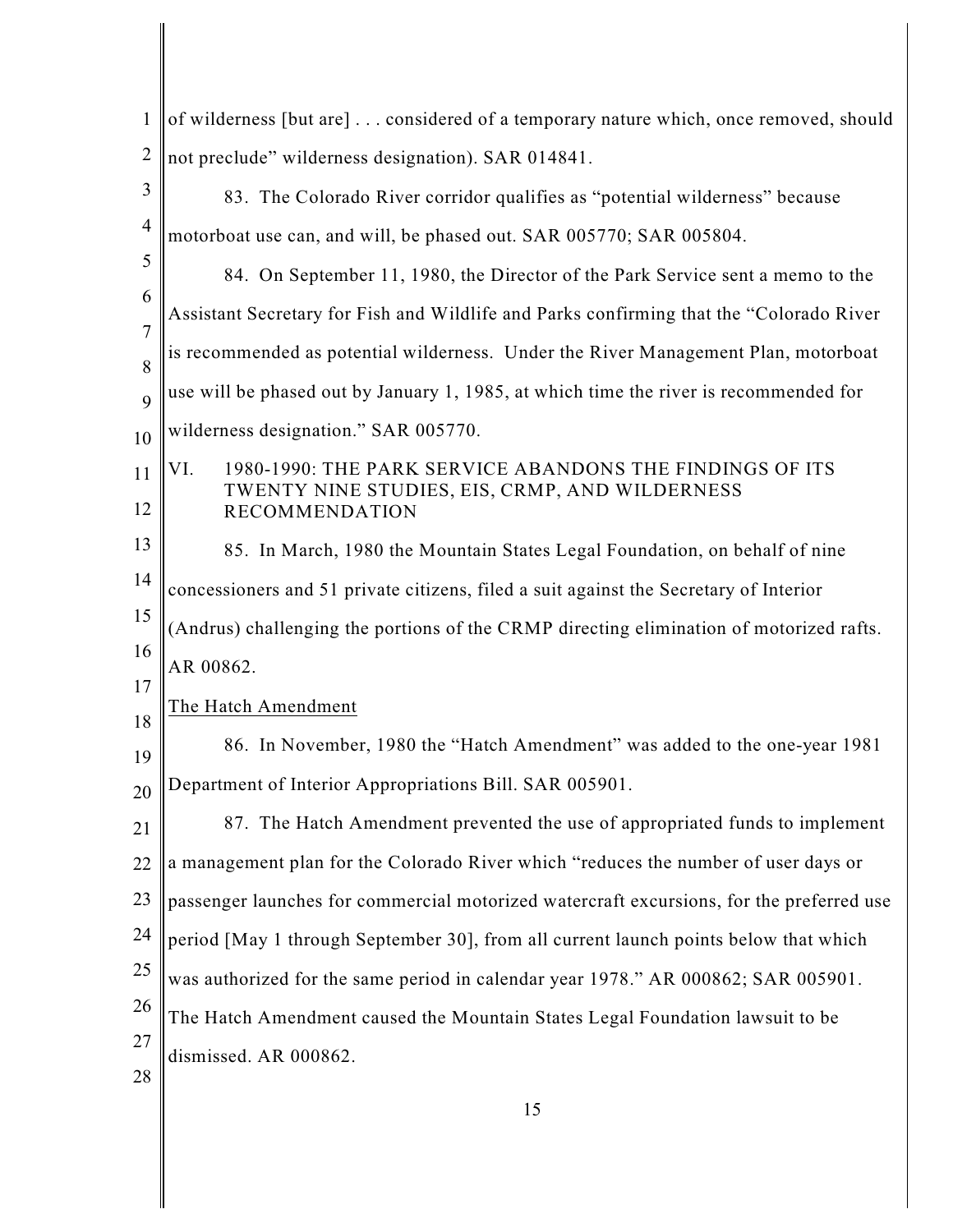| $\mathbf{1}$   | 88. On December 23, 1980 a number of Senators, including Orrin Hatch, sent the             |
|----------------|--------------------------------------------------------------------------------------------|
| $\overline{2}$ | Park Service Director a letter directing that the current CRMP be "amended by the most     |
| 3              | expeditious methods which are legally defensible to accommodate the 1978 level and         |
| 4              | pattern of commercial, motorized watercraft access." SAR 005901.                           |
| 5              | 89. The Hatch Amendment "only precluded enactment of the plan for the one-year             |
| 6<br>7         | life of the appropriation bill." SAR 006552.                                               |
| 8              | The 1981 Revisions to the CRMP                                                             |
| 9              | 90. On March 3, 1981 the Park Service held a meeting regarding how to revise the           |
| 10             | CRMP in response to the Hatch Amendment. SAR 006032. The Park Service decided              |
| 11             | that "no additional NEPA documentation is required" to revise the CRMP.                    |
| 12             | 91. The Park Service stated that they have "a political commitment to issue a              |
| 13             | revised (or amended) plan in a timely manner." SAR 006035.                                 |
| 14             | 92. The Park Service did not see "a need for extensive public meetings" before             |
| 15             | amending or revising the CRMP. SAR 006040.                                                 |
| 16             | 93. The Park Service determined that the "Hatch figures should be the basis of the         |
| 17             | plan until adequate research can prove revised figures are needed." SAR 006044.            |
| 18<br>19       | 94. In response to the Hatch Amendment, the Park Service determined that the               |
| 20             | "overall philosophical approach of the [CRMP] has to be rewritten to reflect the choice of |
| 21             | motors or oars and the river experience as opposed to wilderness per se." SAR 006047.      |
| 22             | 95. In response to the Hatch Amendment, the Park Service determined it would               |
| 23             | need to "eliminate the Wilderness Experience subheading" in the CRMP. SAR 006047           |
| 24             | 96. In response to the Hatch Amendment, the Park Service determined it would               |
| 25             | need to "eliminate [the] Phase out Motorized craft" heading in the CRMP. SAR 006047.       |
| 26             | 97. The Park Service concedes that the "revisions to the 1980 CRMP were                    |
| 27             | "politically driven [and] done in the absence of additional public involvement" or         |
| 28             |                                                                                            |

I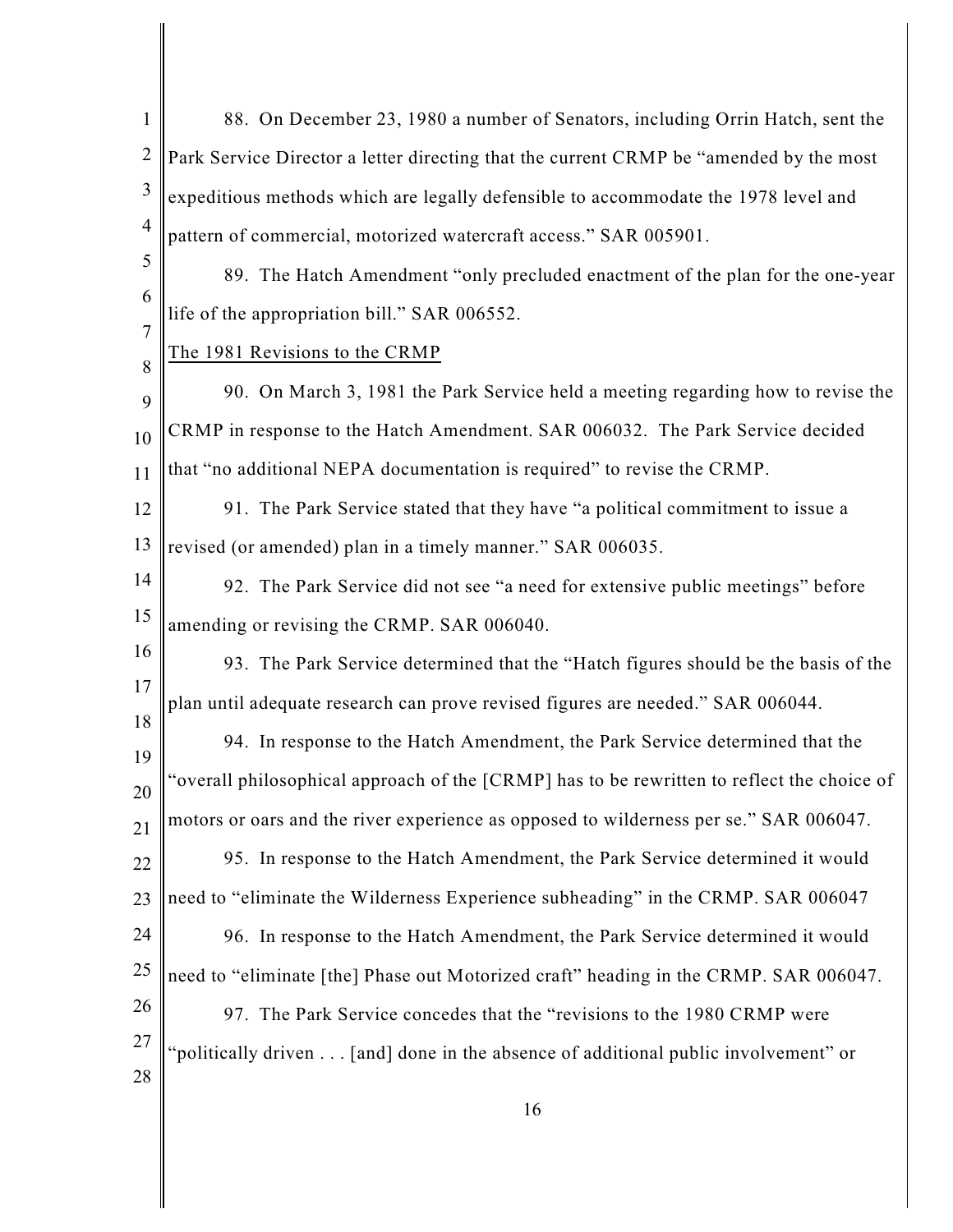1 NEPA compliance. SAR 011283.

- 2 3 98. Virtually all references to wilderness management in the 1980 CRMP were deleted in the 1981 revision. SAR 006067.
- 4 5 6 99. The 1981 revisions to the CRMP were made without any input from the public or scientific community or National Environmental Policy Act ("NEPA") compliance. SAR 006067.
- 8 9 10 100. The Park Service responded to the one-year Congressional appropriations bill – the Hatch Amendment – by revising the CRMP in 1981 and reversing its decision to eliminate motorized use of the Colorado River. AR 104602.
- 11 12 13 14 101. A new, revised CRMP was finalized in December, 1981. AR 104602. The revised CRMP "retained motorized use and the increase in user-days that had been intended as compensation for the phase-out of motors, resulting in more motorized use of the river." Id.
- 15 The 1989 Revisions to the CRMP
- 16 17 18 19 20 21 102. In 1989, the Park Service revised the CRMP, once again, to address increasing resource impacts caused by the 1981 revisions to the CRMP. SAR 007522. 103. The 1989 revision to the CRMP was intended to "supplement existing management guidelines and directives . . . [and] serve to update and revise the 1981 [CRMP]." SAR 007526.
- 22 23 24 25 104. The Park Service's 1989 CRMP notes that review of the 1981 CRMP indicated a need to provide equal means for the public, non-commercial sector to access its permit allocation in light of a 77% increase in the non-commercial waiting list since 1981. SAR 007526
- 26 27 28 105. The 1989 CRMP retained the commercial and non-commercial user day allocations established in 1979 but added 38 non-commercial launches in the summer so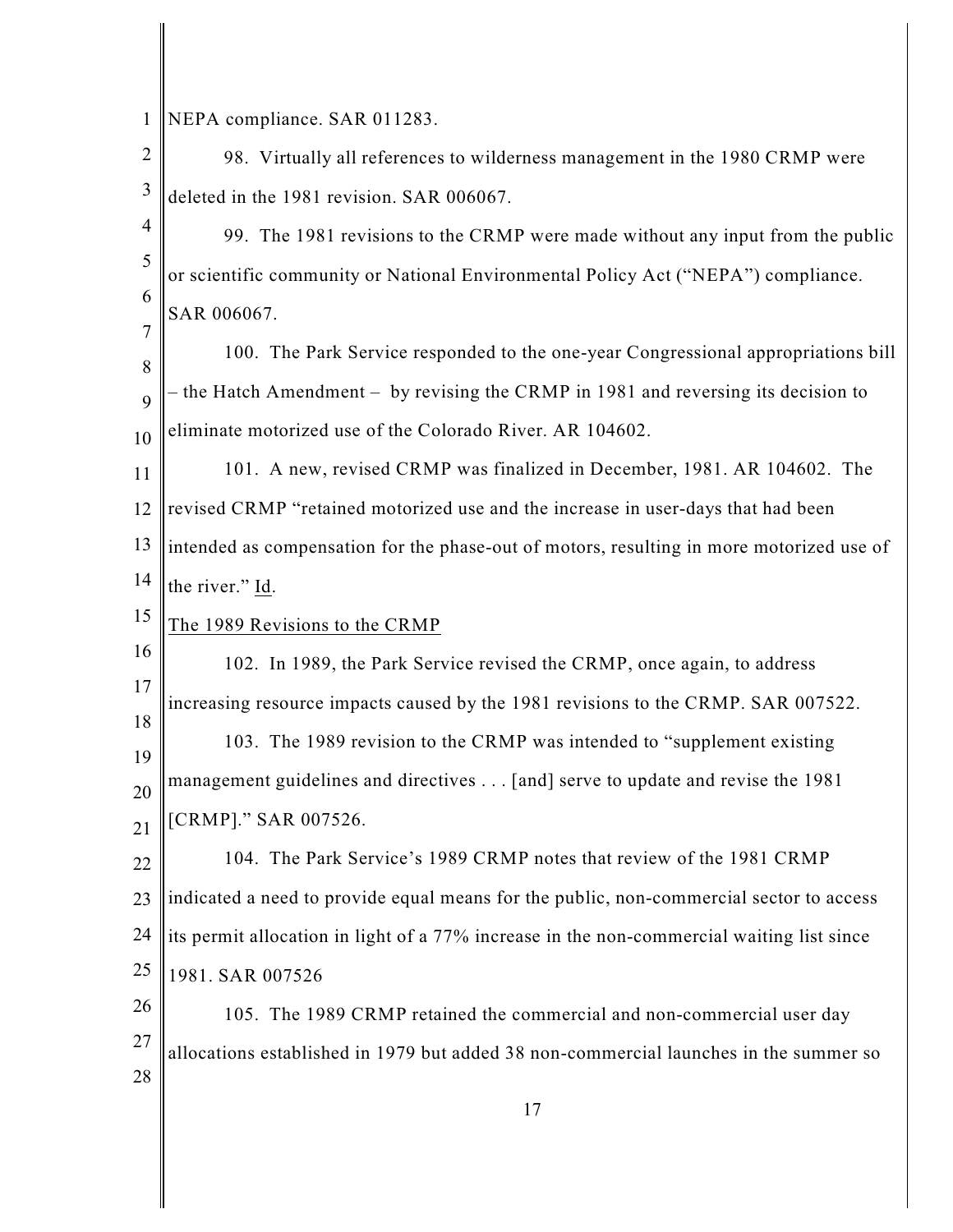1 that non-commercial river runner use approached its allocation capacity. AR 000863.

2 3 106. The 1989 CRMP retained use levels and use periods established in previous plans. AR 000863.

4 5 107. The 1989 CRMP retained motorized use of the Colorado River corridor. SAR 007526.

6

7 8 9 10 11 12 13 14 15 16 17 18 19 108. The Superintendent of the Grand Canyon stated that the 1989 revision to the original 1980 CRMP "did not provide a rationale to explain the incongruity of motorized rivercraft being used with the river corridor's potential wilderness designation. We can only state that the 1989 [Revision] was developed in response to the perceived regional political environment at that time. The [Revision], however, is clearly contrary to the instructions provided by the Wilderness Act and the Service's own management policies concerning the use of motorized equipment within wilderness and the responsibility of the agency to administer potential wilderness areas so as not to degrade their wilderness values." SAR 011066. 109. According to the Park Service's Wilderness Coordinator, "[a]lthough [the Hatch] amendment to a single year appropriations bill conflicted with wilderness considerations specified in the Grand Canyon Enlargement Act and the Wilderness Act,

20 the Park Service drastically modified the proposed Colorado River Management Plan to

21 accommodate the Hatch Amendment language." SAR 008255.

22 23 24 25 26 27 28 VII. 1990-2000: THE PARK SERVICE RENEWS ITS EFFORTS TO PROTECT THE COLORADO RIVER CORRIDOR'S WILDERNESS CHARACTER AND ANNOUNCES PREPARATION OF A NEW RIVER MANAGEMENT PLAN 110. On June 25, 1990 the Park Service's Chief of Resource Management drafted a memorandum to the Superintendent of the Grand Canyon. SAR 007653. In the memo, the Park Service notes that the 1989 CRMP "does not address wilderness constraints. Several current activities, particularly crowding and congestion, helicopter exchanges at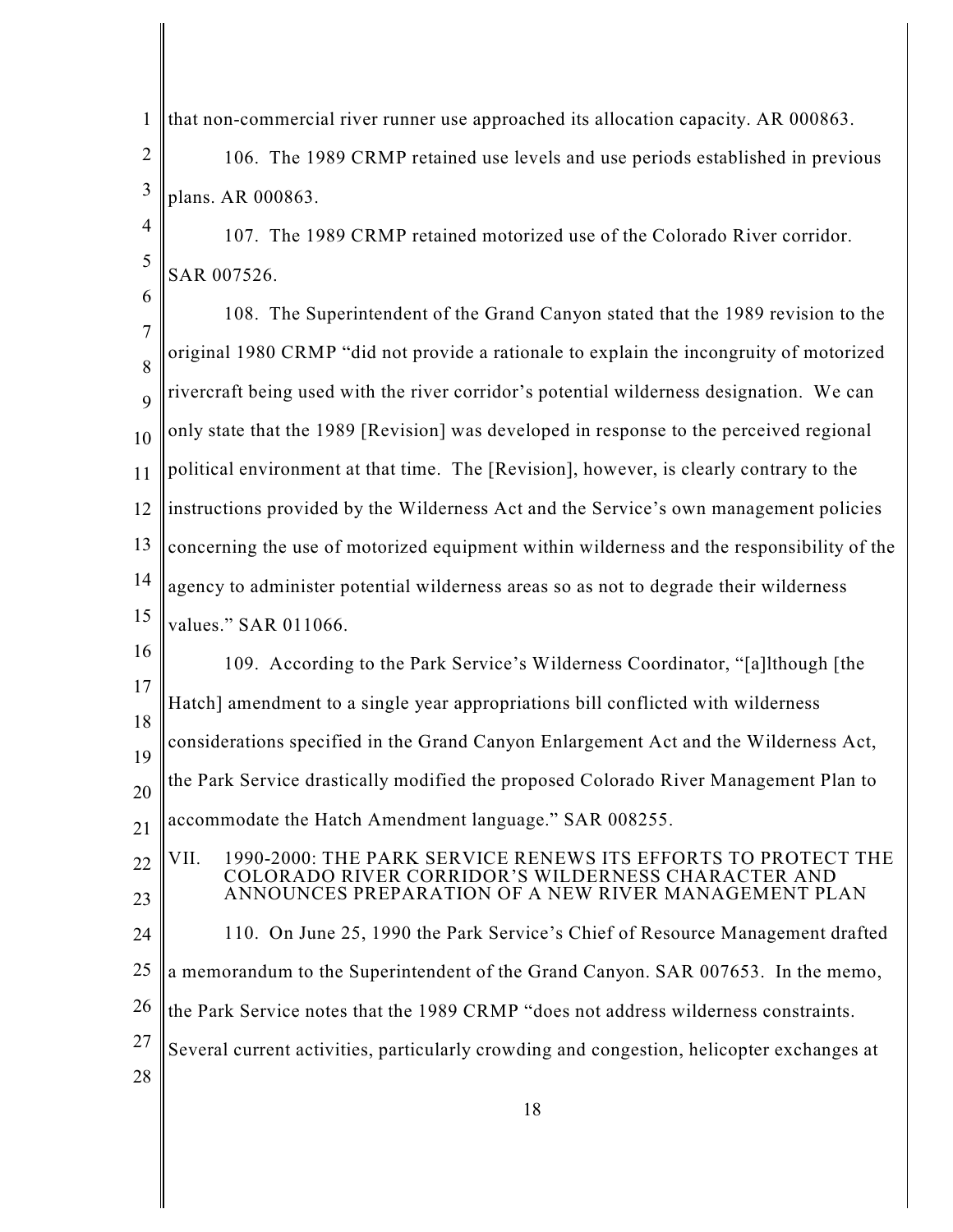1 2 3 Whitmore, and the administrative use of motorboats appear to contradict the intent of wilderness management policy. The appropriateness of continued existing use levels of concessionaires' motorboats will probably be decided by Congress." SAR 0077653.

4 5 6 7 111. On October 22, 1991 the Park Service's Wilderness Coordinator sent a memo to the Superintendent regarding the attainment or non-attainment of wilderness values in the proposed wilderness areas, including the Colorado River corridor, in the Grand

Canyon. SAR 008033.

8

9 10 11 12 13 14 15 16 17 18 19 20 21 22 23 24 25 26 27 28 112. The Park Service's Wilderness Coordinator notes that the "legal obligation to protect wilderness resources is based upon Public Law 93-620 . . .and the specific requirements of NPS Management Policies regarding proposed wilderness . . .Although the goals of the 1976 Master Plan and the 1979 Colorado River Management Plan (CRMP) called for management of the river corridor as wilderness, subsequent CRMPs have excluded wilderness as a management consideration. The result has been an incremental erosion of wilderness resources, particularly the experimental aspects . . . Consequently, the NPS has not fulfilled the agency's responsibilities of wilderness protection, resulting in degradation of wilderness values along the Colorado River in Grand Canyon National Park. Since 1977 (the wilderness recommendation deadline specified by Congress) these impacts to wilderness values include: (1) a 76% increase in the total number of visitors; and a 67% increase in total user-day allocation; (2) Approximately 500% increase in helicopter exchanges with no environmental compliance on impacts to the visistor experience or GRCA natural and cultural resources . . .(3) Installation of cable cars at three locations and other 'semi-permanent' devices . . .(4) Exacerbation of crowding through implementation of 'user-day pools' for the commercial and a 'double-launch' schedule for the private users . . .(5) Non-compliance with NPS 'minimum tool' policies for proposed wilderness. . .(6) Impacts of large numbers of river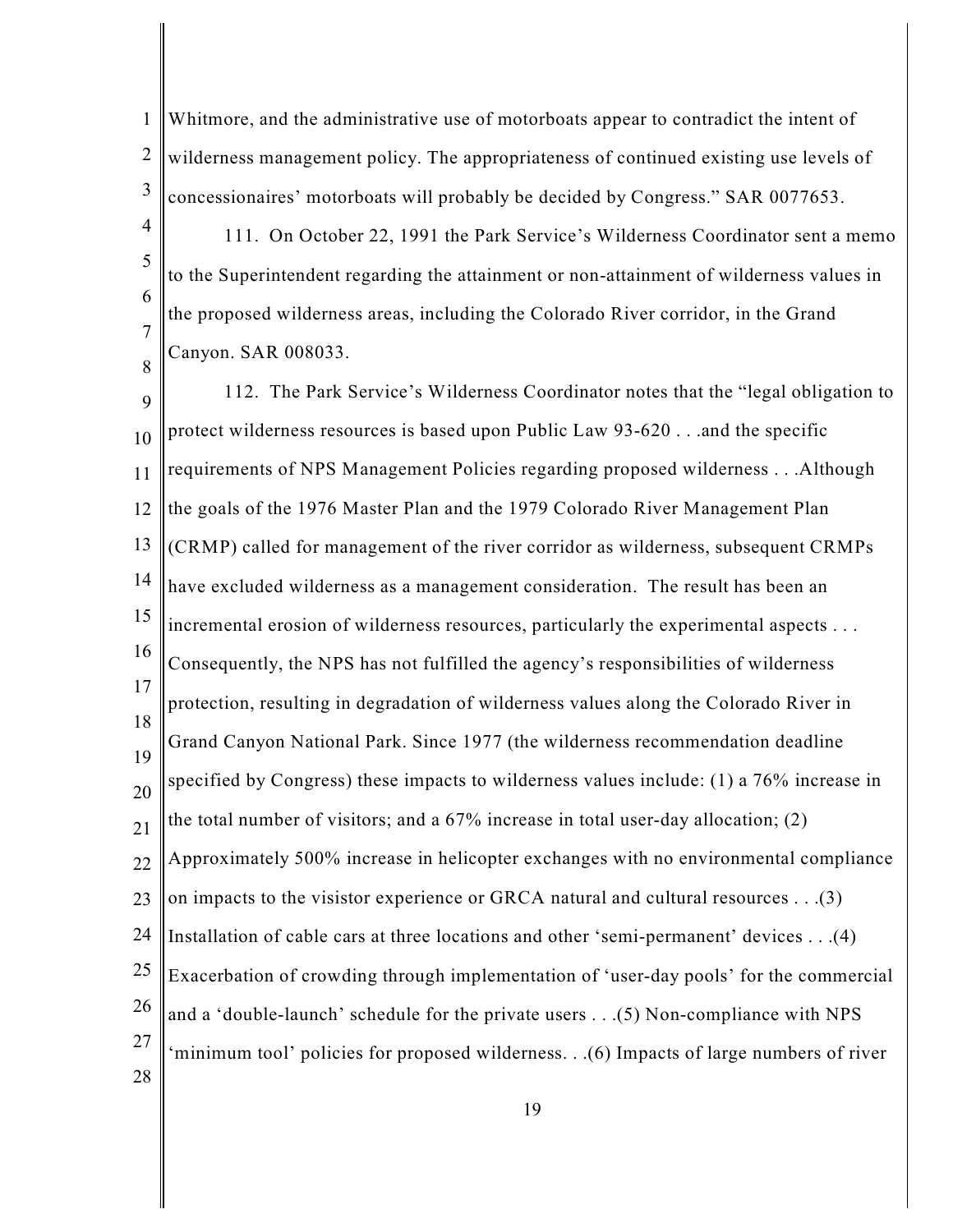1 2 3 runners on backcountry hikers at beaches and attraction sites . . .[and] (7) Continued experimental impacts resulting from aircraft use over the proposed wilerness of GRCA." SAR 008033-34.

4 5 6 7 113. The Park Service's Wilderness Coordinator states that "the Park Service is required to manage all proposed wilderness (potential and recommended/study) as Wilderness." SAR 008034.

8 9 10 11 12 13 14 114. On March 6, 1992 the Park Service's Wilderness Coordinator drafted a memorandum about the Park Service's wilderness management policy. SAR 008127. In the memo, the Park Service states that the "Colorado River was recommended as potential wilderness, based on the assumption that the existing nonconforming use, in this case motorized concession trips, would be eliminated in 1985. The Park Service recommended that at the time the nonconforming use was eliminated, the river [would] become designated wilderness." SAR 008127.

15 16 17 18 19 115. The Park Service states that they are to manage all potential wilderness areas like the Colorado River corridor "as wilderness." SAR 008128. The Park Service also states that it is to "seek to eliminate the temporary conditions that precluded wilderness designation." SAR 008128.

20 21 22 23 24 25 26 27 28 116. On March 25, 1992 the Superintendent of the Grand Canyon sent a memorandum to the Park Service's Wilderness Coordinator. In the memo, the Superintendent states that the Colorado River corridor remains a "potential addition to the Grand Canyon wilderness." SAR 008133. The Superintendent states that the "nonconforming use identified in the 1980 Wilderness Recommendation was motorboat use that was to be phased out by 1985. Since 1980, additional non-conforming uses that contradict the intent of wilderness management policy have either developed or increased." SAR 008133. These "non-conforming uses consist of . . .cable crossing for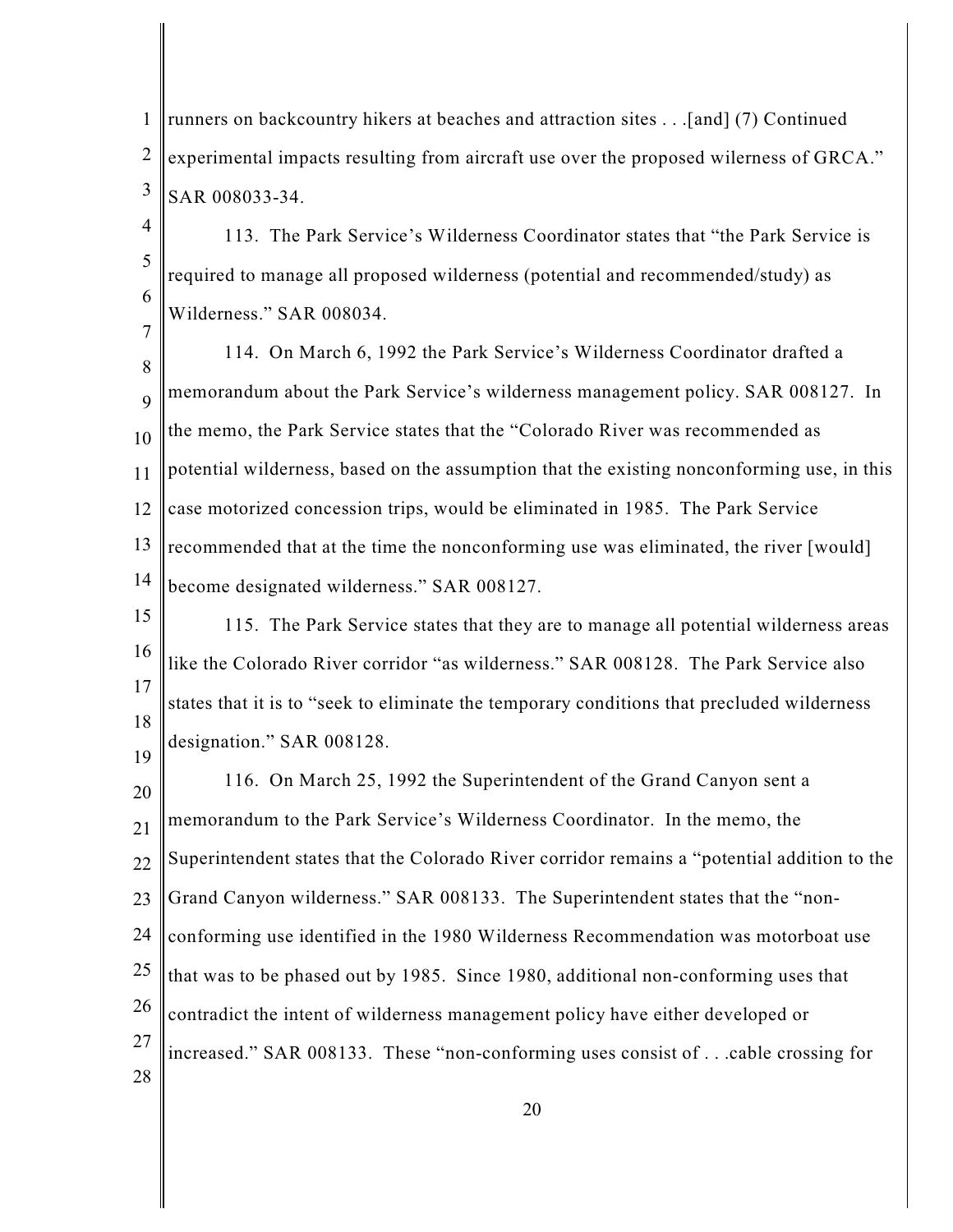| 1                   | research purposes, increases in motorized traffic, increases in helicopter exchanges, non- |
|---------------------|--------------------------------------------------------------------------------------------|
| $\overline{2}$      | emergency administrative use of motorboats, and exacerbation of crowding and               |
| 3                   | congestion through user day pools." SAR 008155.                                            |
| $\overline{4}$      | The 1993 Update to the 1980 Wilderness Recommendation                                      |
| 5                   | 117. In 1993, the 1980 Wilderness Recommendation was updated to reflect                    |
| 6                   | boundary adjustments and address the dispute over the motorized use of the Colorado        |
| $\overline{7}$<br>8 | River corridor. SAR 008274. The Colorado River corridor was included in the 1993           |
| 9                   | Wilderness Recommendation as "potential wilderness." SAR 008289.                           |
| 10                  | 118. In the 1993 Wilderness Recommendation, the Park Service notes that "the               |
| 11                  | current levels of motorized boat use probably contradict the intent of wilderness          |
| 12                  | designation [and] is inconsistent with the wilderness criteria of providing outstanding    |
| 13                  | opportunities for solitude and for a primitive and unconfined type of recreation." SAR     |
| 14                  | 008307.                                                                                    |
| 15                  | 119. The 1993 "Final Wilderness Recommendation was submitted to the                        |
| 16                  | director. As far as we know, it was never forwarded to the Secretary." AR 000864.          |
| 17                  | 120. On May 10, 1994 the Superintendent of Grand Canyon sent a memo to the                 |
| 18                  | Regional Director of the National Park Service regarding clarification of the Hatch        |
| 19                  | Amendment on Park management. SAR 008664. In the memo, the Superintendent states           |
| 20<br>21            | that the "Colorado River is recommended as 'potential wilderness' and, according to NPS    |
| 22                  | Policiesshould be managed as wilderness until the wilderness legislative process is        |
| 23                  | completed." SAR 008664. The provisions in the Hatch Amendment "appear to contradict        |
| 24                  | the intent of the 1964 Wilderness Actand the 1975 Grand Canyon Enlargement Act.            |
| 25                  | As far as we know, the Hatch provisions have not been specifically repeated in             |
| 26                  | subsequent appropriations bills or other legislation." SAR 008664.                         |
| 27                  |                                                                                            |
| 28                  |                                                                                            |

I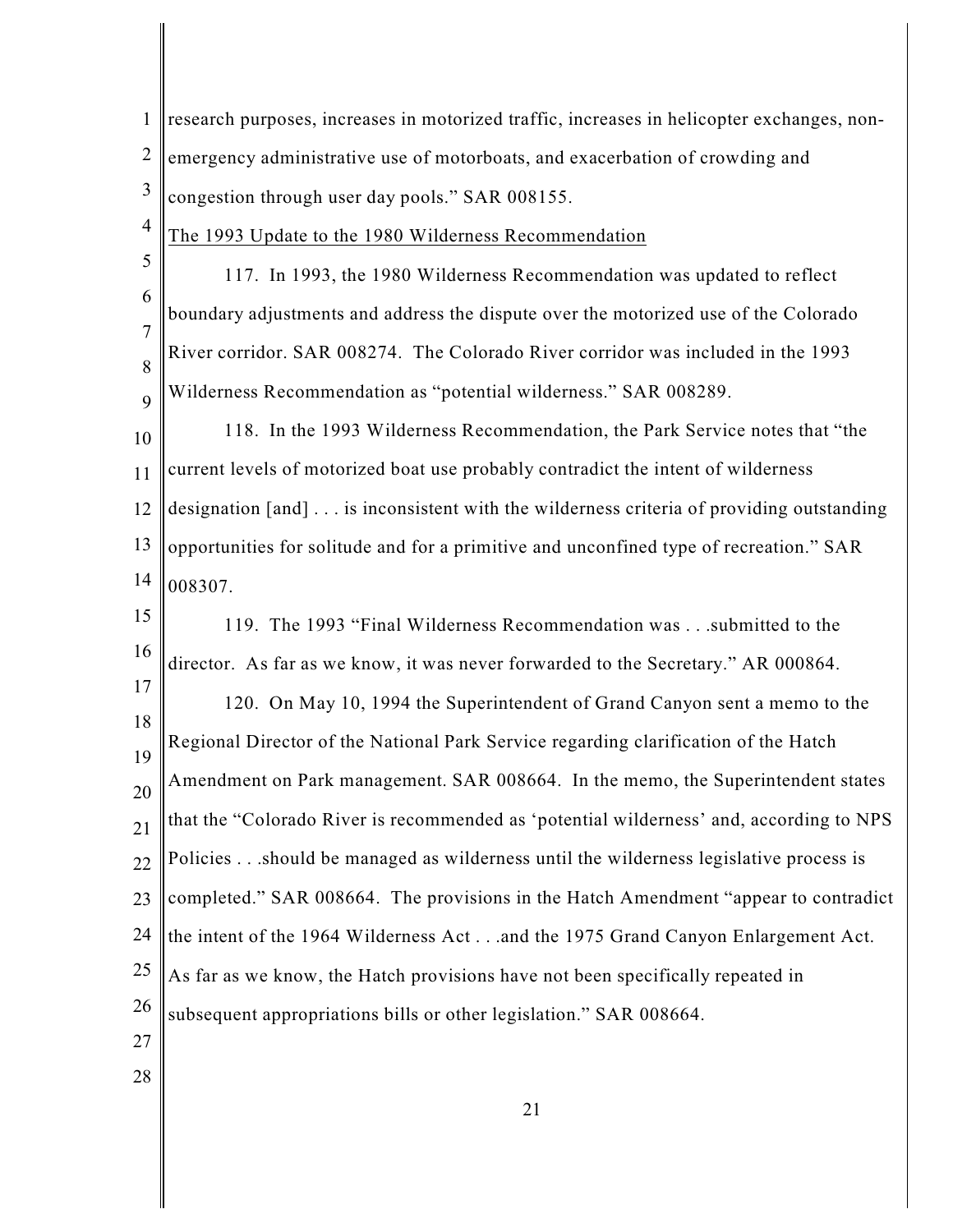1 1994 Wilderness Task Force

2 3 4 121. On September 3, 1994 the Park Service's "Wilderness Task Force" published a "Report on Improving Wilderness Management in the National Park Service." SAR 008713.

5 6 7 8 9 122. In the Report, the Park Service notes that under the Wilderness Act, "no commercial enterprise is allowed . . .however, commercial services (e.g., guide services) can be permitted to the extent necessary for realizing purposes of wilderness recreation." SAR 008725.

10 11 12 13 123. In the Report, the Park Service states that "generally, with exceptions authorized for emergency or minimal administrative needs, no use can be made of motor vehicles or motorized equipment or motorboats (the pre-existing use exception for the Forest Service does not apply to the Dept of Interior units)." SAR 008725.

14 15 16 17 18 19 20 21 124. On September 26, 1994 the Superintendent sent a memo to the Division Chiefs on the status of wilderness in the Grand Canyon. SAR 008756. In the memo, the Superintendent states that he will "manage park lands according to the 1993 Wilderness Recommendation. This means lands which were 'recommended for immediate designation' will be managed as defacto wilderness and lands which were 'recommended for designation as 'potential wilderness' will be managed as potential wilderness." SAR 008756.

22 23 24 25 26 27 125. On November 4, 1994 the Director of the Park Service issued a memo to all Superintendents on implementing the recommendations of the 1994 Wilderness Task Force Report. SAR 008765. The Director stated that "NPS areas under study or recommended to Congress for wilderness designation must be planned and managed as wilderness unless such time as Congress decides otherwise." SAR 008766. 126. On November 14, 1994 the Park Service prepared a paper on the history and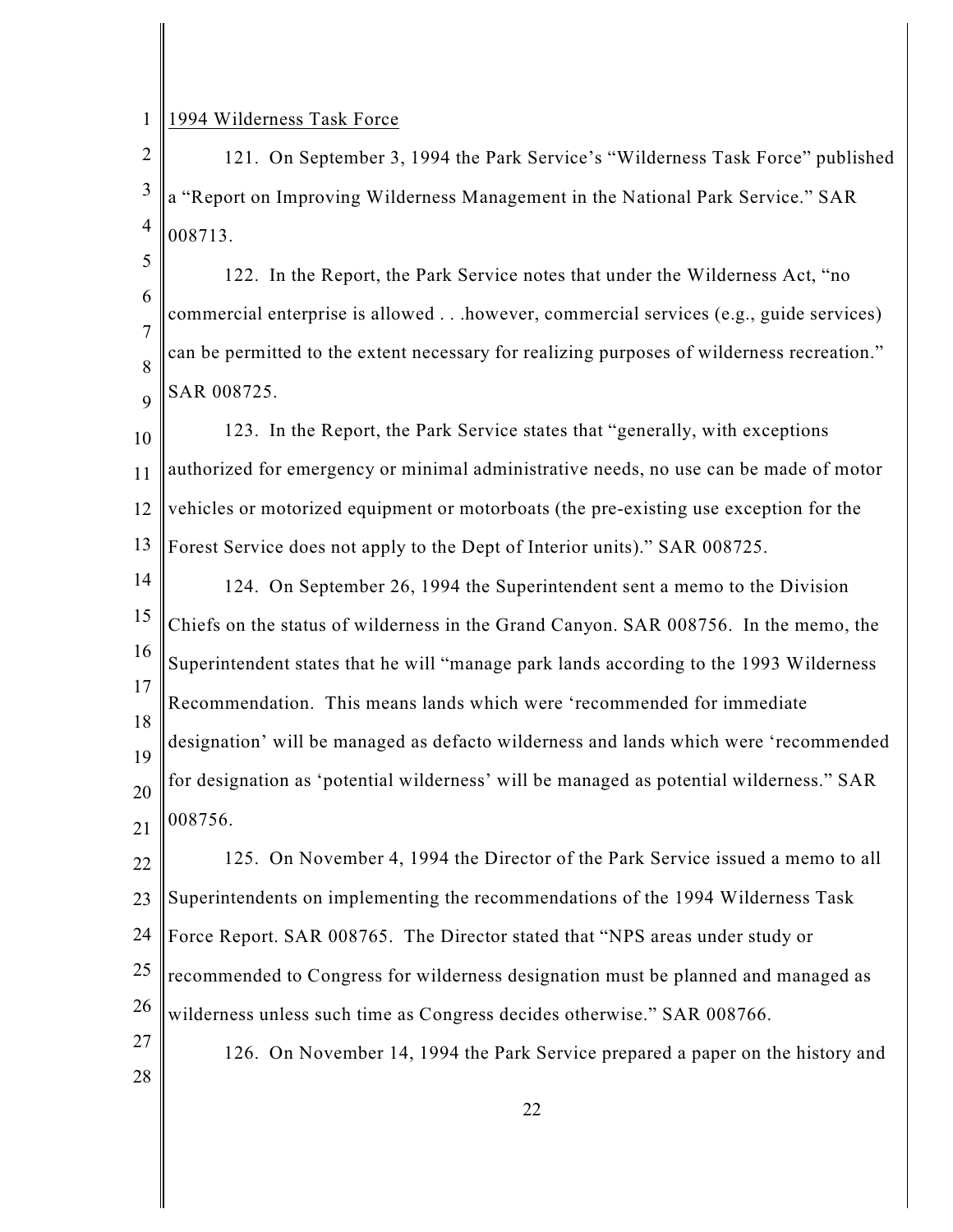1 2 3 4 5 6 7 8 9 10 11 12 13 14 15 16 17 18 19 20 21 22 23 24 25 26 27 28 interim of wilderness management for the Grand Canyon and the Colorado River. SAR 008767. The Park Service notes that throughout "the 10 year wilderness and river management planning process, river running concessionaires consistently opposed the removal of motors on the river, primarily for economic reasons. The larger motorized craft provided significantly higher profitability through a lower staff-customer ratio, a shorter trip, and a resulting higher economic value userday. While concern for safety was given as a principal reason for continuing motorized use, this argument was unsubstantiated." SAR 008775. 127. The Park Service notes in its November 14, 1994 paper that the "Hatch Amendment was a successful backdoor attempt to circumvent a legitimate public involvement process for economic benefit of a special interest group, the river concessioners." SAR 008776. Special Directive 95-2 128. On February 1, 1995 the Director of the Park Service issued Special Directive 95-2 to "reemphasize and clarify" the Park Service's obligations with respect to managing potential wilderness areas such as the Colorado River corridor. SAR 009148. In the Special Directive, the Director notes that it is "the policy of the NPS that land classified [as potential wilderness be] . . .managed so as not to impair its wilderness characteristics until Congress decides the fate of these areas." SAR 009148. 129. Pursuant to the Special Directive, all "planning for these areas must be oriented toward ensuring the preservation of their wilderness character." SAR 009148. All potential wilderness areas "will be managed under the provisions of the Wilderness Act and NPS policies to maintain wilderness characteristics and values until Congress decides on the potential for inclusion in the National Wilderness Preservation System." SAR 009150.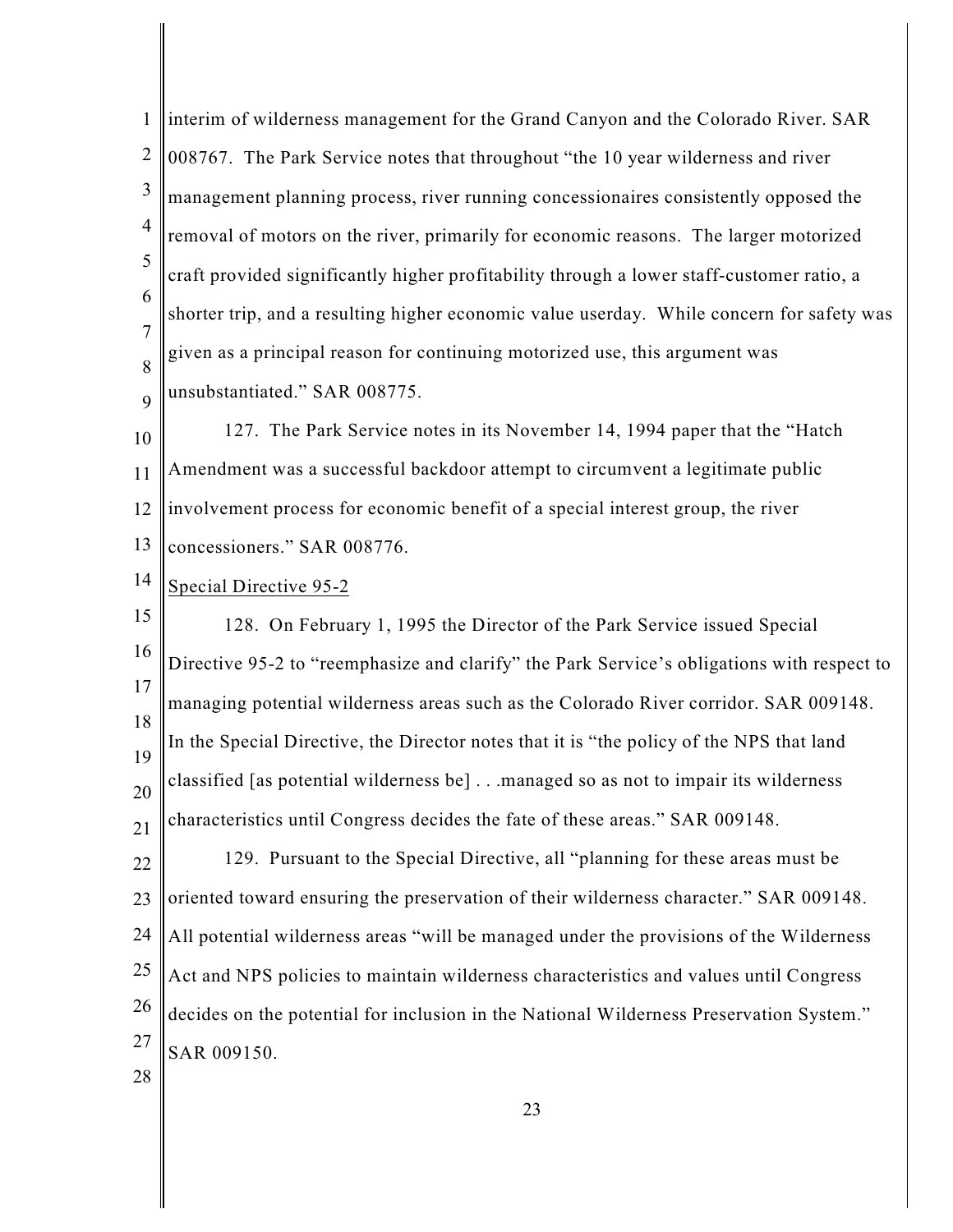| $\sqrt{2}$     | 130. In 1995, the Park Service issued a General Management Plan ("GMP") for                 |
|----------------|---------------------------------------------------------------------------------------------|
| $\mathfrak{Z}$ | the Grand Canyon. SAR 010126.                                                               |
| $\overline{4}$ | 131. Pursuant to the 1995 GMP, the Park Service is to "protect the natural quiet            |
| 5              | and solitude" of the Grand Canyon and "manage areas meeting the criteria for wilderness     |
| 6              | designation as wilderness." SAR 010138.                                                     |
| 7              | 132. The GMP "treats all proposed wilderness areas as wilderness" and states that           |
| 8<br>9         | the Park will be managed in accordance with the Park Service's "1993 wilderness             |
| 10             | proposal." SAR 010147; SAR 010188.                                                          |
| 11             | 133. With respect to the Colorado River corridor, the GMP directs the Park                  |
| 12             | Service to "protect and preserve the resource in a wild and primitive condition" and        |
| 13             | ensure that all management plans for the Colorado River be "consistent with NPS             |
| 14             | wilderness policy requirements." SAR 010138; SAR 010188.                                    |
| 15             | 134. The Park Service's GMP states that all actions and all future plans such as            |
| 16             | 'the Colorado River Management Plan will be consistent with NPS wilderness policy           |
| 17             | requirements." SAR 010188.                                                                  |
| 18             | 135. In May, 1996 the Park Service's resource management specialist and                     |
| 19             | wilderness coordinator for the Grand Canyon published a paper on wilderness                 |
| 20<br>21       | management at the Grand Canyon. SAR 010272. In the paper, the resource management           |
| 22             | specialist states that the Park Service's "extensive public review process [for the         |
| 23             | Colorado River] and the existing NPS planning documents" do not permit motorized uses       |
| 24             | to continue. SAR 010275. The Park Service's policies state that "[p]ublic use of            |
| 25             | motorized equipment or any form of mechanical transport will be prohibited in wilderness    |
| 26             | except as provided for in specific legislation." SAR 016142; SAR 007300. The Park           |
| 27             | Service also states that strict interpretation of the Wilderness Act supports pre-1965 use, |
| 28             |                                                                                             |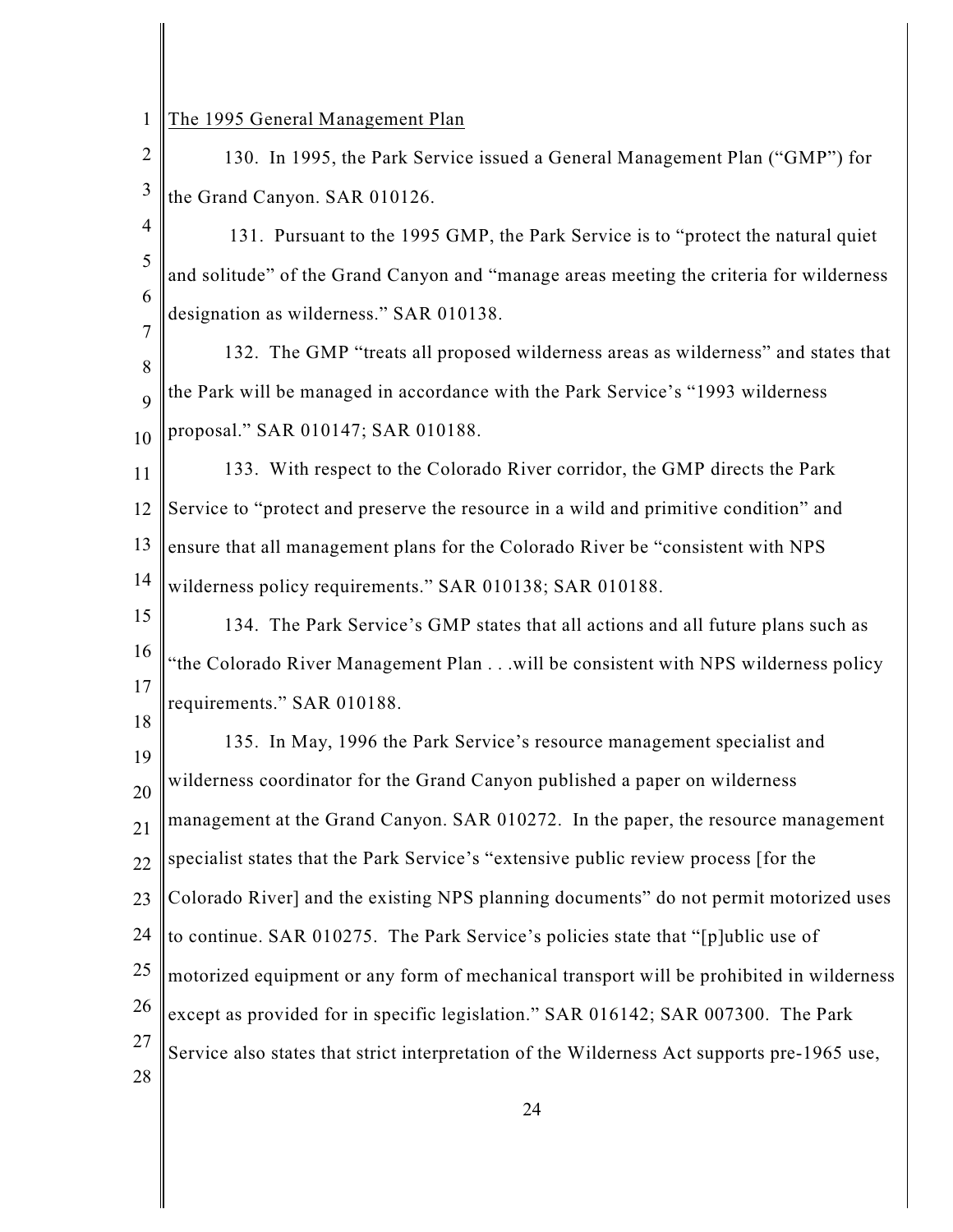1 2 not subsequent motorized levels, as established use. Id. The Park Service notes that total river use was "about 550 people" in 1964. SAR 010275.

3 4 5 6 7 136. In 1995, the Park's wilderness coordinator wrote that, noncommercial boaters represent "a broad spectrum of the 'general public' which has a much more difficult time obtaining a river trip than the commercial passenger who can generally purchase a trip for the summer season." SAR 009145.

## 8 Notice of Intent to prepare a new CRMP

9 10 137. In 1998, the Park Service announced its intent to revise the 1989 CRMP. SAR 010585.

11 12 13 14 15 16 17 18 19 20 21 22 23 24 25 26 27 28 138. The new, revised "Colorado River Management Plan will attempt to bring the Service back into compliance by addressing wilderness management responsibilities and the need to accommodate the public within this world class resource." SAR 011066. 139. On March 13, 1998, the Park Service received an e-mail regarding how to make the permit allocation for the Colorado River corridor more fair and equitable. SAR 011158. The e-mail notes that "[c]ommercial pricing is too high. This has limited its demand and created excess supply. Private costs are so low they create truly infinite demand far above the available supply. . . The commercial owners are monopolists who control their prices (the NPS is supposed to review them but has no rewards system for keeping prices low). These owners . . . have been given a very rewarding situation with no effective controls so they price to keep demand below supply knowing there won't be any competitors. Their customers then become an elite cross section of America who can best afford their services at any price. The commercial sector milks those who can afford to pay, denying access to those who can't, through high prices. Naturally, their affluent customers don't want to be inconvenienced. Naturally, they don't want to launch on weekends to minimize their lost earnings and use helicopters to speed up their trip. Those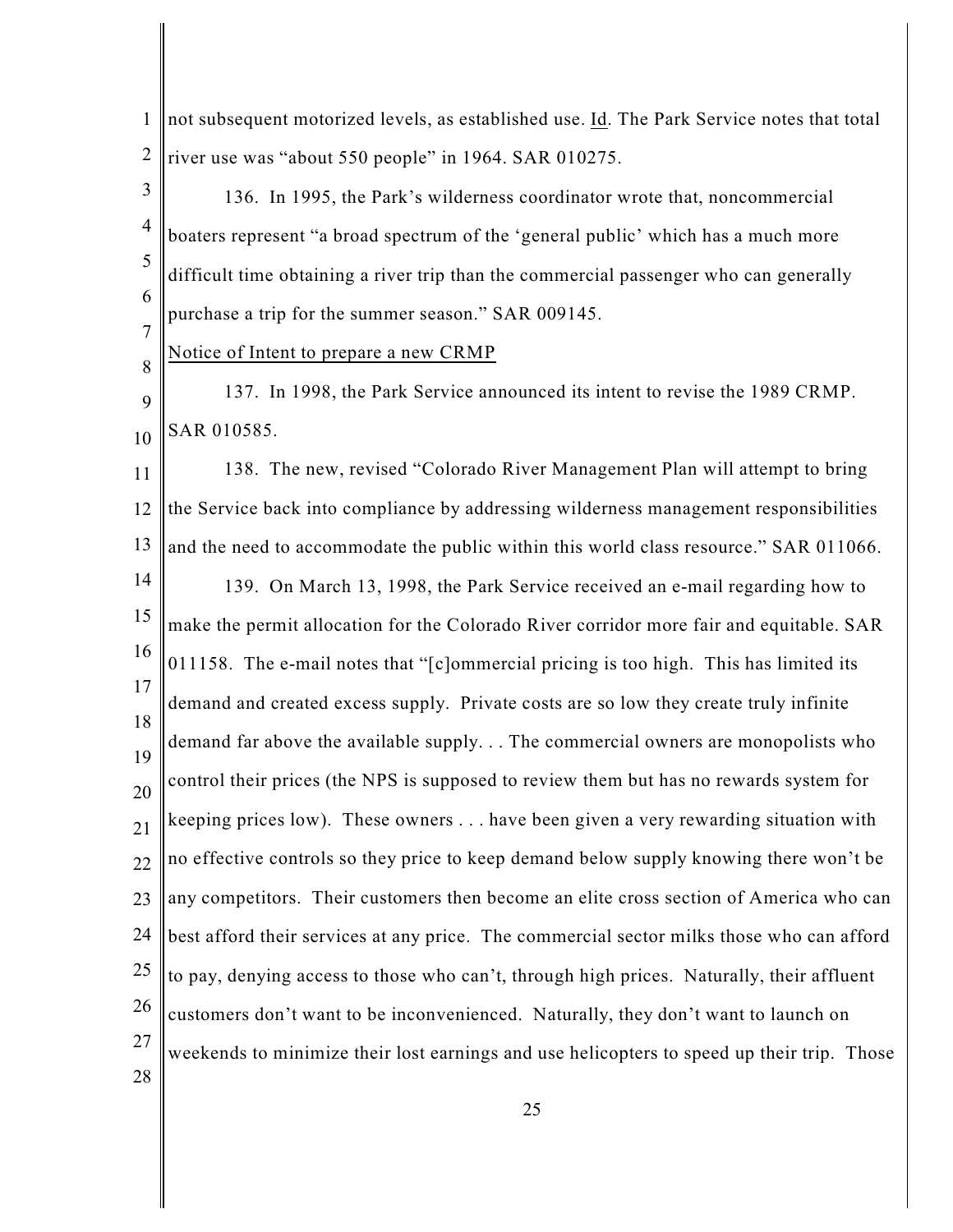1 2 who aren't doctors, lawyers, or other highly paid professionals then must seek out and find the private sector to acquire access." SAR 011158.

3

4 5 6 7 8 9 10 11 12 13 14 140. The e-mail also notes that as "more and more people become familiar with private non-commercial rafting they recognize it as a great bargain and everyone wants a piece of it. This demand manifests itself in a huge backlog of people on a wait list who want to organize a low cost private trip because it is the only way they can go. They have no other option because they can't afford a commercial trip. The question during this CRMP review becomes which sector best serves the public while protecting the resource. The answer seems obvious. The private sector is the most egalitarian, it is the people's boating. Unfortunately, it also has the least connections and support in Congress and the Administration. Why are we surprised that the commercial sector, which serves the movers and shakers, has the best access to politicians and can even intimidate the NPS?" SAR 011158.

15 16 17 18 19 20 21 22 23 24 25 26 27 28 141. On October 12, 1998, the Park Service issued a "Issue and Policy Analysis" on the protection of wilderness suitability and the use of motorized rafts on the Colorado River within Grand Canyon National Park. SAR 011281. In this analysis, the Park Service states that the authority in section  $4(d)(1)$  of the Wilderness Act with respect to established uses "was not extended to the Secretary of the Interior." SAR 011286. The Park Service determined that in "the absence of a document motor-phase out plan, the continuation of the "Potential Wilderness" classification for the river corridor in the Park Wilderness Recommendation was not consistent with the intent of the Wilderness Act to prohibit motorized use in National Park Wilderness areas, nor was it consistent with NPS policy to seek to eliminate public uses that would be inconsistent with future Wilderness designation. The failure of the NPS to remedy this problem has continued and intensified the outstanding issue of the use of motors within the area included in the Grand Canyon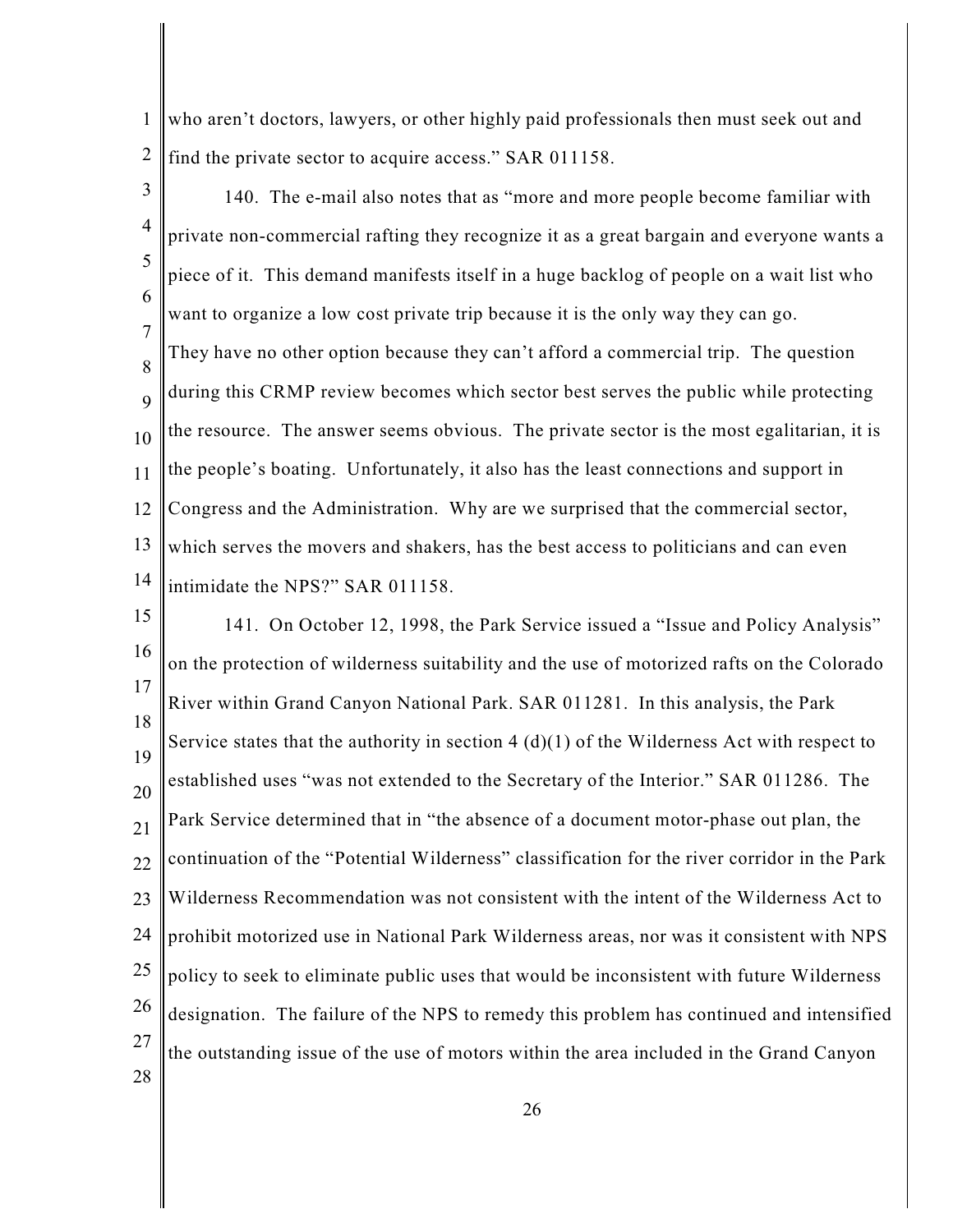1 National Park Wilderness Recommendation." SAR 011287.

2 3 4 5 6 7 8 9 10 11 12 13 14 15 16 17 18 19 20 21 22 23 24 25 26 27 142. The Park Service notes that the "Colorado River Management planning process conducted between 1976 and 1979 culminated in a publicly supported plan to phase out the use of motors on the river by 1985. The largest Grand Canyon river concession outfitters who prefer to offer only motorized river trips were not in favor of this plan and were able to convince Senator Hatch to attach a rider to the FY1981 Interior Appropriations Bill. This action together with similar pressures from Secretary of Interior, convinced the NPS to rewrite the plan and drop all wilderness dependent provisions." SAR 011288. 143. The Park Service notes that it "was unfortunate that the many citizens that supported the motor phase out during the public involvement process were not allowed the opportunity to equally affect the political process." SAR 011288. 144. The Park Service notes that the "newly formed Grand Canyon River Outfitters Association (GCROA), has strengthened the ability of the outfitters to [a]ffect the political process." SAR 011288. 145. On October 26, 1998 the Superintendent drafted a memo to the Associate Director of Park Operations and Education. SAR 011416. In the memo, the Superintendent states that section  $4(d)(1)$  of the Wilderness Act, which creates special provisions for the Secretary of Agriculture to allow motorboats under certain conditions "clearly does not convey the same authority to the Secretary of Interior. Departmental and NPS policy require that NPS areas recommended for wilderness be managed as designated wilderness until such time as Congress acts on the recommendation." SAR 011416. Director's Order 41 146. In 1999, the Park Service Director issued Director's Order 41: Wilderness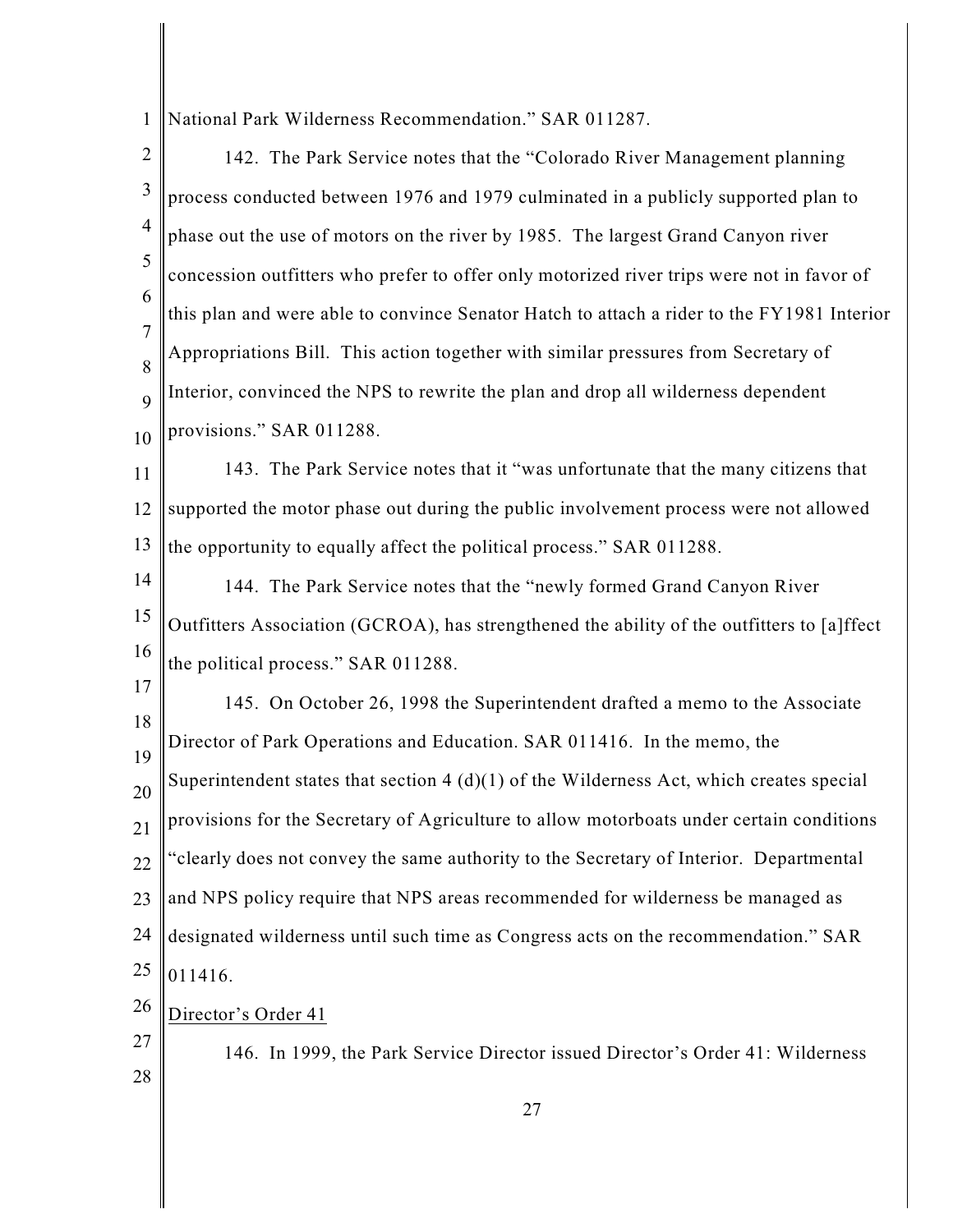| $\mathbf{1}$   | Preservation and Management (Director's Wilderness Order) in order "to provide"                               |
|----------------|---------------------------------------------------------------------------------------------------------------|
| $\overline{2}$ | consistency and accountability" among Park Service wilderness management programs,                            |
| 3              | "clarify policies and establish specific instructions and requirements" regarding                             |
| $\overline{4}$ | wilderness management, and "guide Park Service efforts in meeting the letter and spirit of                    |
| 5              | the Wilderness Act." SAR 013520.                                                                              |
| 6              | 147. Director's Order 41 adopts Reference Manual 41. SAR 012314.                                              |
| 7<br>8         | 148. Pursuant to Director's Order 41, the Park Service is to "ensure that                                     |
| 9              | wilderness resources are afforded maximum protection" by administering and                                    |
| 10             | 'protect[ing] the wilderness resource." SAR 013523. With respect to potential wilderness                      |
| 11             | areas such as the Colorado River corridor, the Park Service is to manage such areas "as                       |
| 12             | wilderness to the extent that existing nonconforming uses will allow; temporary (non-                         |
| 13             | conforming) uses will be eliminated as soon as practicable in keeping with National Park                      |
| 14             | Service authorities and budgets." SAR 013524.                                                                 |
| 15             | VIII.<br>2000-2005: THE PARK SERVICE ABANDONS ITS PLAN (ONCE AGAIN) TO                                        |
| 16             | PROTECT THE RIVER'S WILDERNESS CHARACTER, PHASE OUT<br>MOTORBOAT USE, AND PREPARE A NEW RIVER MANAGEMENT PLAN |
| 17<br>18       | 149. On February 23, 2000 Grand Canyon Superintendent Arnberger announced                                     |
| 19             | that the Park Service would immediately cease all work on a revised CRMP. SAR                                 |
|                | 20 014305.                                                                                                    |
| 21             | 150. Superintendent Arnberger justified his decision to cease all work on a new                               |
| 22             | CRMP on "the inability to resolve several issues prior to resolution of the park's                            |
| 23             | Wilderness Recommendation, and lack of available fiscal and human resources to                                |
| 24             | complete a comprehensive planning effort." SAR 014305.                                                        |
| 25             | 151. The Park Service took the position that "motor use will continue on the river                            |
| 26             | and user allocation will not change greatly." SAR 014306.                                                     |
| 27<br>28       | 152. On March 6, 2000 the Grand Canyon Private Boaters' Association (GCPBA)                                   |
|                | 28                                                                                                            |
|                |                                                                                                               |

║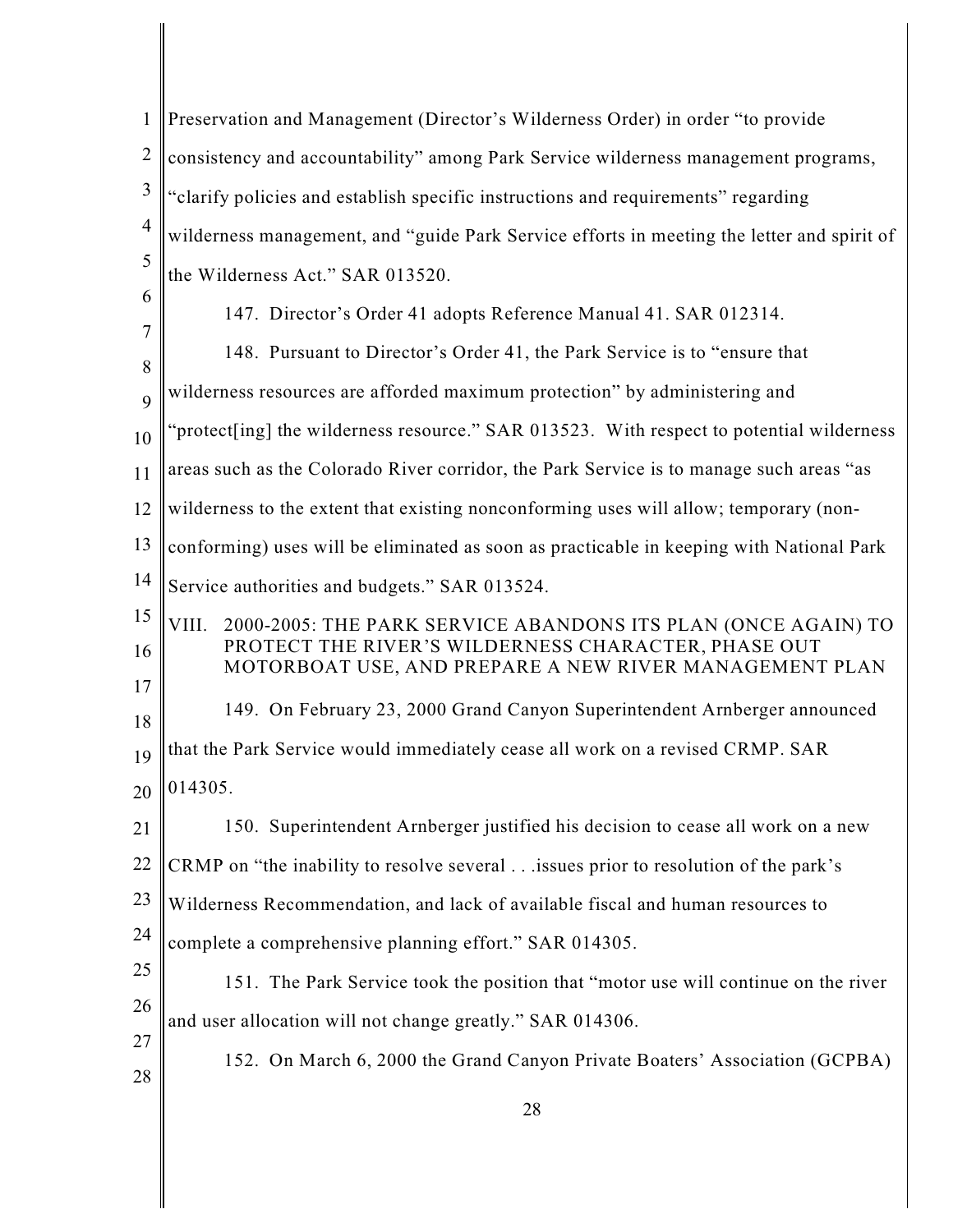1 2 3 4 wrote Superintendent Arnberger expressing their "deep disappointment in and strong disagreement with your decision to abandon the public participation process. The difficulty of decisions to be made should not warrant the abdication of the responsibility to make the decisions." SAR 014317.

5 6 7 8 9 153. After the Park Service refused to prepare a new CRMP, GCPBA and other plaintiffs filed a lawsuit in 2000 to compel preparation of the new CRMP. In 2002, the Park Service settled the case by agreeing to reinstate the CRMP planning process. AR 000805.

10 11 12 13 14 15 16 17 18 19 20 21 154. On April 5, 2000 the Deputy Wilderness Program Coordinator drafted a memo to Craig Sheldon, Office of Legislative Affairs regarding the authorization for Park Service "potential wilderness." SAR 014841. In the memo, the Park Service explains that "non-conforming uses" are uses that do not comport with wilderness management. Nonconforming uses are "contrary to the definitions of wilderness included within the Wilderness Act." SAR 014841. Such uses are "considered of a temporary nature which, once removed, should not preclude the final designation of the areas as wilderness." Id. This is why the Park Service's regulations establishing "potential wilderness generally provide for the conversion of these areas into 'designated' wilderness . . . [once] the nonconforming use has been terminated or extinguished through authorized procedures." SAR 014842.

22 23 155. On December 1, 2000 the Park Service adopted Director's Order 47: Soundscape Preservation and Noise Management. SAR 016067.

24 25 26 27 156. In 2003, in preparing a new CRMP, the Park Service stated that "the continued use of [motorized] equipment within [the Colorado River corridor] violate[s] the letter and intent of the Wilderness Act and NPS management policies and director's orders addressing wilderness." AR 000813.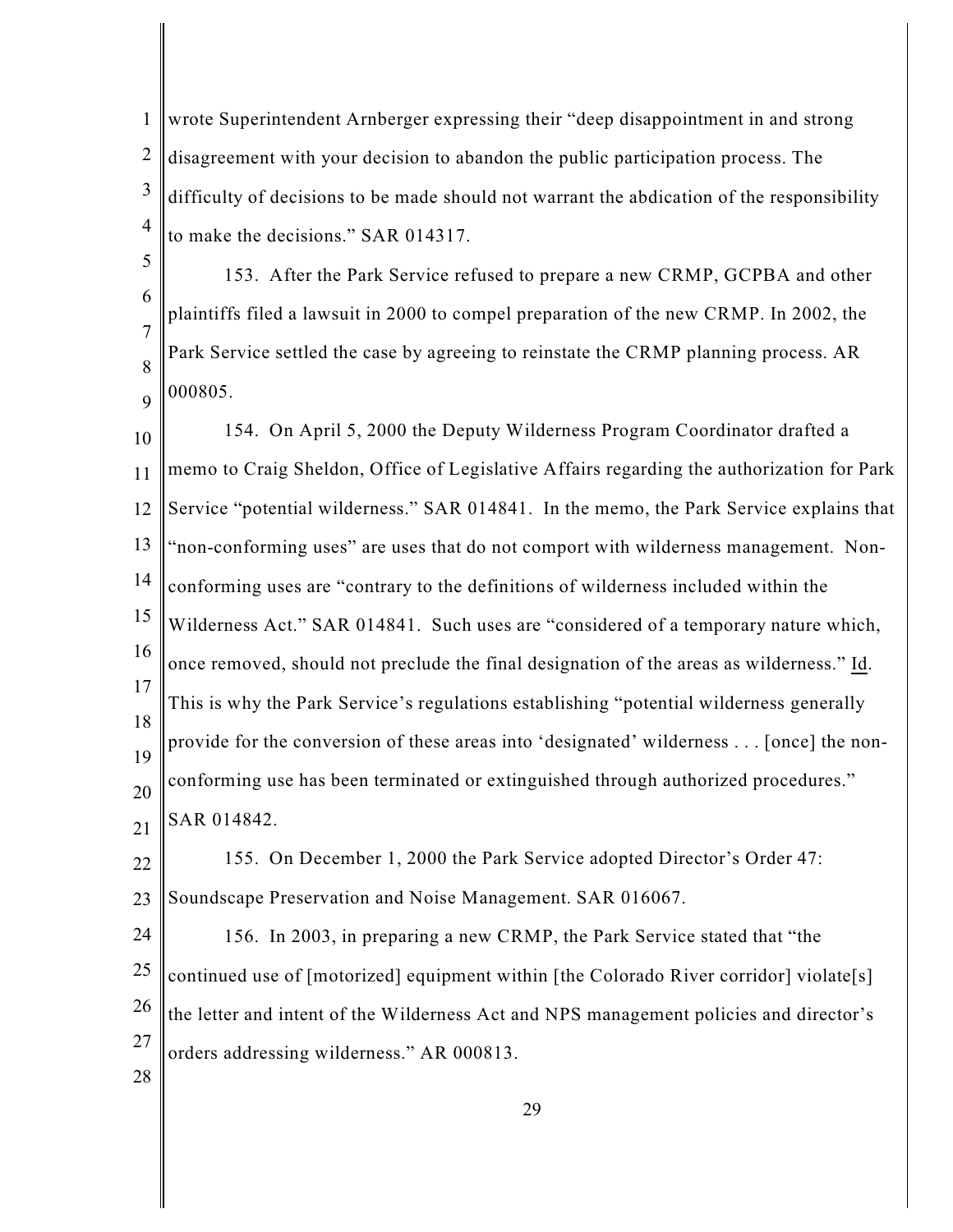- 1 2 3 157. In preparing a new CRMP, the Park Service noted that "the cumulative impacts of related actions may result in impairment to resources even though the effects associated with a single event might not constitute impairment." AR 023178.
- 4 5 6 7 158. In preparing a new CRMP, the Park Service noted that "[n]early 11,000 commercial passengers currently put-in or take-out at the Whitmore helipad (mile 187) via helicopter shuttles from the rim." AR 024083.

8 9 10 11 12 13 14 159. In preparing a new CRMP, the Park Service notes that helicopter passenger exchanges at Whitmore, *by themselves*, severely impact the River's wilderness character and create "dramatic contrast" to the river-running experience. AR 024083. The adverse impacts from helicopters include noise, physical impacts (downwash from rotors blows sand and gear), visual impacts, congestion, safety risks from low flying aircraft, camp competition for sites near the helipad, and creation of an artificial end to the trip. AR 024087.

15 16 17 18 160. In the Quartermaster area (between Diamond Creek and Lake Mead) "approximately 600 to 800 helicopter flights per week land and take off at 15 helipads." AR 017319.

19 20 21 22 161. In preparing a new CRMP, the Park Service notes that they have *huge* cumulative effects from such things as Glen Canyon Dam and overflights, for example, that when you add such cumulative effects to the impacts of the CRMP actions all the alternatives end up with the same overall impact (i.e., major)." AR 015344.

23 24 25 26 27 28 162. In preparing a new CRMP, the Park Service noted, in a February 17, 2003 memo that the "NPS has no current authority to allow motorized equipment use within the Colorado River corridor except that which is might be 'necessary to meet minimum requirements of the administration of the area for the purpose of [the Wilderness Act]. By any measure, the current concession operations using motorized equipment exceeds that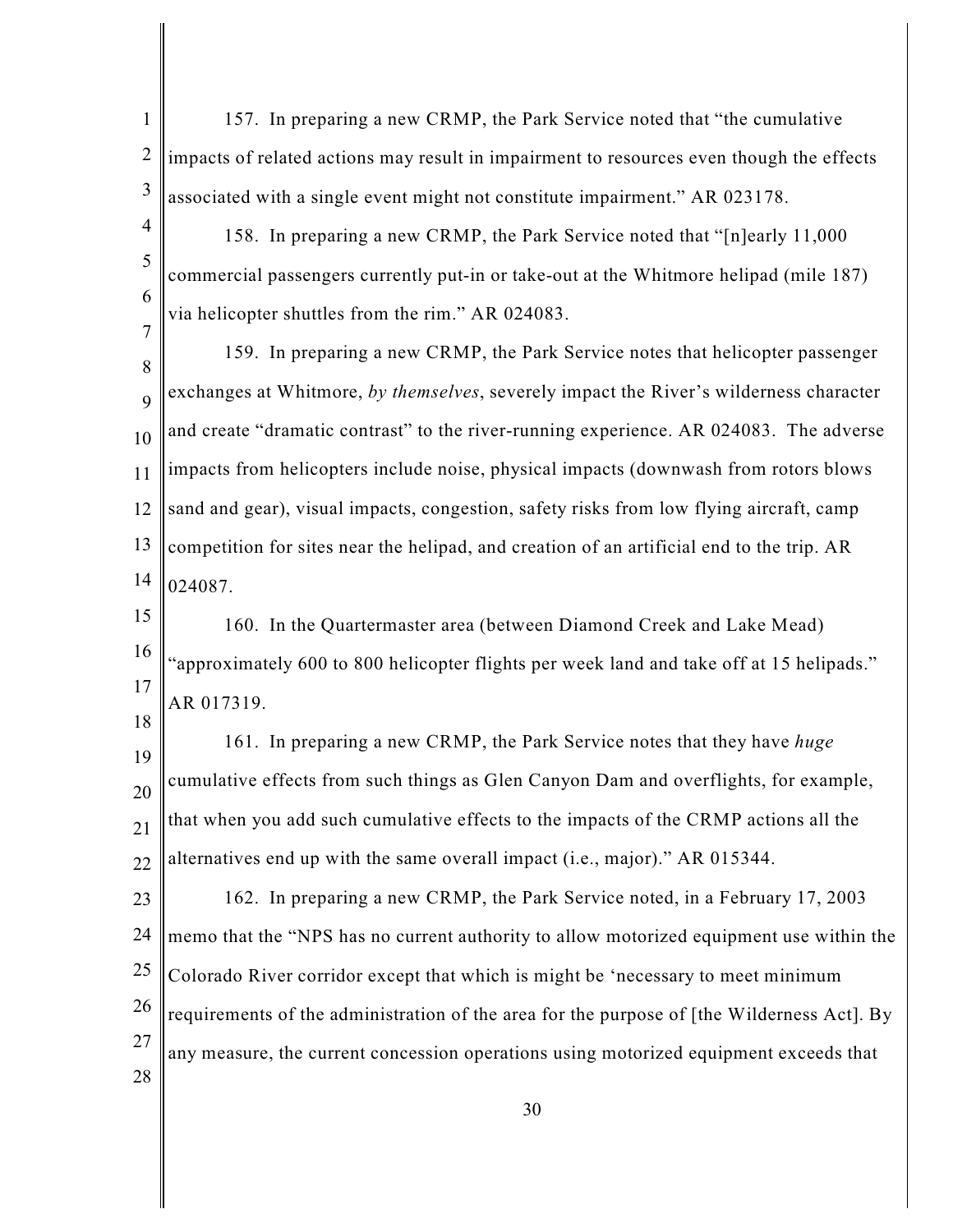1 2 3 which is needed to meet established 'minimum requirement' tests. The continued use of this equipment within wilderness violated the letter and intent of the Wilderness Act and NPS management policies and director's orders addressing wilderness." AR 00813.

4 5 6 7 8 9 10 163. The Park Service also noted in the February 17, 2003 memo that section 4 (d)(1) of the Wilderness Act does not apply to the Secretary of Interior. AR 00813. The Park Service states that it "would be a major tactical mistake on the part of the NPS to attempt to adopt any of the section 4 (d) language and apply it to the Colorado River Management Plan without stating that the Congress would need to provide specific authority to do so." AR 00813.

11 12 13 14 15 16 17 164. In preparing a new CRMP, the Park Service states that the "[s]econd to last sentence of the response should be rewritten to read ' . . .the determination presented in the EIS (impairment) . . .is expected to occur from motorized recreation under any of the alternatives.' My point is that I would like to see this response rewritten to better clarify the limited scope of the impairment determination in the CRMP, and to not have a great influence (or precedent) on future aircraft use planning documents and potential impairment determinations." AR 005821.

18

19 20 21 22 23 24 25 26 27 165. In preparing a new CRMP, the Park Service notes in terms of wilderness impacts, the Park Service can consider "Wilderness Act provisions/goals, Opportunities for solitude, Lack of motors, Zoning - bottlenecks/attraction sites, Generators – including blowers, blenders, Power Point presentations, ice cream makers, stereos. . ." AR 010032. 166. In preparing a new CRMP, the Park Service notes that "I spoke with Laurie Domler regarding the question of whether or not Wilderness Character should be an impact topic . . . . The answer is Yes. . . .at one time prepared [a] wilderness affected environment section . .It was incorporated into Chapter 1. Politics got the best of us?" AR 001003.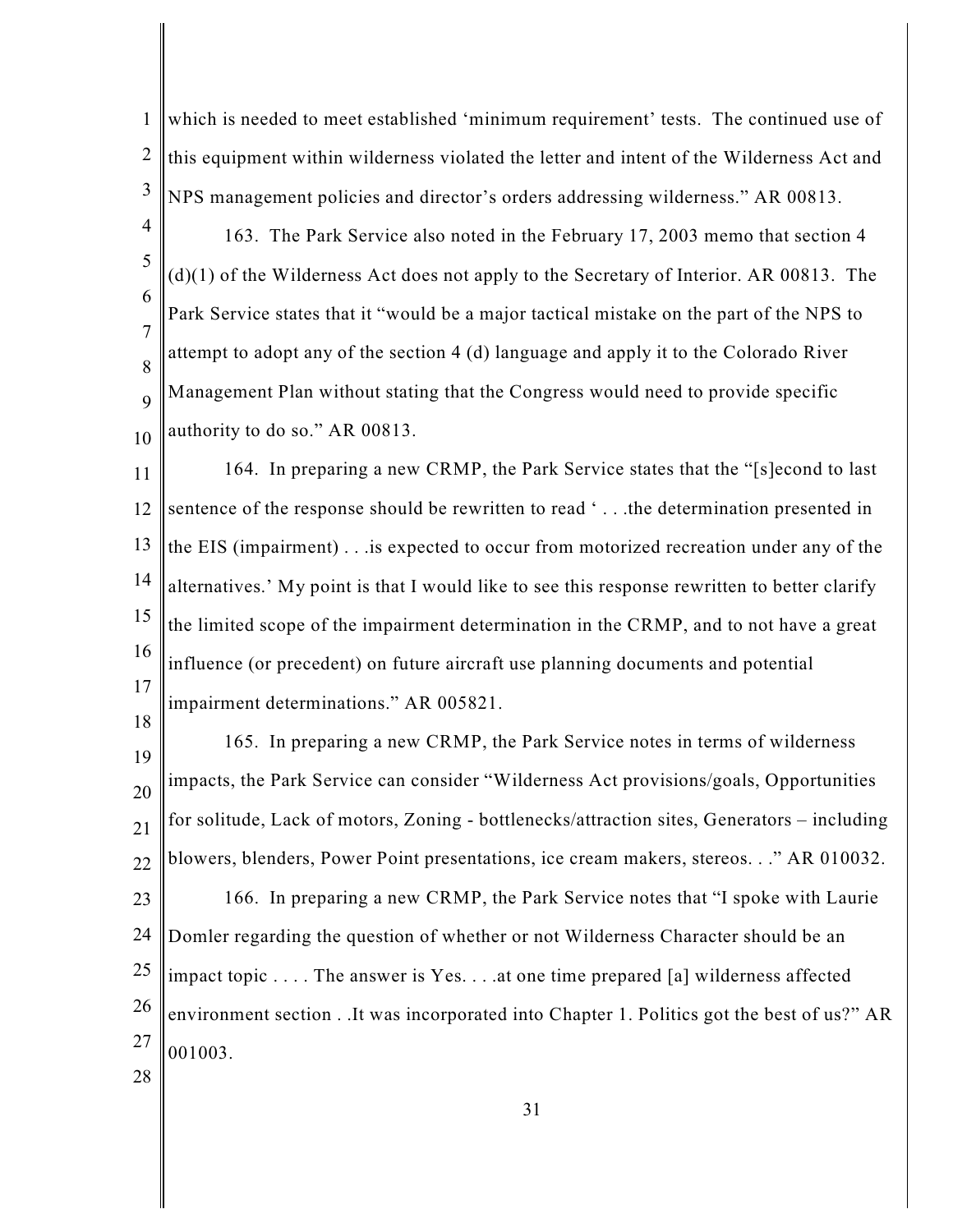1 2 3 4 5 6 7 8 9 10 11 12 13 14 15 16 17 18 19 20 21 22 23 24 25 26 27 28 167. In preparing the new CRMP, the Deputy Wilderness Program Coordinator wrote: "The NPS has no current authority to allow motorized equipment use within the Colorado River Corridor except that which might be "necessary to meet minimum requirements of the administration of the area for the purpose of [the Wilderness Act]." By any measure, the current concession operations using motorized equipment exceeds that which is needed to meet established "minimum requirement" tests. The continued use of this equipment within wilderness violated the letter and inten[t] of the Wilderness Act and NPS management policies and director's orders addressing wilderness." AR 000813. 168. The Park Service has stated that it must address "[h]ow 'necessary and appropriate' is the current concession allocation level" and the "National Park Service preference for motorized concession operations." SAR 009145; AR 000334 (planning document for CRMP). 169. In its internal planning document for the CRMP, the Park Service determined it needed information on the "relative demand for motor trips vs. oar trips" and "relative demand for different types of use over different seasons within the year (i.e. commercial, noncommercial, educational, research, etc.)." AR 000354-355 (emphasis original). 170. The Park Service stated that the "primary user group that most needs access, and constitutes a broader range of economic levels, is the private [public] user." SAR 011162. 171. Members of the public who have the financial means and inclination to gain river access by paying for a private commercial trip are assured a trip down the river. SAR 011158 (commercial trips are priced to keep demand below supply); SAR 011161 ("the [split allocation commercial] access system favors the affluent); SAR 9145 (a commercial user can generally go in the summer she chooses).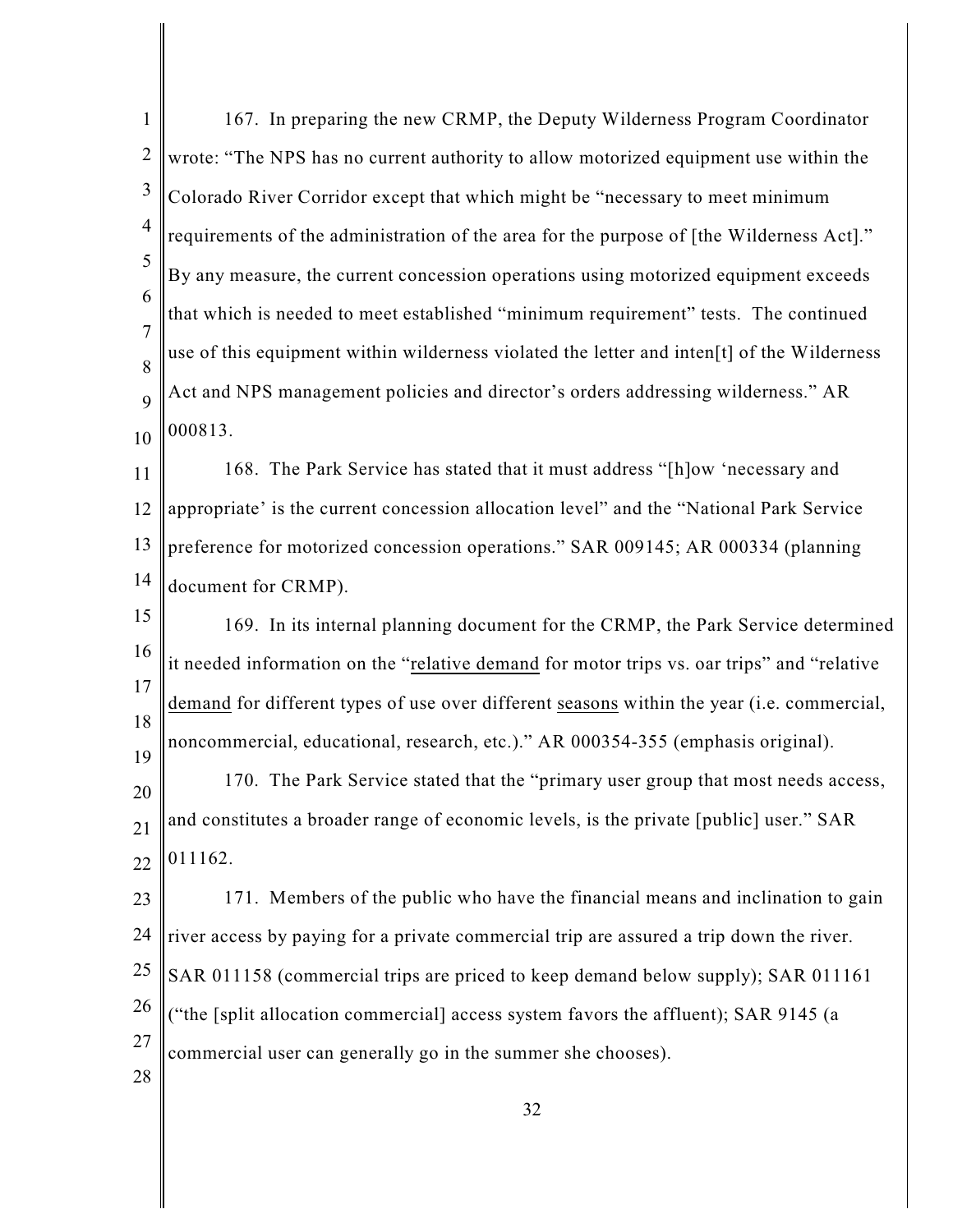1 2 3 4 5 6 7 8 9 10 11 12 13 14 15 16 17 18 19 20 21 22 23 24 25 26 27 28 172. Public comments demonstrate that people take commercial trips down the river because they cannot gain access through the noncommercial permit system. AR 033403 ("At present, some companies allow clients to bring their rafts or kayaks; however they do not allow passengers on these boats and do not allow non-owners to paddle kayaks. However, there is a definite demand for these services within the paddling community. For instance, A[merican] W[hitewater]'s President Barry Tuscano, as well as other board members, have hired commercial outfitters to let them tag along in their personal kayaks or rafts since they could not get a private boater permit."); AR 027553 ("I would like to let you know that I signed up with a rather expensive outfitter so I would be able to get to paddle the Colorado River through the Grand Canyon. I feel that the commercial outfitter is my only chance to get to run the river while I am still young enough to paddle it. I believe there ought to be many more opportunities for private boaters than the current system allows."); AR 027700 ("I have pretty much written it off as impossible due to the 10 year waiting list to get in unless you pay thousands of dollars to a guide company."); AR 039423 ("This summer I organized a group of 21 canoeists and 3 kayakers on a commercial raft supported trip paddling the Grand Canyon. It is my second such trip, the last being 1999. I had to wait 3 years to get this commercial trip organized. I have been on the private trip waiting list since 1999. If it goes as it has been, it looks like I'll be 65 before I can organize a trip of my choosing down the canyon."); AR 039452 ("Eliminate commercial outfitters offering 'kayak support trips.' Kayakers have a huge and unfair loophole in the system. They are literally buying private access to run their own boats. If kayakers can do this, why can't rafters buy 'rafting support trips?'"); AR 040394 ("I've twice payed to kayak this river – I hope to have my waiting list number come up before I'm too old to paddle – or I die while waiting!"); AR 040946 ("With commercial companies, we didn't have to wait for years for a permit.").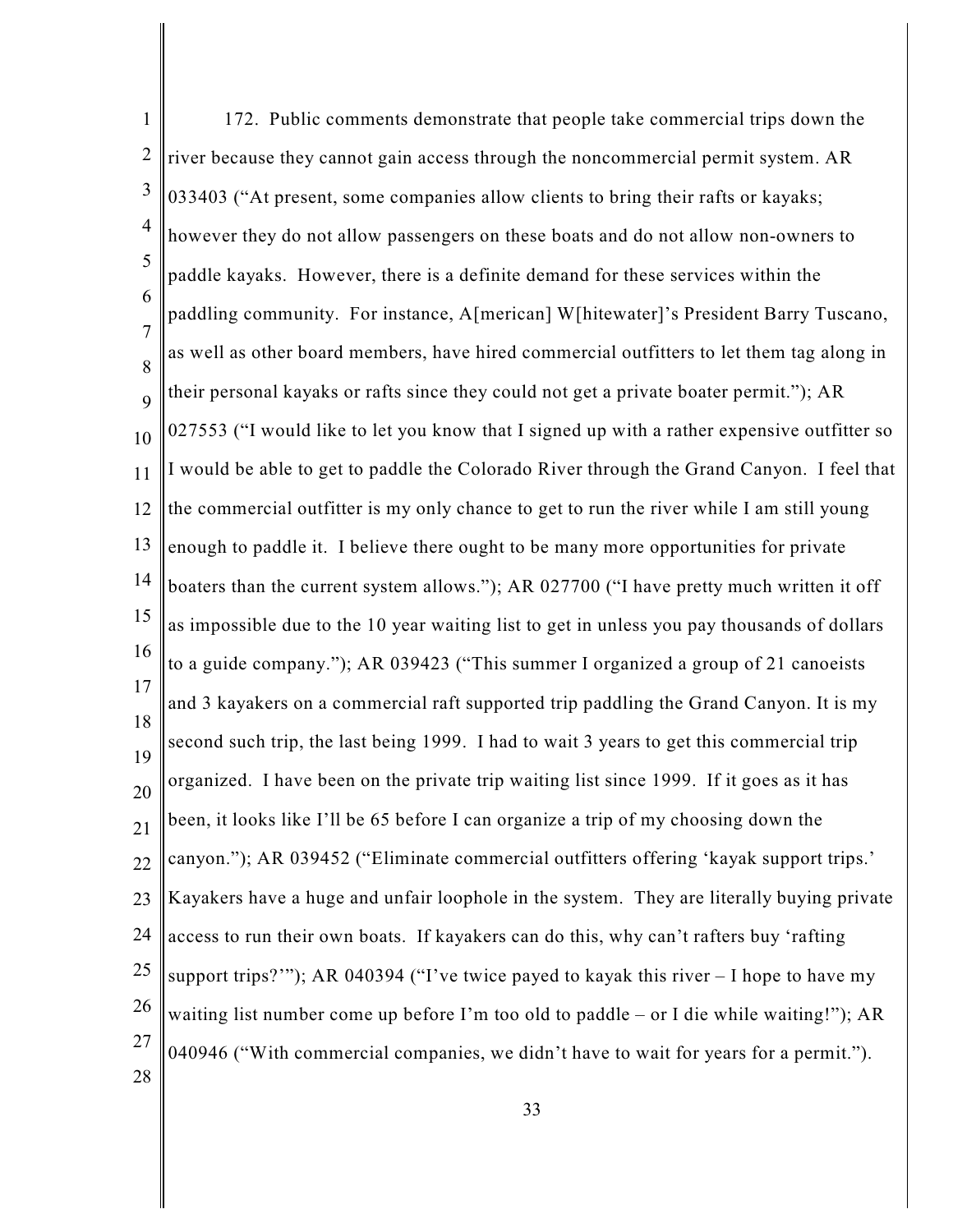| 1              | 173. Many members of the public would like a chance to take a noncommercial                 |
|----------------|---------------------------------------------------------------------------------------------|
| $\overline{2}$ | trip down the Colorado River through the Grand Canyon and because of the preference         |
| $\mathfrak{Z}$ | given to commercial users, they fear that they will never have the opportunity. AR          |
| $\overline{4}$ | 027512, 027543, 027933.                                                                     |
| 5              | 174. The Park Service received many comments about the inequity in access for               |
| 6              | the public and the impairment of their experience when motorized boats are in the Grand     |
| 7<br>8         | Canyon. AR 027590                                                                           |
| 9              | THE 2005 CRMP, FEIS, AND RECORD OF DECISION<br>IX.                                          |
| 10             | The Final Environmental Impact Statement ("FEIS")                                           |
| 11<br>12       | 175. In November, 2005 the Park Service released a Final Environmental Impact               |
| 13             | Statement ("FEIS") for a new Colorado River Management Plan ("CRMP"). AR 014555.            |
| 14             | 176. In the FEIS, the Park Service states that the cumulative effects of the                |
| 15             | management of backcountry toilets, trails and facilities would have adverse, localized,     |
| 16             | short term, year-round impacts on wilderness character." AR 105828.                         |
| 17             | 177. In the FEIS, the Park Service states that cumulative impacts are "described"           |
| 18             | for each alternative for natural and cultural resources and visitor use and experience." AR |
| 19             | 105818. The FEIS includes two non-motorized alternatives. AR 109601.                        |
| 20             | 178. In the FEIS, the Park Service states that "[m] otorboat use introduces                 |
| 21<br>22       | contaminants such as hydrocarbons and burned and unburned fuel and motor oil" to the        |
| 23             | Colorado River corridor. AR 105321.                                                         |
| 24             | 179. The Park Service's "wilderness character" section of the FEIS was not                  |
| 25             | included in the draft EIS ("DEIS") which was submitted and circulated for public review     |
| 26             | and comment. AR 001003.                                                                     |
| 27             | 180. The wilderness section of the FEIS was only added "[i]n response to                    |
| 28             |                                                                                             |
|                | 34                                                                                          |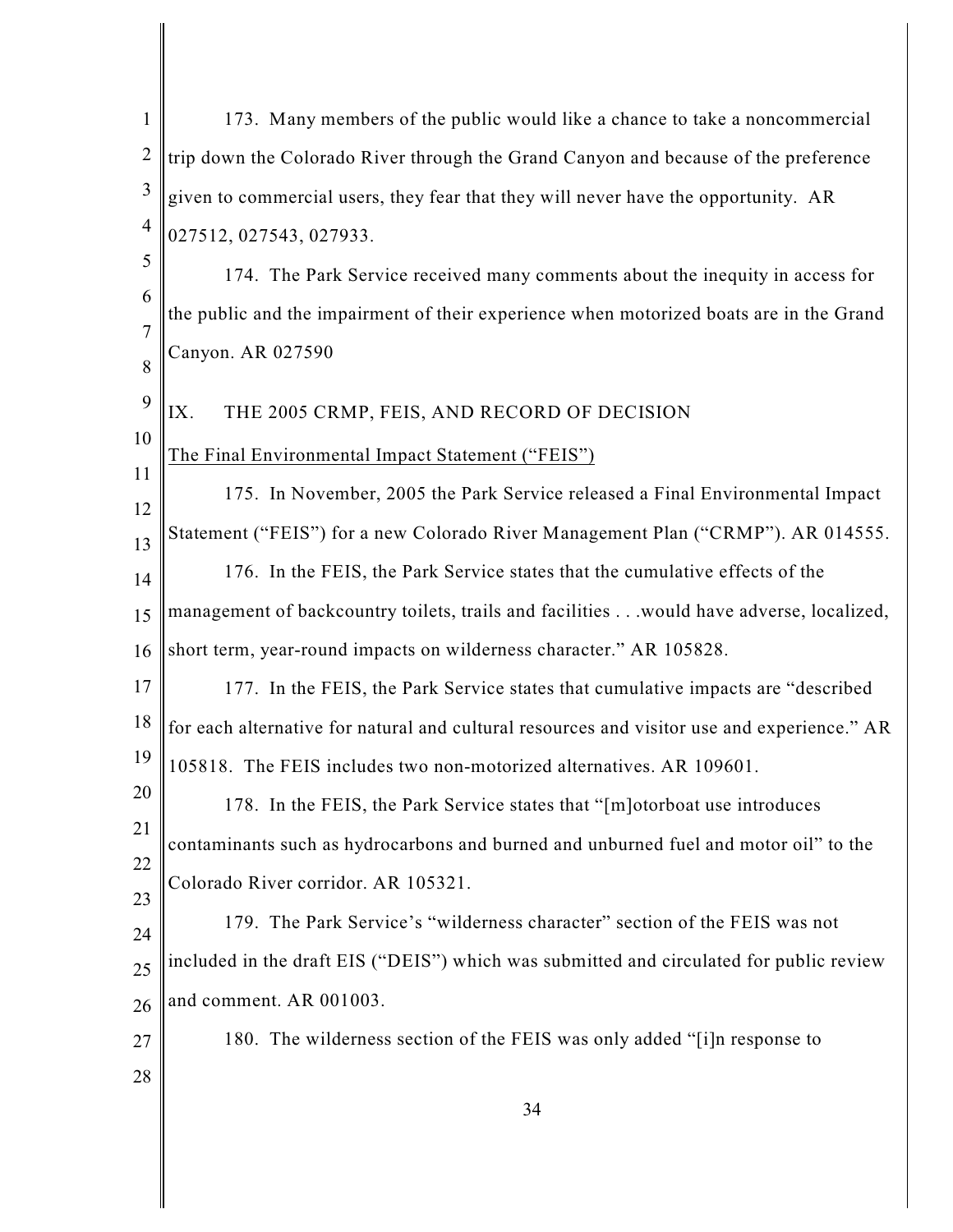1 comment" on the DEIS. AR 105207.

2 3 4 181. In the FEIS, the Park Service commits to managing the Colorado River corridor "as potential wilderness in accordance with NPS Management Policies." SAR 104821.

5 6 7 8 9 182. In the FEIS, the Park Service determined that its continued authorization of motorboats, generators, and helicopter passenger exchanges in the Colorado River corridor does not "result in the impairment of the [Grand Canyon's ] natural soundscape." AR 105424.

10 11 12 183. In the FEIS, the Park Service states that "motorized raft use" is a "temporary, non-conforming or incompatible use." AR 104820. "The river corridor would become wilderness upon phase-out of the use of motors." Id.

13 14 184. The FEIS states, the "Colorado River was identified as potential wilderness due to the existing motorized raft use." AR 104820.

15 16 17 18 185. In the FEIS, the Park Service finds that the "Grand Canyon's natural soundscape is considered a disappearing resource that requires restoration, protection, and preservation." AR 104728-29.

19 20 21 22 186. In the FEIS, the Park Service admits that there continues to be a "significant adverse effect" on the Grand Canyon's "natural soundscape" that will not be alleviated by its decision to authorize motorboats, generators, and helicopters in the Colorado River corridor. AR 105424.

23 24 25 187. The Park Service's own "criteria" for defining impairment is an action that causes an "unacceptable [noise] disturbance" or results "in sound pollution that intrudes upon the tranquility and peace of visitors" results in impairment. AR 023176-77.

26 27 28 188. In the FEIS, the Park Service states that "no impairment of park resources or values is expected to occur from activities associated with river recreation under any of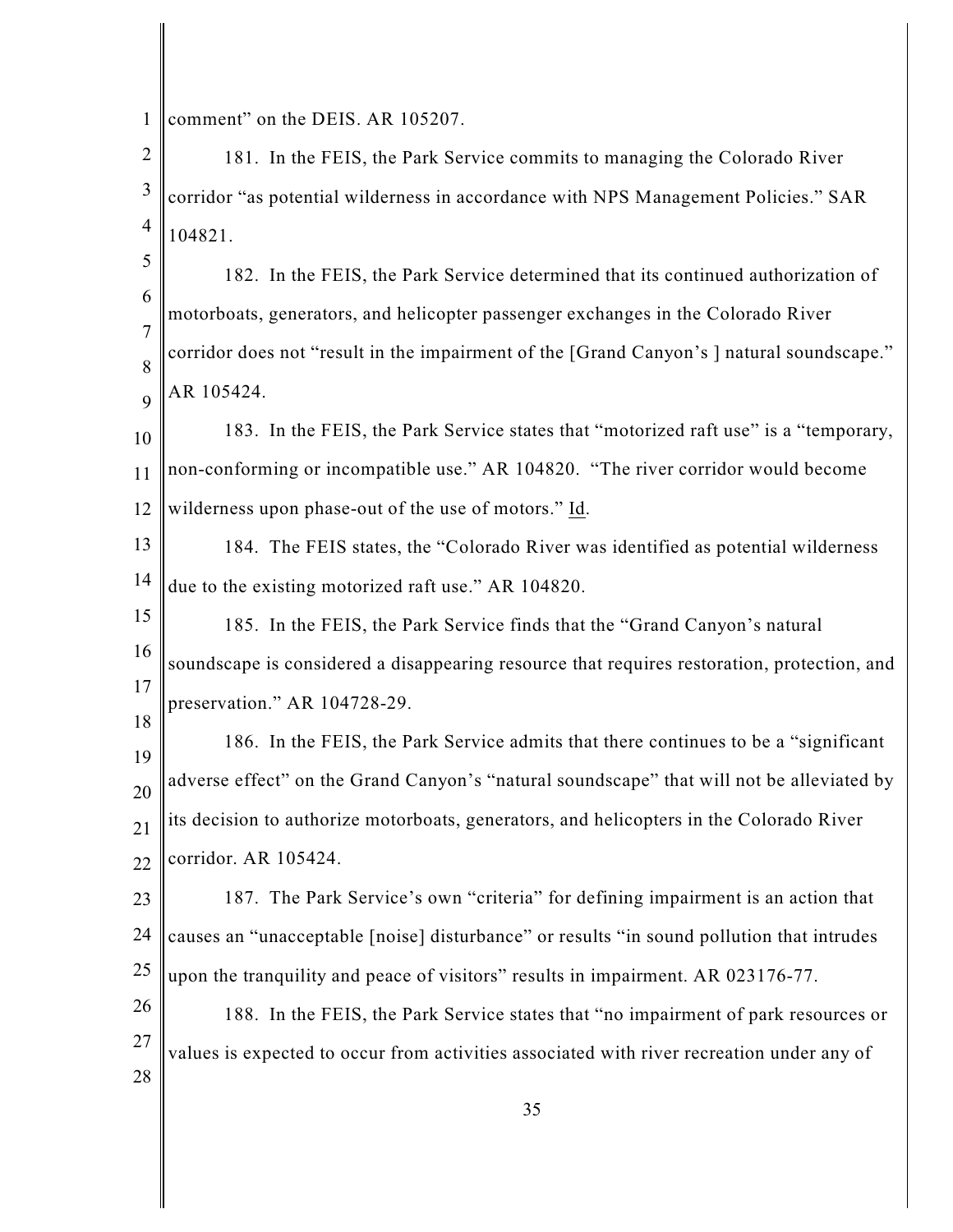| $\mathbf{1}$   | the alternatives." AR 105066. The natural sounds of the Grand Canyon are considered to       |
|----------------|----------------------------------------------------------------------------------------------|
| $\overline{2}$ | be "an inherent component of the scenery, natural and historic properties, wildlands, and    |
| 3              | recommended wilderness that constitute the bulk of the park (94%)" and a "key                |
| $\overline{4}$ | component of the wilderness river experience." SAR 016067.                                   |
| 5              | 189. In the FEIS, the Park Service provides a partial list of actions that may               |
| 6              | cumulatively impact the Grand Canyon's natural soundscape. AR 105286; AR 105394.             |
| 7<br>8         | 190. In the FEIS, the Park Service concedes that its authorization of motorboats             |
| 9              | will "contribute to the overall cumulative effects of noise on the park's natural            |
| 10             | soundscape." AR 105424; AR 105423-24.                                                        |
| 11             | 191. In the FEIS, the Park Service acknowledges that noise intrusions to the                 |
| 12             | natural soundscape of the Park are "adverse, localized, and regional" and that, when         |
| 13             | viewed in combination with other sources of noise intrusions (i.e., aircraft overflights)    |
| 14             | would be a "significant adverse effect" on the Colorado River corridor's natural             |
| 15             | soundscape." AR 105424.                                                                      |
| 16             | 192. In the FEIS, the Park Service concedes that "impacts to wilderness character"           |
| 17             | will be detectable and measurable during most of the year, but more apparent during          |
| 18<br>19       | the higher mixed-use period, at the frequently visited areas and passenger exchange points   |
| 20             | along the river corridor."AR 109612.                                                         |
| 21             | 193. In the FEIS, the Park Service states that "[f]or visitors seeking outstanding           |
| 22             | opportunities for solitude or a primitive and unconfined type of experience [ie, a           |
| 23             | wilderness experience], the impacts would be adverse and of moderate intensity during        |
| 24             | the peak use motorized periods." AR 105829.                                                  |
| 25             | 194. In the FEIS, the Park Service justifies its decision to authorize motorized use         |
| 26             | of the Colorado River corridor by stating that such uses are only a "temporary or            |
| 27             | transient" disturbance of wilderness and are "established uses" pursuant to $\S 4$ (d)(1) of |
| 28             | 36                                                                                           |
|                |                                                                                              |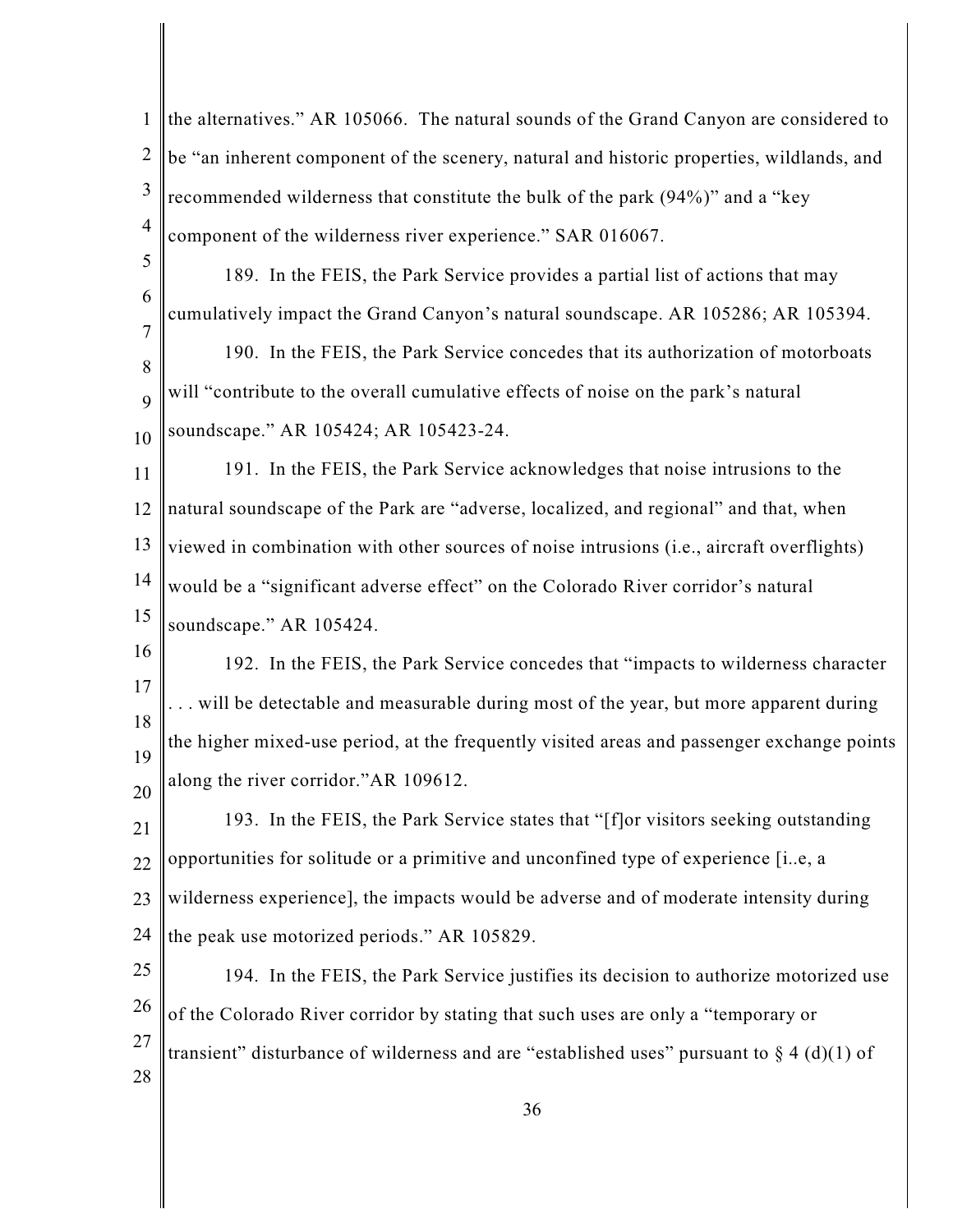1 the Wilderness Act that do not preclude wilderness designation. AR 104822.

2 3 4 195. In the FEIS, the Park Service failed to analyze and consider the overall, combined effects from all noise intrusions on the Park's natural soundscape. AR 105394; AR 105423-24.

5 6

7

8

9

196. In the FEIS, the Park Service never assessed how its authorization of motorboats, generators, and helicopter exchanges in relation to other past, present, or future actions occurring in, above, or adjacent to the Colorado River corridor impair the Park's natural soundscape. AR 105394; AR 105423-24.

10 11 12 13 14 15 16 17 18 19 197. In the FEIS, the Park Service defines the term "wilderness character." AR 104822. Wilderness,"in contrast with those areas where man and his works dominate the landscape, is hereby recognized as an area where the earth and its community of life are untrammeled by man, where man himself is a visitor who does not remain." AR 104822. Wilderness areas are undeveloped lands that retain their "primeval character [and] influence with permanent improvements or human habitation . . .[g]enerally appear to have been affected primarily by the forces of nature, with the imprint of man's work substantially unnoticeable" and provide "outstanding opportunities for solitude or a primitive and unconfined type of recreation." AR 104822-23.

20 21 22 23 24 25 198. In the FEIS, the Park Service states that the baseline condition upon which impacts are to be measured, is the natural sound of the Colorado River corridor in the absence of human-caused noise, i.e., the flowing water and rapids of the River, wind, storm activity, wildlife activity, and other natural sound generation such as rock and mud slides. AR 104728; SAR 016069-72 (defining the natural ambient sound level or baseline condition).

26 27 28 199. In the FEIS, when evaluating the impairment to the Grand Canyon's natural soundscape in this case, the Park Service failed to apply the proper natural ambient sound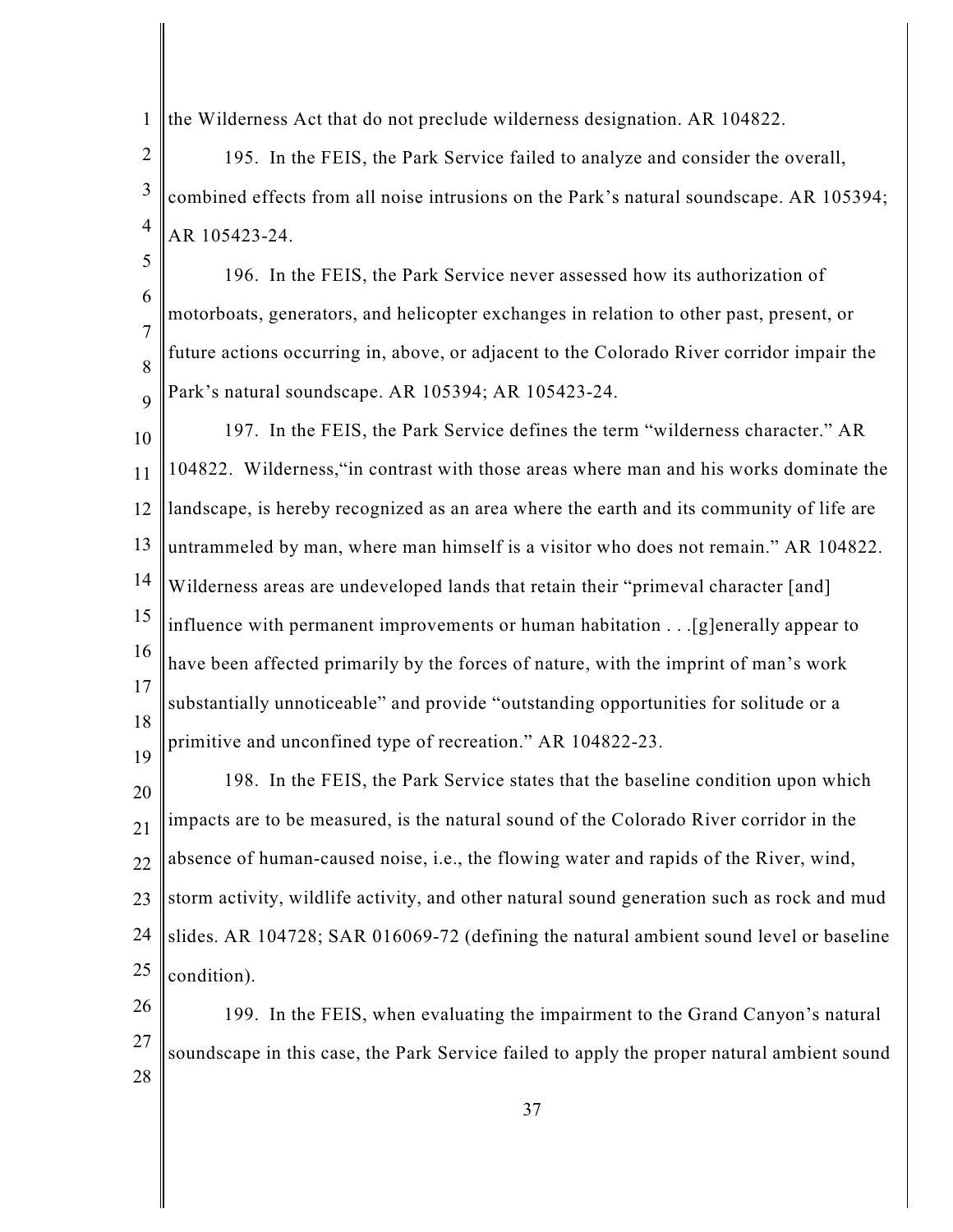1 level or baseline standard. AR 104729.

7

17

2 3 4 5 6 200. The FEIS states that "the service provided by commercial concessioners, which enable thousands of people to experience the river in a relatively primitive and unconfined manner and setting (when many of them otherwise would be unable to do so), are necessary to realize the recreational and other wilderness purposes of the park." AR 104606.

8 9 10 11 12 13 201. The FEIS states that "since visitors who wish to raft on the Colorado River through the Grand Canyon possess neither the equipment nor the skill to successfully navigate the rapids and other hazards of the river, the [Park Service] has determined that it is necessary and appropriate for the public use and enjoyment of the park to provide for experienced and professional river guides who can provide such skills and equipment." AR 104606.

14 15 16 202. In the FEIS, the Park Service measured its authorization of motorized activities against "natural ambient sound levels . . . in the presence of audible humancaused noise including aircraft overflights." AR 104729.

18 19 20 21 22 203. In the FEIS, the Park Service notes that "[a]ircraft overflights have an adverse, long-term, major cumulative effect on the park's natural soundscape. Even if all river-related noise was removed from the park, the park would still experience adverse, major effects from aircraft overflights independent of [the] river management plan." AR 105423.

23 24 204. In 2007, the Park Service estimates that over 24,000 people will use the Colorado River corridor. AR 109592.

25 26 27 28 205. The Park Service has stated that commercial motorized uses of the Colorado River are not necessary for the public to realize the recreational or other wilderness purposes of the park. SAR 005804 (motorized boats are unnecessary); SAR 005100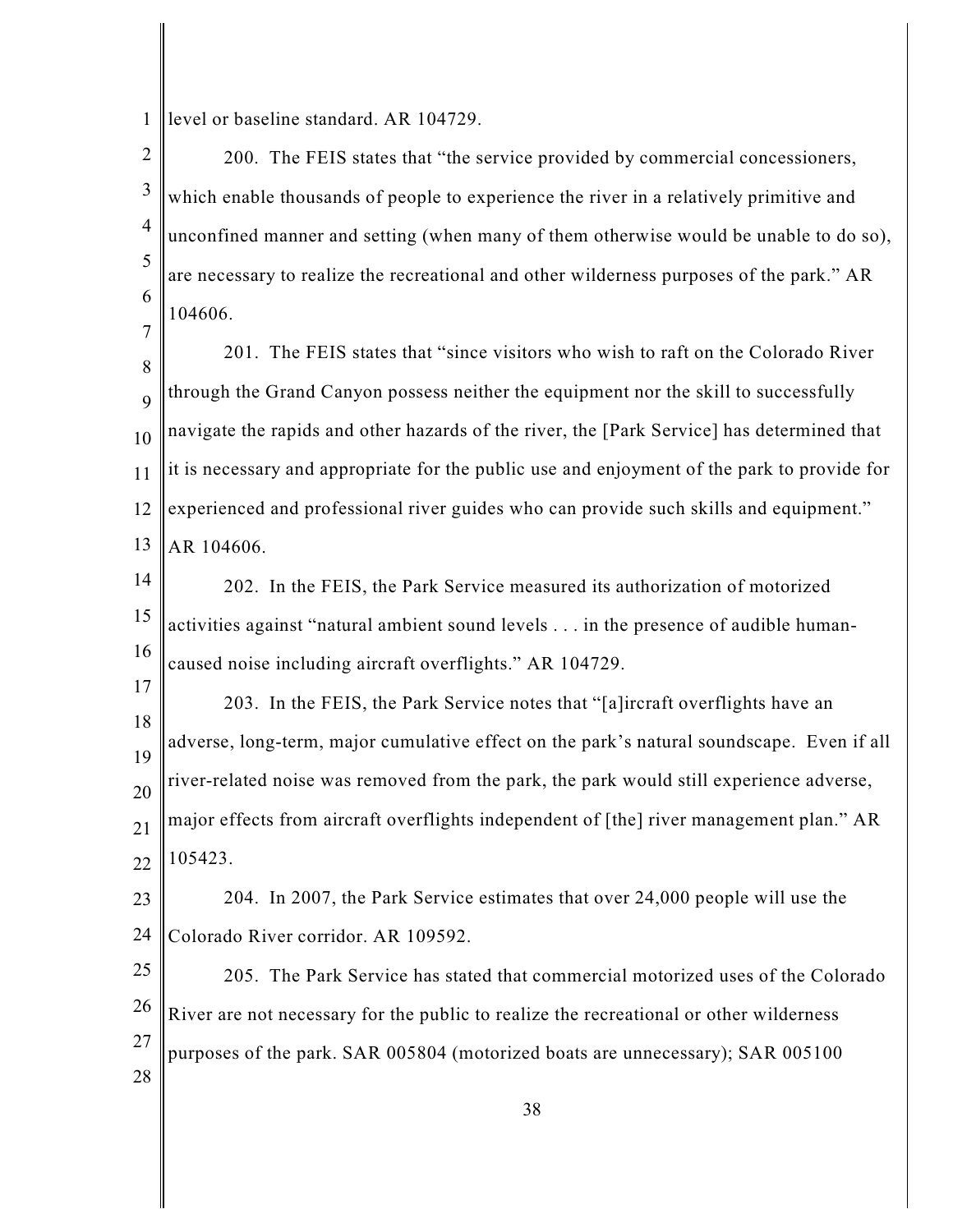1 (special needs groups can access the river on oar-powered trips).

2 3 4 206. Even for special needs groups, the Park Service has found, since at least the late 1970s, that "[o]ar-powered rafts [ ] provide safe trips for aged, handicapped, and young people." SAR 005100.

5 6 7 207. Eliminating motorized trips would not sharply reduce recreational opportunity and use. SAR 011164.

8 9 10 11 12 208. Evidence in the record shows that commercial motorized uses of the Colorado River are not necessary for the public to realize the recreational or other wilderness purposes of the park. SAR 002647 (study for NPS finding that "eliminating motor . . . trips would not appear to exclude any specific group"); AR 092571 (passengers on self-guided and commercial trips range in age between 10 and 82 years old).

13 14 15 209. Even for administrative resource trips, Park Service experts have said that motorized boats are unnecessary: "There is no reason to use motors, other tha[n] to placate the motor heads." SAR 011163

16 17 18 19 20 210. Park studies have demonstrated that most people prefer smaller groups on the river and when commercial passengers took an experimental combination "motor-oar" trip, "92% reported that oar trips better enabled them to 'experience the Grand Canyon environment." AR 106062.

21 22 211. In the FEIS, the Park Service never links the amount of commercial services authorized with a finding that the amount is essential. AR 104555.

23 24 25 212. The Park Service failed to identify in the ROD or FEIS any specific amount of commercial services that meet its finding of "necessary and appropriate" commercial services. AR 104555; AR 109590.

26 27 28 213. The only specific discussion of the necessity or propriety of commercial services is found on three pages of the FEIS. AR 104605-07. This discussion was not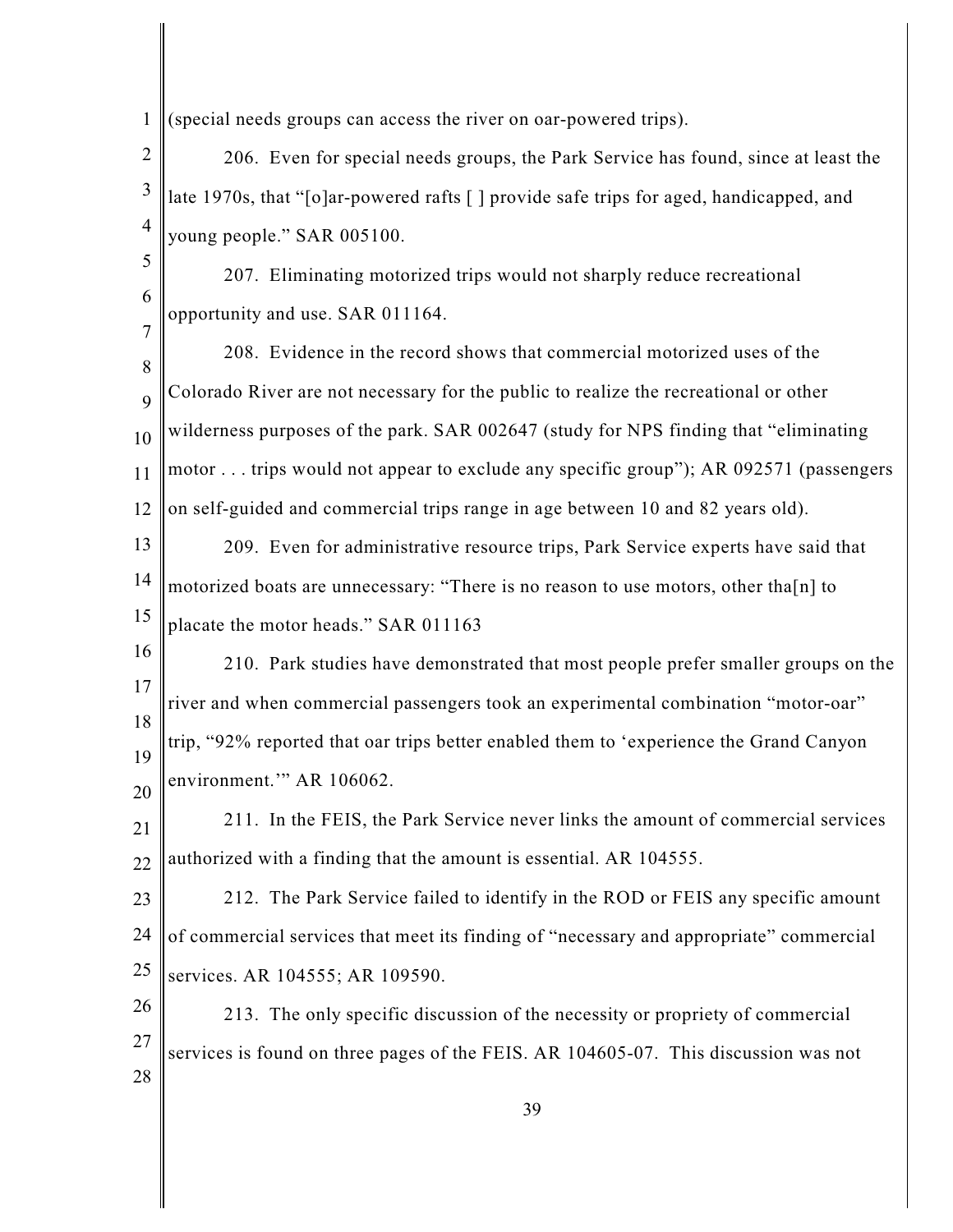1 included in the DEIS. Id.

2 3 4 5 6 7 8 9 10 11 12 13 14 15 16 17 18 19 20 21 22 23 24 25 26 27 28 214. The FEIS's analysis of the allocation system does not account for what level of commercial services are necessary and appropriate. AR 104614-17. 215. User-days and numbers of passengers are a function of the launches per day, group sizes and trip lengths. See AR 104645-46 (key trip variables). 216. The FEIS caps commercial user-days at 115,500, finding that approximately 17,606 passengers will take a commercial trip annually, but allows for an increase in commercial motorized use. AR 104646-47; AR 109593. 217. One way in which the Park Service provides greater commercial access is by allowing 32 people on each commercial trip during the summer season and 24 people during the shoulder season, in contrast to 8 and 16 people for noncommercial trips. AR 104646. 218. Motorized trips make up roughly 75 percent of the allocated commercial use. AR 104647. 219. In the FEIS, the Park Service's methodology for estimating use levels for all of its alternatives was premised upon actual launch data between 1998 and 2003. AR 106088. The range of alternatives was developed by setting separate limits for the different variables (such as launches per day, group size limits, trip length) for each type of trip. Id. The Park Service does not disclose how it arrived at these separate limits. Id. 220. The Park Service never factored into its analysis the relative demand for commercial and noncommercial trips and methods for fairly allocating use between those two user groups. AR 023285 ("because we do not have and cannot obtain concrete data on relative demand from user groups, we can expect a lawsuit both if we change and if we do not change the allocations."); AR 105716 (speculating that it would cost the Park around \$2.5 million to conduct a demand study).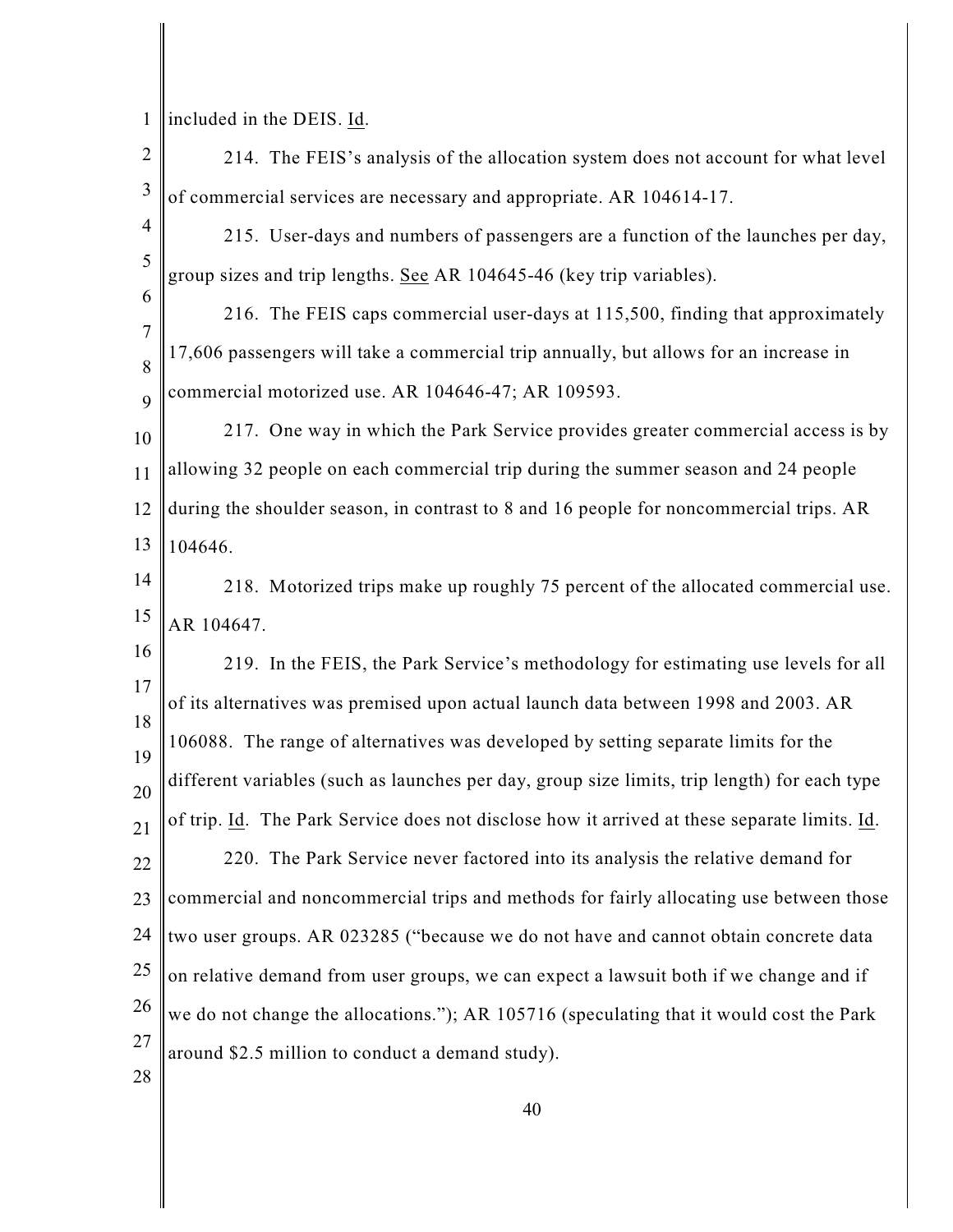| $\mathbf{1}$        | 221. How to fairly allocate use between commercial and noncommercial users                   |
|---------------------|----------------------------------------------------------------------------------------------|
| $\overline{2}$      | was one of the primary issues raised during public scoping for the CRMP. AR 104591.          |
| 3                   | 222. The FEIS does not cap noncommercial user days, but estimates they will                  |
| $\overline{4}$      | reach 113,486 per year for an estimated 7,051 passengers. AR 104647. These estimates         |
| 5                   | are based upon allocating noncommercial use primarily in the less-preferred winter           |
| 6                   | season and in the shoulder seasons of spring and fall and by reducing the trip length for    |
| $\overline{7}$<br>8 | noncommercial oar-powered trips in order to increase the number of launches. AR              |
| 9                   | 104647; AR 109593; AR 065795 (summer is preferred and winter is not).                        |
| 10                  | 223. All commercial users will be able to take their river trips in the summer and           |
| 11                  | shoulder seasons, but over one-quarter of the annual noncommercial users will be forced      |
| 12                  | to take a winter trip in order to float the river. AR 104647.                                |
| 13                  | 224. In the past, only an average 318 noncommercial passengers per year have run             |
| 14                  | the river in the winter. AR 104632. The Park Service estimates that 1,855 noncommercial      |
| 15                  | passengers will now want to run the river in the winter. Id.                                 |
| 16                  | 225. For summer trips, the FEIS estimates that an additional 387 noncommercial               |
| 17                  | passengers will be able to run the river. However, the majority of the theoretical increase  |
| 18<br>19            | in noncommercial passengers comes in the winter with an estimated 1,537 additional           |
| 20                  | passengers and in the shoulder season with an estimated 1,556 additional passengers.         |
| 21                  | Compare AR 104647; AR 104632. Thus, nearly 89 percent of the estimated increase in           |
| 22                  | noncommercial passengers annually is allocated to the winter and shoulder seasons, while     |
| 23                  | the commercial users maintain the majority of their allocation in the summer. Id. $(91,909)$ |
| 24                  | of 115,500 commercial user days in summer season).                                           |
| 25                  | 226. The FEIS's discussions of alternatives and carrying capacity do not address             |
|                     |                                                                                              |
| 26                  | what level of commercial services are necessary and appropriate. AR 104617-22; AR            |
| 27<br>28            | 104645-46.                                                                                   |

║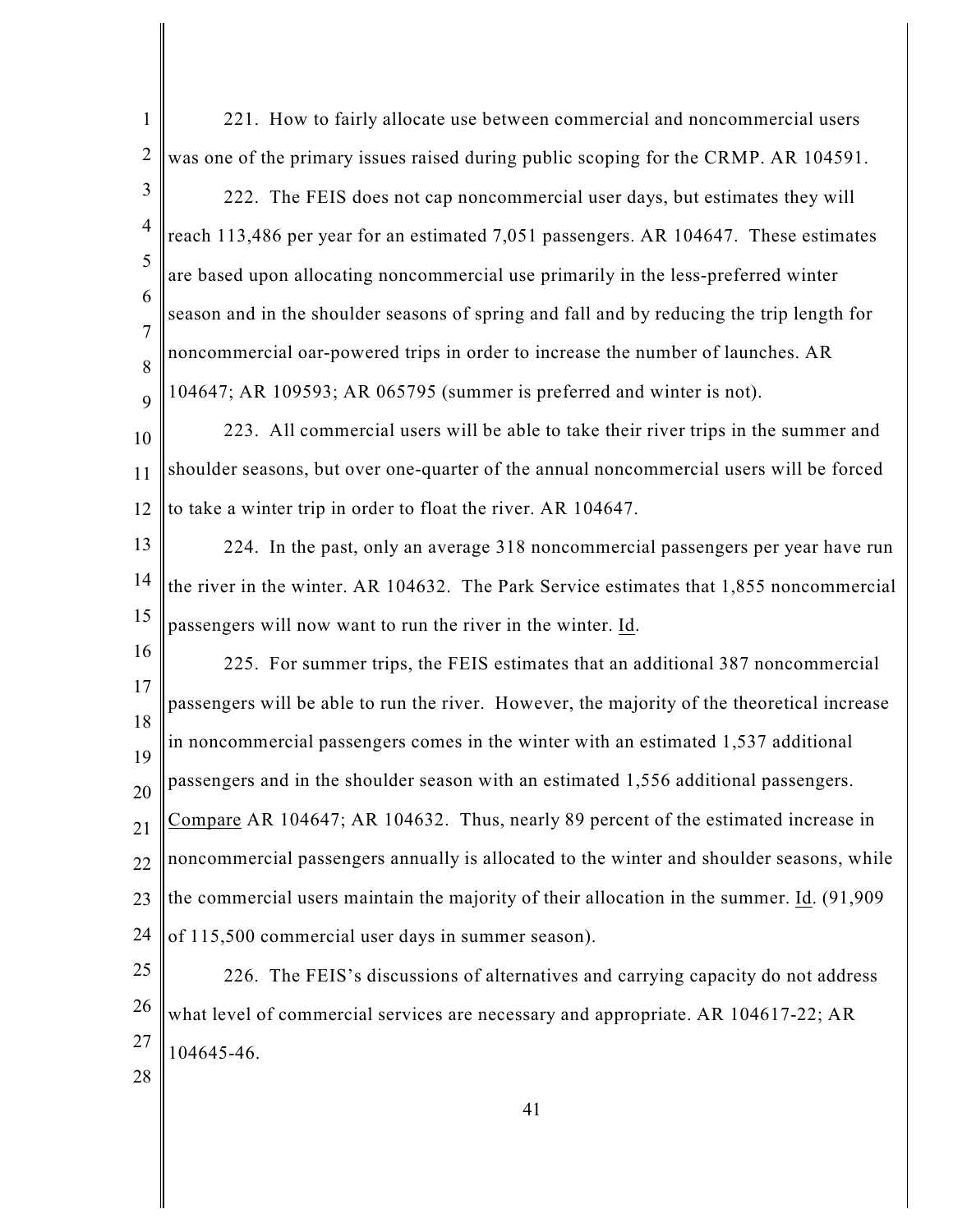- 1 2 3 227. The Park Service limits and allocates use in a split allocation system between commercial and noncommercial user groups, providing the majority of the allocated use to motorized commercial use. AR 104645-47.
- 4 5 6 7 228. Commercial outfitters do not always launch the maximum number of trips allowed per day, do not always launch at the maximum group size and do not always take the maximum trip length. AR 106089.

8 9 229. Other evidence also supports the fact that a commercial passenger can generally take a trip in the year she wants. See AR 000370, 000392-393.

10 11 230. There is no evidence in the FEIS that commercial river runners have had to wait to obtain access through the concessioners' user days. AR 104555.

12 13 231. Commercial river travelers are a select group with high incomes and educational levels. SAR 002646.

19

14 15 16 17 18 232. A commercial motorized trip down the river costs approximately \$300 per day. AR 092571. Studies show that "[f]orty seven percent of commercial passengers have a household income over \$100,000 while only 12% of the national population have a household income over \$100,000. The household income of self-guided boaters i[s] very close to the national average." Id.

20 21 22 23 24 25 26 27 28 233. Members of the public who are not already on the noncommercial waitlist and who cannot afford to pay a commercial outfitter and/or do not wish to take a commercial trip, have no guarantee they will be able to take a trip down the Colorado River, ever. AR 104700 (the new permit system would favor those who have been unsuccessful in obtaining a permit in prior years, but does not guarantee a permit); AR 109609 (noncommercial demand has exceeded supply of permits since 1973); AR 105715 ("Based on the exponential growth of the waitlist, demand undeniably exceeds supply.") 234. Under the old permit system, a member of the public (a trip leader) would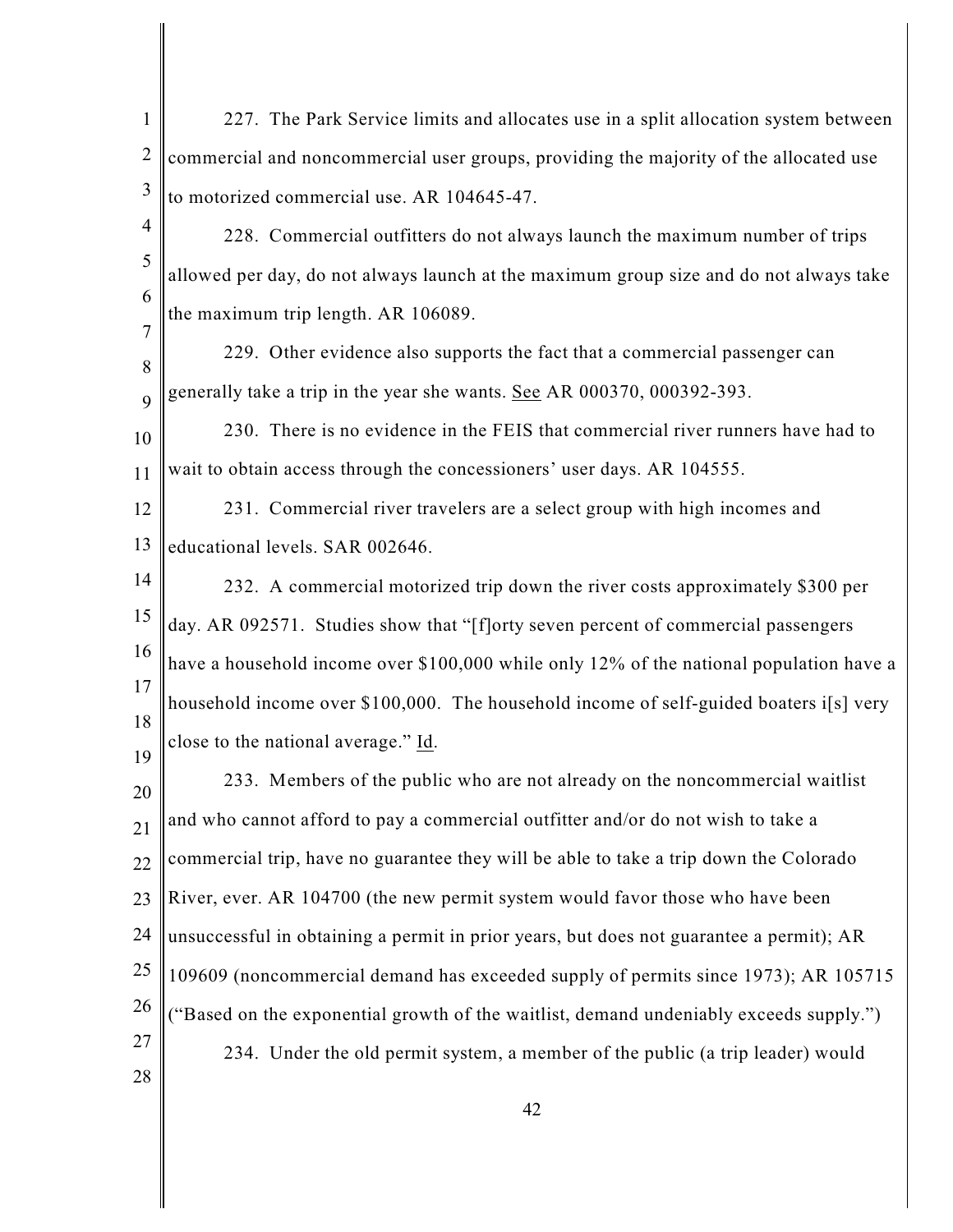1 2 wait between 10 and 20 years to obtain a permit to take a non-commercial trip down the river. AR 104697.

3 4 5 6 7 8 235. At the time of the FEIS, there were approximately 8,000 trip leaders on this list who were waiting to obtain a permit, and roughly 1000 new applicants each year. Id; AR 1009609. Based on an average group size of 13, these 8,000 trip leaders represent approximately 104,000 members of the public who would go down the river on permits for noncommercial trips. SAR 009145.

9 10 11 236. Under the new system, the Park Service estimates that over half of the waitlist applicants will receive a launch date within ten years and in twenty years, the majority of the waitlist will have successfully obtained a launch date. AR 105732.

12 13 14 15 237. The FEIS finds that "noncommercial groups generally believe their proportion of the overall allocation is unfairly small," while "[c]ommercial users generally believe their allocation is either appropriate, somewhat below where it should be, or slightly higher than it needs to be." AR 105715.

16 Record of Decision

17 18 19 20 21 22 238. On February 17, 2006 the Park Service signed its Record of Decision (ROD) for the CRMP adopting the preferred alternatives in the FEIS – Modified Alternative H for the Lees Ferry to Diamond Creek or "Upper Gorge" segment of the Colorado River corridor and Modified Alternative 4 for the Lower Gorge segment of the Colorado River corridor. AR 109592.

23 24 25 239. The ROD authorizes the use of motorboats, helicopter passenger exchanges, and generators in the Grand Canyon's Colorado River corridor, a potential wilderness area. AR 109592.

26 27 28 240. The ROD allows motorized use of the Colorado River corridor during the popular summer season (over 5  $\frac{1}{2}$  months), helicopter passenger exchanges, and an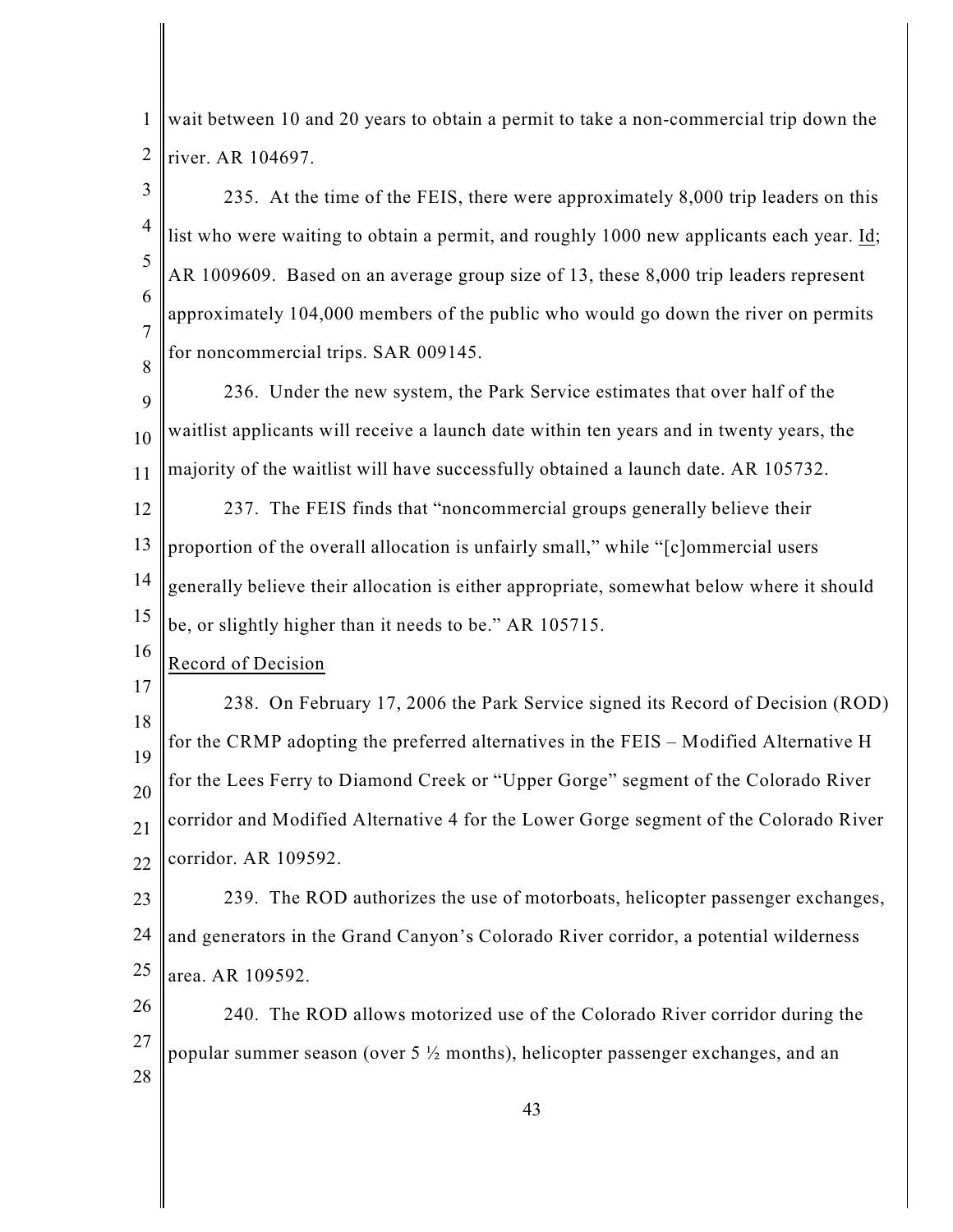| $\mathbf{1}$        | increase in the maximum number of annual users of the Colorado River. AR 109592.          |
|---------------------|-------------------------------------------------------------------------------------------|
| $\overline{2}$      | 241. Pursuant to the ROD, commercial motorized use of the Colorado River                  |
| $\mathfrak{Z}$      | corridor will increase. AR 109593.                                                        |
| $\overline{4}$      | 242. Pursuant to the ROD, commercial users will be able to take their river trips in      |
| 5                   | the summer and shoulder seasons, but over one-quarter of the non-commercial users will    |
| 6                   | be forced to take a winter trip in order to float the Colorado River in the Grand Canyon. |
| $\overline{7}$<br>8 | AR 109592-93.                                                                             |
| 9                   | 243. The ROD allows motorized use of the Colorado River from April 1 until                |
| 10                  | September 15 and creates a non-motorized window from September 16 until March 31.         |
| 11                  | AR 109592.                                                                                |
| 12                  | 244. The ROD allows for an increase in the estimated yearly passengers on the             |
| 13                  | Colorado River to totals of 24,657. AR 109593.                                            |
| 14                  | 245. Before the 2006 ROD, an average of 18,891 commercial passengers took                 |
| 15                  | trips down the river annually, while 3,570 noncommercial passengers took trips. AR        |
| 16                  | 104632 (no action alternative). Commercial use was capped at 115,500 user-days and        |
| 17                  | noncommercial use was capped at 54,450 user days annually. AR 104632. Of the              |
| 18<br>19            | commercial passengers, 14,487 took motorized trips, accounting for 74,260 user-days.      |
| 20                  | AR 104632.                                                                                |
| 21                  | 246. Pursuant to the ROD and CRMP, the public gains access to travel down the             |
| 22                  | river by either: (1) applying for a non-commercial permit through the lottery system and  |
| 23                  | coordinating a public river trip; or (2) paying a commercial concessioner, which already  |
| 24                  | has guaranteed allocated use of the river, to take people on a commercial trip down the   |
| 25                  | river via motorized or non-motorized raft. AR 109593.                                     |
| 26                  | 247. Pursuant to the ROD, the number of total launches per day in the summer              |
| 27                  | season would be decreased from nine to the current average of six. Commercial motor       |
| 28                  |                                                                                           |
|                     | 44                                                                                        |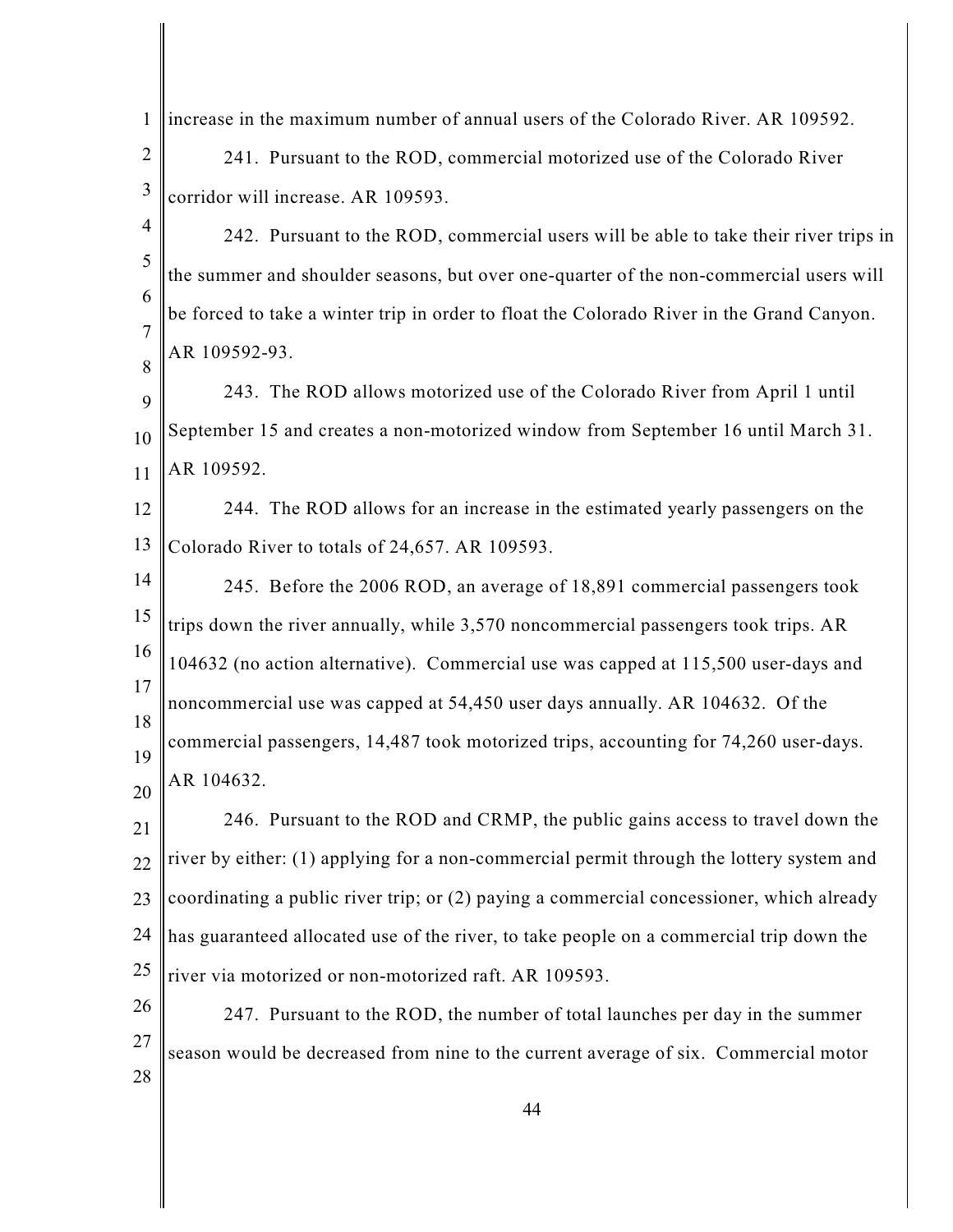1 2 3 4 trip and oar trip group sizes would be decreased from the maximum of 42 to the current average of 32 people in the summer and 24 people during other times. Non-commercial trip group sizes would remain at 16 people for a standard trip and a new small group size of 8 was also added to reduce campsite competition along the river. AR 109592-93.

5 6 7 8 9 248. Pursuant to the ROD, even though the maximum number of river trips at one time would be reduced from 70 to 60 trips and the maximum number of people at one time would be reduced from 1,095 to 985, commercial motorized use is expected to increase to an estimated 76,913 user days. AR 109593.

10 11 12 249. The ROD eliminates the waiting list for non-commercial permits and replaces it with a weighted lottery system. AR 109610 -11. Under the new system, trip leaders on the old waitlist would obtain launch dates within 10 to 20 years. Id.

13 14 15 250. The CRMP allows all recreational passengers to take one trip per year. The hybrid weighted lottery system for noncommercial use gives preference to those who have not taken a river trip in the last four years. AR 109595; AR 109599.

16 17 18 19 251. The ROD contends that the CRMP FEIS analyzed the types and level of commercial services that are necessary and appropriate for the Colorado River through the Park. AR 109596.

20 21 22 23 252. In the ROD, the Park Service claims that non-commercial use will increase under the revised CRMP, but that claim is based primarily on the Park Service's assumption that non-commercial river users will want to float the Colorado River in the winter season in greater numbers than they do today. AR 109593.

24 25 26 27 28 253. The ROD allocates roughly 60% of the user days for summer and shoulder river trip seasons to commercial concessionaires. This means that during the preferred summer and shoulder river trip seasons, roughly 77% of recreational river users will be paying, commercial users and roughly 23% of recreational river users will be non-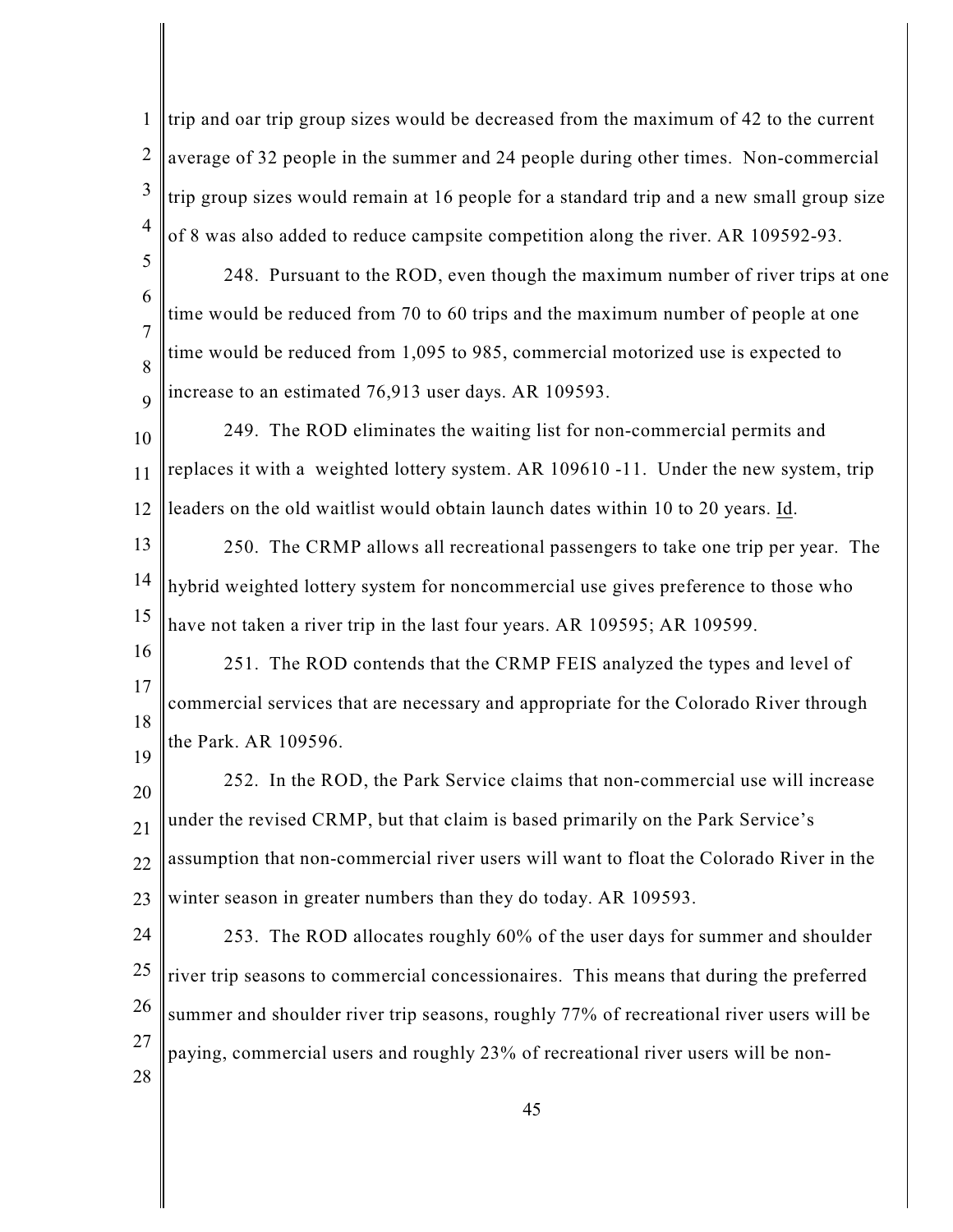1 2 3 4 5 commercial. During the winter, no commercial users will be on the river, but according to the Park Service, 1,855 non-commercial river runners may take a winter trip each year, even though in the past only approximately 318 people have done so. If any user wants to float the Grand Canyon without the noise and distraction of motorboats, they will be forced to do so in the winter season. AR 109592-93.

7 8 9 10 254. The ROD and FEIS do not base its allocation between commercial and noncommercial users on the best available information regarding river use and demand. The CRMP and ROD's apportionment of use is inequitable in terms of overall use, group size and timing of use. AR 109592-53.

11 12 13 14 15 255. The ROD allows helicopter exchanges at Whitmore to accommodate commercial river trips. An estimated 3,635 commercial passengers will be transported by helicopter to Whitmore to begin their river trips. An estimated 5,715 commercial passengers will be transported by helicopter at the end of their river trips at Whitmore. AR 109592-54.

16 17 18 256. The ROD authorizes the use of generators in the Colorado River corridor for "emergency situation and inflating rafts" and "other purposes." AR 109597.

19 20 21 22 23 24 25 257. In the ROD, the Park Service states that "[i]mpacts to the natural conditions (except soundscape) and undeveloped character will be of minor intensity." AR 109612. 258. In the ROD, the Park Service states that "[f]or visitors seeking outstanding opportunities for solitude or a primitive and unconfined type of experience, the impacts will be adverse and of moderate intensity during the peak-use motorized periods, with beneficial and negligible impacts during the longer nonmotorized use period with smaller group size." AR 109612-13.

26 27 259. In the ROD, the Park Service states that no impairment or derogation to the Grand Canyon's resources or values is allowed. AR 109611; AR 003247.

28